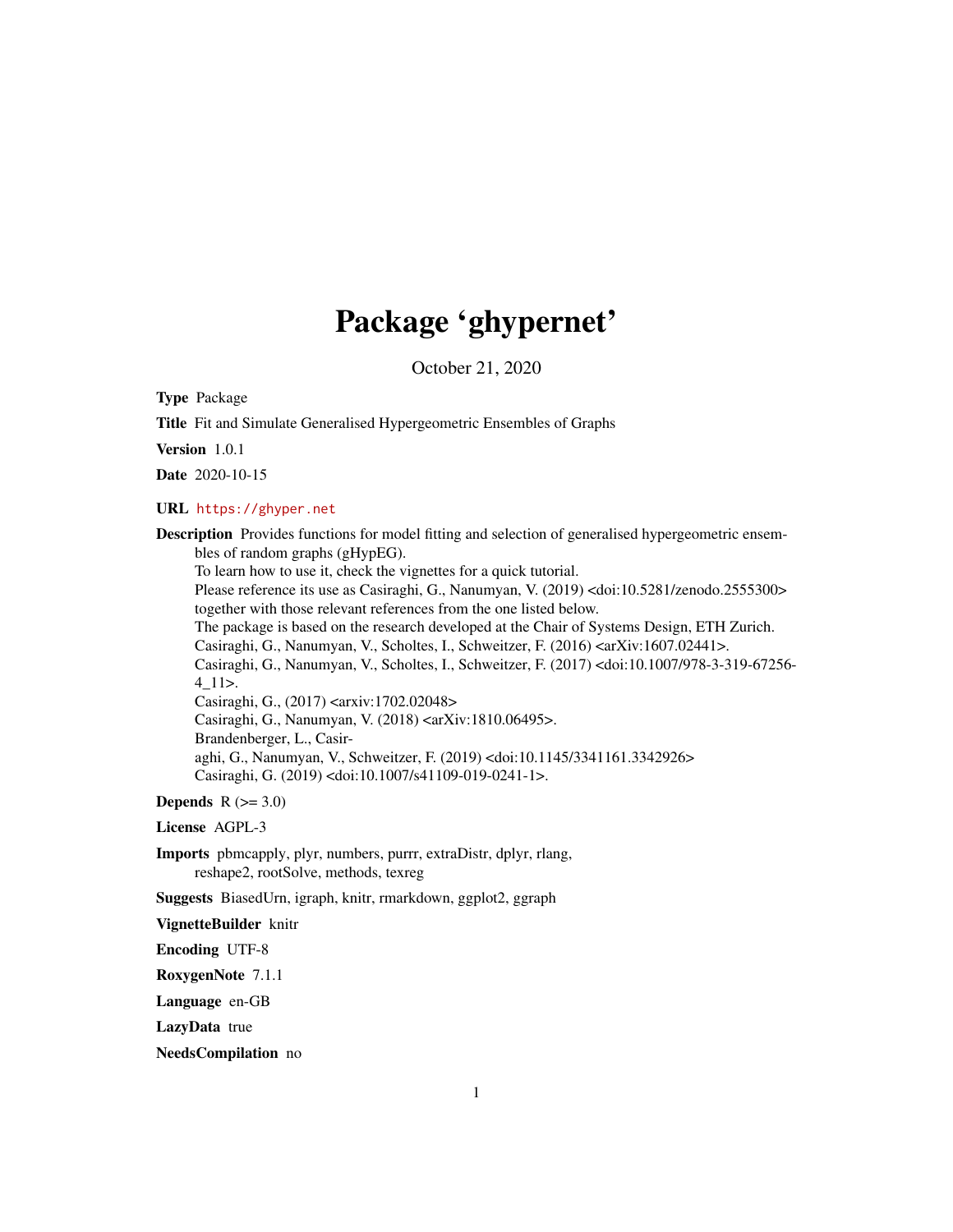Author Giona Casiraghi [aut, cre] (<https://orcid.org/0000-0003-0233-5747>), Vahan Nanumyan [aut] (<https://orcid.org/0000-0001-9054-3217>), Laurence Brandenberger [aut], Giacomo Vaccario [ctb]

Maintainer Giona Casiraghi <giona@ethz.ch>

Repository CRAN

Date/Publication 2020-10-21 20:20:13 UTC

# R topics documented:

|                                                                                                                        |  |  |  |  |  |  |  |  |  |  |  |  |  |  | $\overline{3}$ |
|------------------------------------------------------------------------------------------------------------------------|--|--|--|--|--|--|--|--|--|--|--|--|--|--|----------------|
|                                                                                                                        |  |  |  |  |  |  |  |  |  |  |  |  |  |  | $\overline{4}$ |
|                                                                                                                        |  |  |  |  |  |  |  |  |  |  |  |  |  |  | $\overline{4}$ |
|                                                                                                                        |  |  |  |  |  |  |  |  |  |  |  |  |  |  | 5              |
|                                                                                                                        |  |  |  |  |  |  |  |  |  |  |  |  |  |  | 6              |
| $checkGraphtype \dots \dots \dots \dots \dots \dots \dots \dots \dots \dots \dots \dots \dots \dots \dots \dots \dots$ |  |  |  |  |  |  |  |  |  |  |  |  |  |  | 8              |
|                                                                                                                        |  |  |  |  |  |  |  |  |  |  |  |  |  |  | 8              |
|                                                                                                                        |  |  |  |  |  |  |  |  |  |  |  |  |  |  | 9              |
|                                                                                                                        |  |  |  |  |  |  |  |  |  |  |  |  |  |  | $\overline{9}$ |
|                                                                                                                        |  |  |  |  |  |  |  |  |  |  |  |  |  |  | 10             |
|                                                                                                                        |  |  |  |  |  |  |  |  |  |  |  |  |  |  | 11             |
|                                                                                                                        |  |  |  |  |  |  |  |  |  |  |  |  |  |  | 11             |
|                                                                                                                        |  |  |  |  |  |  |  |  |  |  |  |  |  |  | 12             |
|                                                                                                                        |  |  |  |  |  |  |  |  |  |  |  |  |  |  | 12             |
|                                                                                                                        |  |  |  |  |  |  |  |  |  |  |  |  |  |  | 13             |
|                                                                                                                        |  |  |  |  |  |  |  |  |  |  |  |  |  |  | 14             |
|                                                                                                                        |  |  |  |  |  |  |  |  |  |  |  |  |  |  | 14             |
|                                                                                                                        |  |  |  |  |  |  |  |  |  |  |  |  |  |  | 15             |
|                                                                                                                        |  |  |  |  |  |  |  |  |  |  |  |  |  |  | 15             |
|                                                                                                                        |  |  |  |  |  |  |  |  |  |  |  |  |  |  | 16             |
|                                                                                                                        |  |  |  |  |  |  |  |  |  |  |  |  |  |  | 16             |
|                                                                                                                        |  |  |  |  |  |  |  |  |  |  |  |  |  |  | 19             |
|                                                                                                                        |  |  |  |  |  |  |  |  |  |  |  |  |  |  | 20             |
|                                                                                                                        |  |  |  |  |  |  |  |  |  |  |  |  |  |  | 20             |
|                                                                                                                        |  |  |  |  |  |  |  |  |  |  |  |  |  |  | 21             |
|                                                                                                                        |  |  |  |  |  |  |  |  |  |  |  |  |  |  | 22             |
|                                                                                                                        |  |  |  |  |  |  |  |  |  |  |  |  |  |  | 23             |
|                                                                                                                        |  |  |  |  |  |  |  |  |  |  |  |  |  |  | 23             |
|                                                                                                                        |  |  |  |  |  |  |  |  |  |  |  |  |  |  | 24             |
| $logLik.ghyper \ldots \ldots \ldots \ldots \ldots \ldots \ldots \ldots \ldots \ldots \ldots \ldots$                    |  |  |  |  |  |  |  |  |  |  |  |  |  |  | 26             |
|                                                                                                                        |  |  |  |  |  |  |  |  |  |  |  |  |  |  | 27             |
|                                                                                                                        |  |  |  |  |  |  |  |  |  |  |  |  |  |  | 27             |
|                                                                                                                        |  |  |  |  |  |  |  |  |  |  |  |  |  |  | 28             |
|                                                                                                                        |  |  |  |  |  |  |  |  |  |  |  |  |  |  | 29             |
|                                                                                                                        |  |  |  |  |  |  |  |  |  |  |  |  |  |  | 30             |
|                                                                                                                        |  |  |  |  |  |  |  |  |  |  |  |  |  |  | 30             |
|                                                                                                                        |  |  |  |  |  |  |  |  |  |  |  |  |  |  | 31             |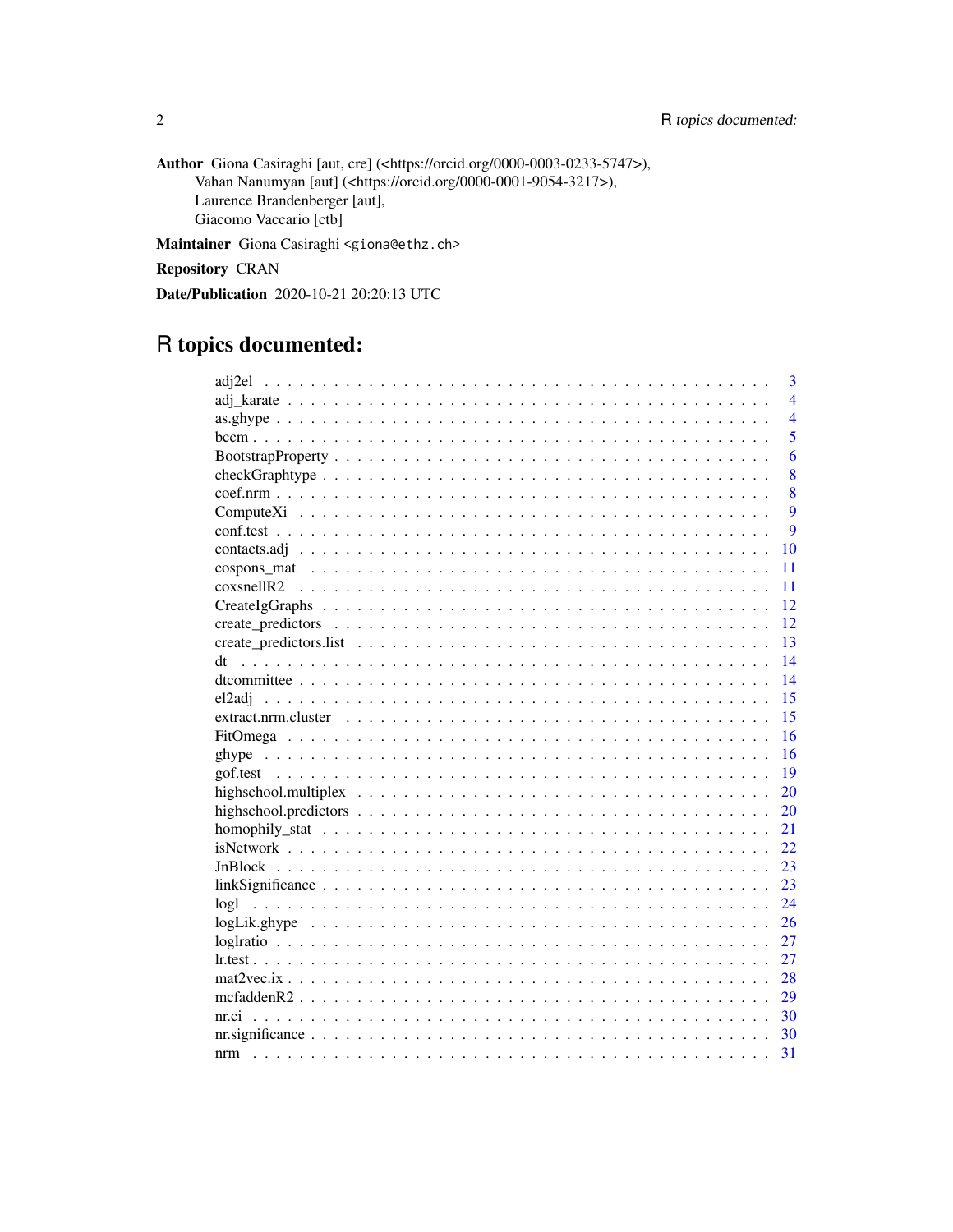#### <span id="page-2-0"></span>adj $2e$ l  $3$

| -37 |
|-----|
|     |
| -39 |
|     |
|     |
|     |
|     |
|     |
|     |
|     |
| -45 |
|     |
|     |
|     |

#### **Index** [47](#page-46-0)

adj2el *Maps adjacency matrix to edgelist*

# Description

Maps adjacency matrix to edgelist

# Usage

adj2el(adj, directed = TRUE)

# Arguments

| adi      | matrix, the adjacency matrix    |
|----------|---------------------------------|
| directed | boolean, is the graph directed? |

# Value

a dataframe containing the edgelist

# Examples

```
data(contacts.adj)
el <- adj2el(contacts.adj)
```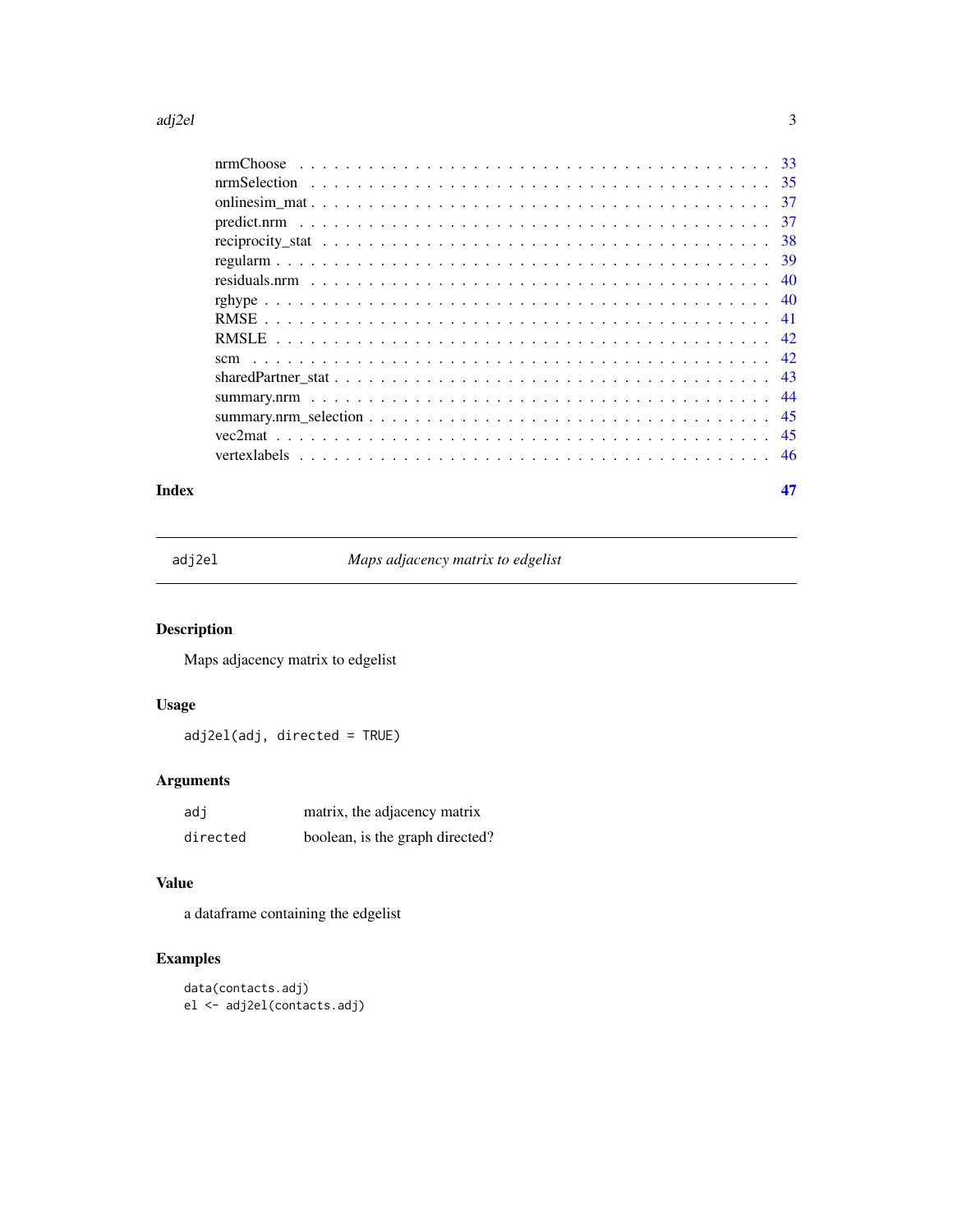<span id="page-3-0"></span>

Weighted adjacency matrix reporting interactions among 34 nodes.

# Usage

adj\_karate

#### Format

a 34x34 matrix

# Source

package 'igraphdata'

as.ghype *Map list to ghype object*

# Description

Manually map a list to a ghype object

# Usage

```
as.ghype(object, ...)
## S3 method for class 'list'
as.ghype(object, ...)
## S3 method for class 'nrm'
as.ghype(object, ...)
```
# Arguments

| object   | list object to map to ghype.                        |
|----------|-----------------------------------------------------|
| $\cdots$ | additional arguments to be passed to logl function. |

# Value

an object of class "ghype"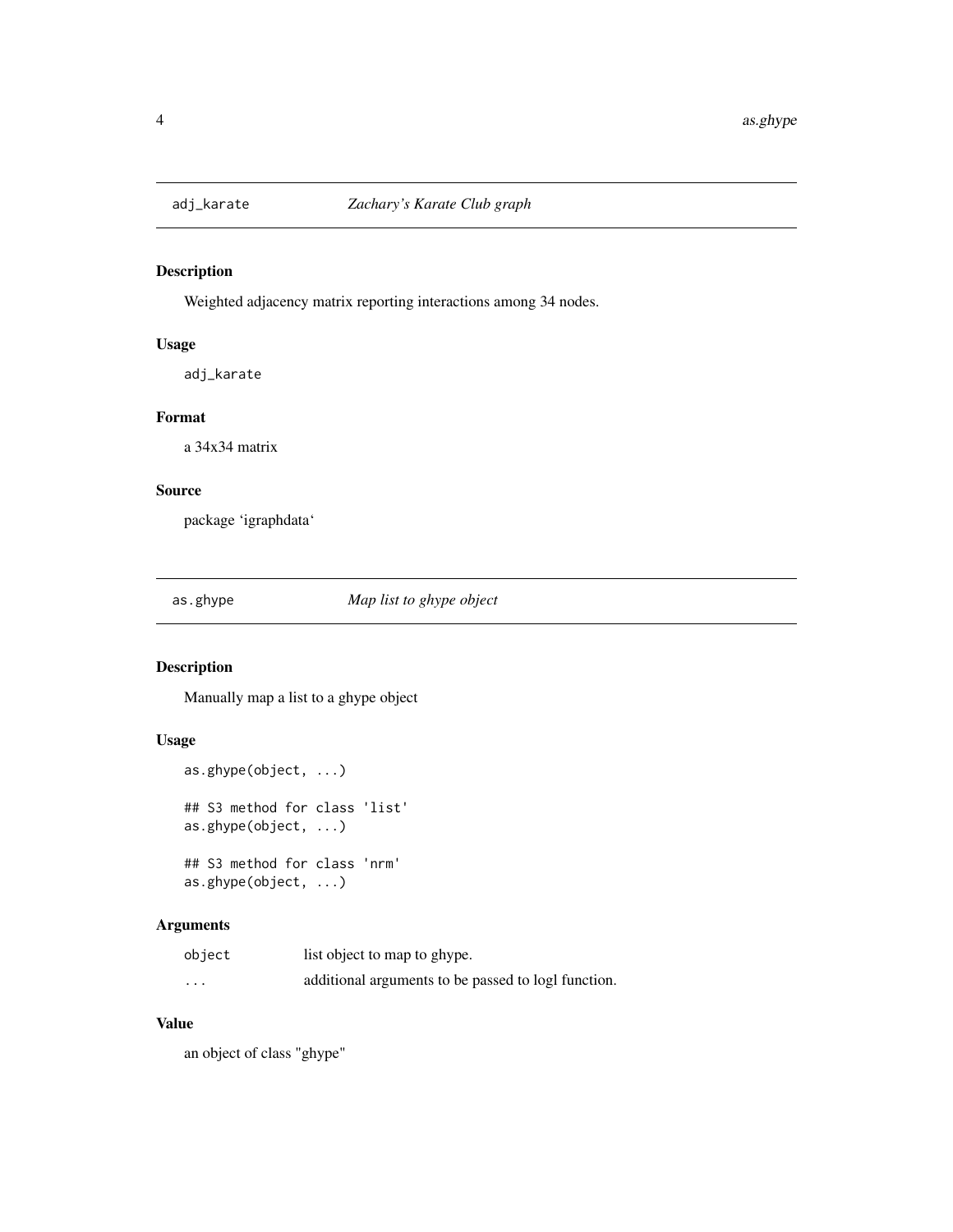#### <span id="page-4-0"></span>bccm 5

#### Methods (by class)

- list: Map list to ghype
- nrm: Map list to ghype

#### Examples

```
ll <- list(call = NULL, 'adj' = NULL, 'xi'= matrix(36,4,4), 'omega' = matrix(1,4,4),
     'n' = 4, 'm' = 12, 'directed' = TRUE, 'selfloops' = TRUE,
     'regular' = TRUE, 'unbiased' = TRUE, 'df' = 1)
model <- as.ghype(ll)
```
#### <span id="page-4-1"></span>bccm *Fitting bccm models*

#### Description

bccm is used to fit a block-constrained configuration model.

# Usage

```
bccm(
  adj,
  labels,
 directed = NULL,
  selfloops = NULL,
  directedBlocks = FALSE,
  homophily = FALSE,inBlockOnly = FALSE,
  xi = NULL,regular = FALSE,
  ...
\mathcal{L}## S3 method for class 'bccm'
print(x, suppressCall = FALSE, ...)
```
#### Arguments

| adj       | the adjacency matrix of the graph.                                                                                    |
|-----------|-----------------------------------------------------------------------------------------------------------------------|
| labels    | vector, the vertex labels to generate the blocks in the bccm.                                                         |
| directed  | a boolean argument specifying whether the graph is directed or not.                                                   |
| selfloops | boolean argument specifying whether the model should incorporate selfloops.                                           |
|           | directedBlocks boolean argument specifying whether the model should incorporate directed<br>blocks. Default to FALSE. |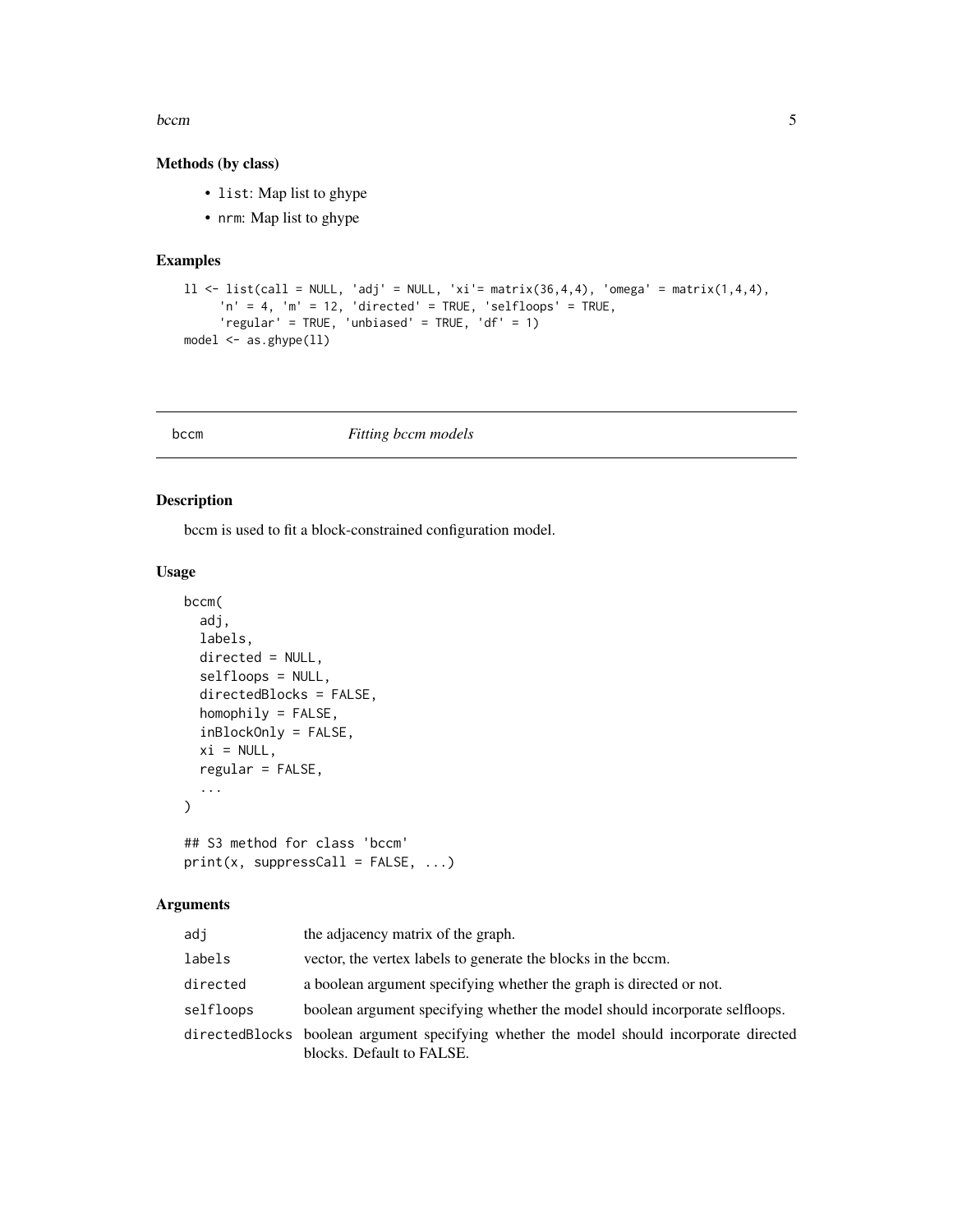<span id="page-5-0"></span>

| homophily    | boolean argument specifying whether the model should fit only homophily blocks.<br>Default to FALSE.         |
|--------------|--------------------------------------------------------------------------------------------------------------|
| inBlockOnly  | boolean argument specifying whether the model should fit only blocks over the<br>diagonal. Default to FALSE. |
| хi           | an optional matrix defining the combinatorial matrix of the model.                                           |
| regular      | optional boolean, fit regular gnp model? if not specified chosen through lr.test.                            |
| $\ddots$ .   | optional arguments to print or plot methods.                                                                 |
| $\mathsf{x}$ | object of class 'bccm'                                                                                       |
| suppressCall | logical, indicating whether to print the call that generated x                                               |

# Value

bccm returns an object of class 'bccm' and 'ghype'. 'bccm' objects expand 'ghype' objects incorporating the parameter estimates.

#### Methods (by generic)

• print: Print method for elements of class 'bccm'.

#### See Also

[bccm](#page-4-1)

#### Examples

```
data("vertexlabels","adj_karate")
blockmodel <- bccm(adj = adj_karate, labels = vertexlabels, directed = FALSE, selfloops = FALSE)
```

```
data('adj_karate')
data('vertexlabels')
bcc.model <- bccm(adj_karate, labels=vertexlabels, directed=FALSE, selfloops=FALSE)
print(bcc.model)
```
BootstrapProperty *BootstrapProperty computes igraph analytics function on ensemble*

# Description

BootstrapProperty computes igraph analytics function on ensemble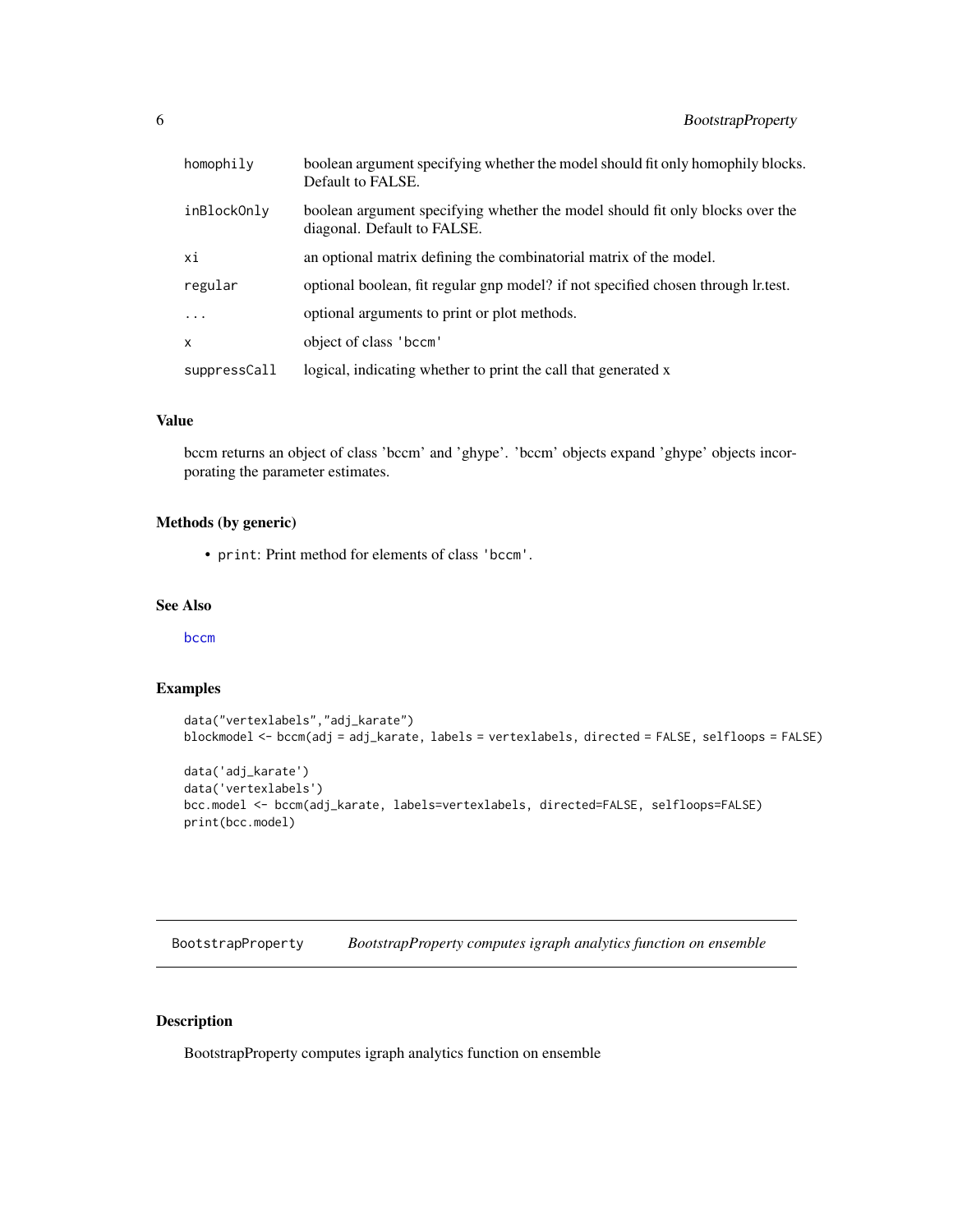# BootstrapProperty 7

# Usage

```
BootstrapProperty(
  graph,
  property,
  directed,
  selfloops,
  nsamples = 1000,
  xi = NULL,omega = NULL,
  model = NULL,
  m = NULL,seed = NULL,
  ...
\mathcal{L}
```
# Arguments

| graph     | igraph graph                                                    |
|-----------|-----------------------------------------------------------------|
| property  | igraph function that can be applied to a graph                  |
| directed  | boolean                                                         |
| selfloops | boolean                                                         |
| nsamples  | number of samples from ensemble. defaults to 1000               |
| хi        | matrix, default null                                            |
| omega     | matrix, default null                                            |
| model     | ghype model from which to extract xi and omega, default to null |
| m         | int, number of edges to sample from model                       |
| seed      | seed                                                            |
| .         | other parameters to pass to 'property'                          |

# Value

vector of length nsamples

# Examples

```
library(igraph)
data('adj_karate')
result <- BootstrapProperty(adj_karate, page_rank, FALSE, FALSE, nsamples=10)
```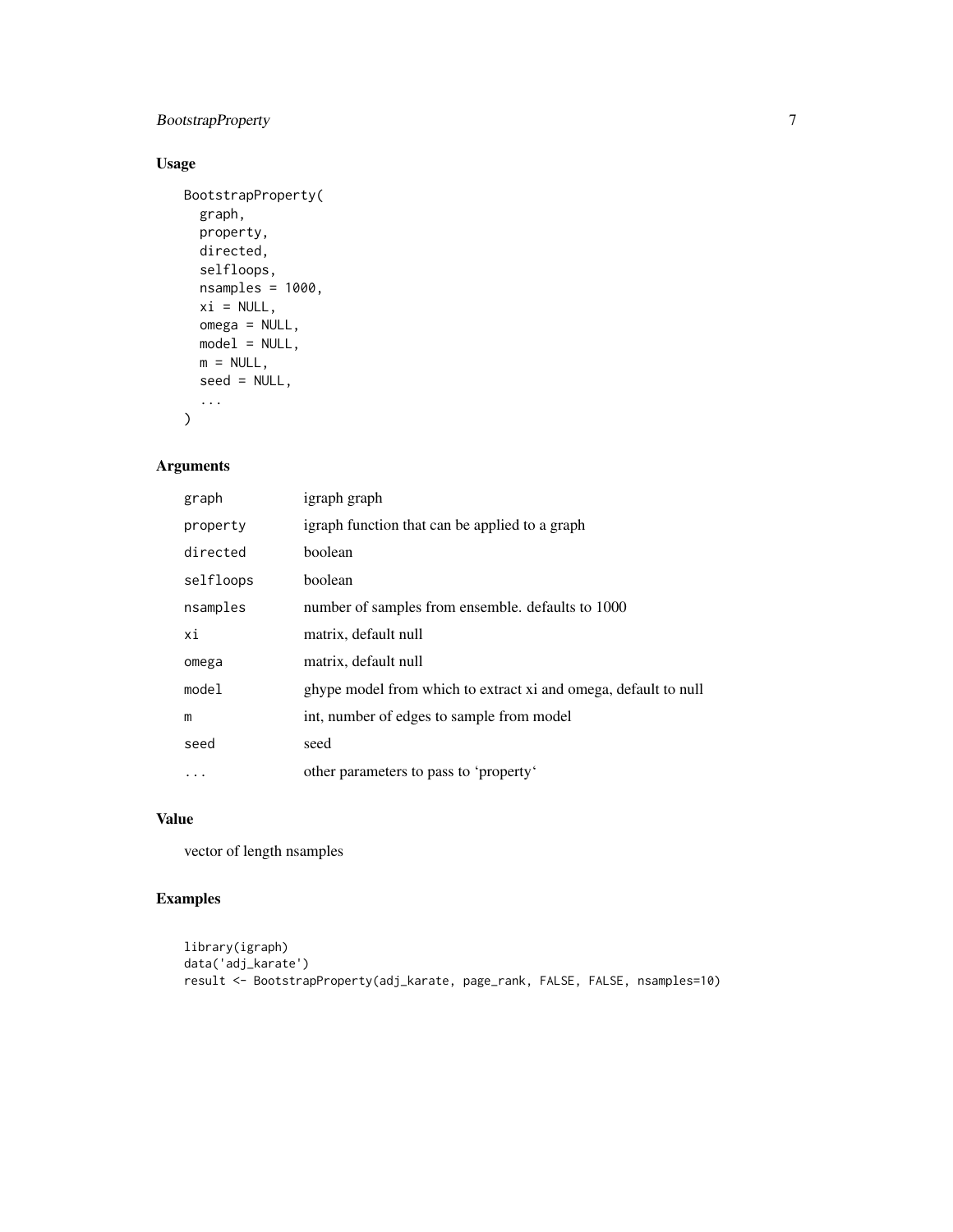Returns TRUE if the supplied object graph is an adjacency matrix. Returns FALSE if the provided object is an edgelist. The function checks whether the edgelist conforms to our standards (sender, target, edgecount).

#### Usage

checkGraphtype(graph)

#### Arguments

graph A graph adjacency matrix or an edgelist.

# Value

TRUE or FALSE. Returns TRUE if the provided object graph is an adjacency matrix.

coef.nrm *Extraction method for coefficients of models of class* 'nrm'*.*

#### Description

Extraction method for coefficients of models of class 'nrm'.

#### Usage

## S3 method for class 'nrm' coef(object, ...)

# Arguments

| object  | object of class 'nrm'.               |
|---------|--------------------------------------|
| $\cdot$ | optional arguments to print methods. |

#### Value

coefficients of nrm model.

#### Author(s)

Giona Casiraghi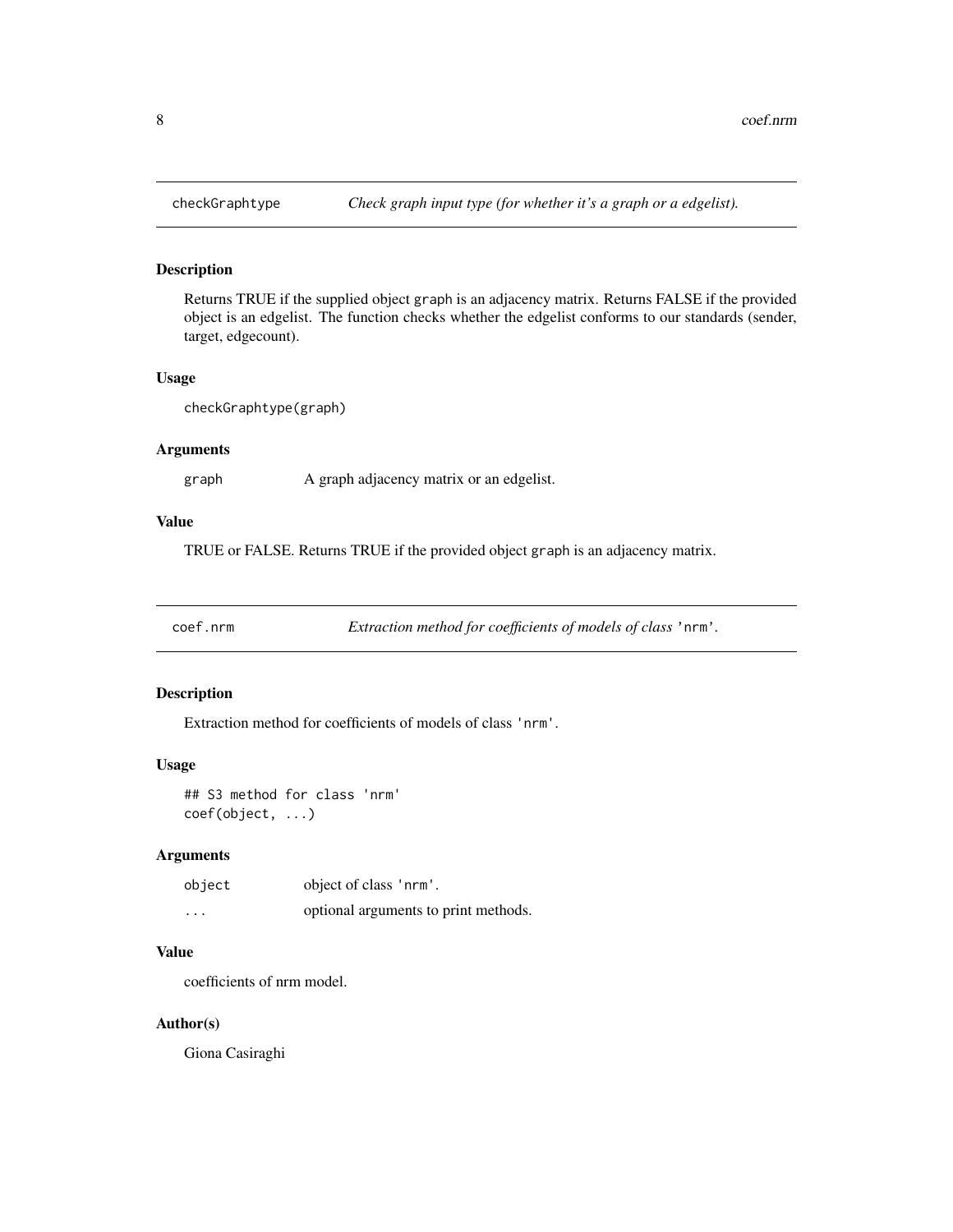# <span id="page-8-0"></span>ComputeXi 9

# See Also

[nrm](#page-30-1)

ComputeXi *Auxiliary function. Computes combinatorial matrix.*

# Description

Combinatorial matrix computed according to soft configuration model or 'regular' gnp model.

#### Usage

ComputeXi(adj, directed, selfloops, regular = FALSE)

# Arguments

| adi       | adjacency matrix                                                                                                  |
|-----------|-------------------------------------------------------------------------------------------------------------------|
| directed  | boolean, whether the model is for a directed network                                                              |
| selfloops | boolean, whether the model contains selfloops                                                                     |
| regular   | boolean. Is the combinatorial matrix computed for configuration model or for<br>regular gnp model? default FALSE. |

#### Value

combinatorial matrix

# Examples

```
data('adj_karate')
xi = ComputeXi(adj_karate, directed = FALSE, selfloops = FALSE)
```
conf.test *Test regular (gnp) vs configuration model*

# Description

Likelihood ratio test for gnp vs configuration model.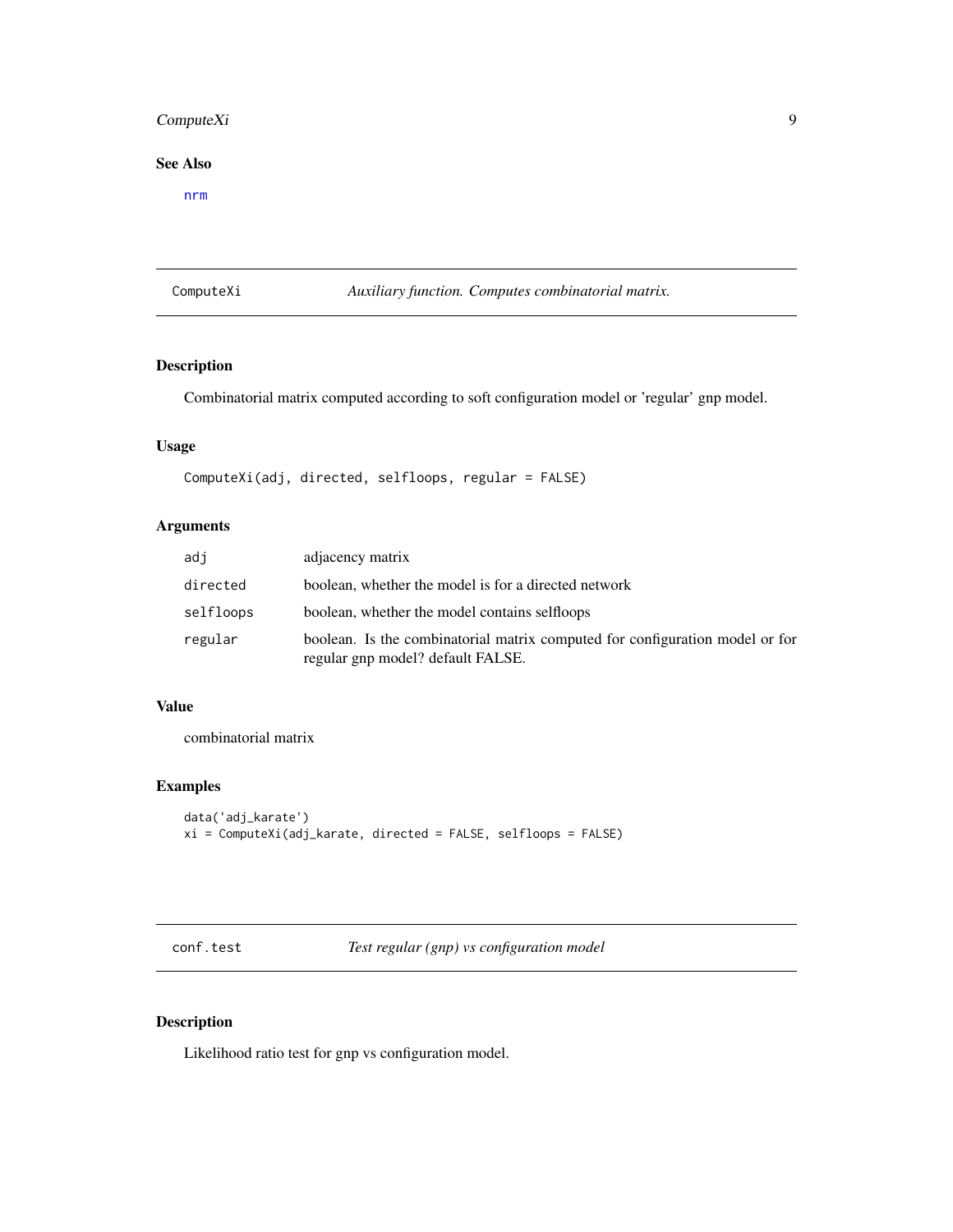# Usage

```
conf.test(
 graph,
 directed,
  selfloops,
 nempirical = NULL,
 parallel = NULL,
  seed = NULL
)
```
# Arguments

| graph      | adjacency matrix or igraph graph                                                                                                                                                             |
|------------|----------------------------------------------------------------------------------------------------------------------------------------------------------------------------------------------|
| directed   | a boolean argument specifying whether object is directed or not.                                                                                                                             |
| selfloops  | a boolean argument specifying whether the model should incorporate selfloops.                                                                                                                |
| nempirical | optional, number of graphs to sample from null distribution for empirical distri-<br>bution.                                                                                                 |
| parallel   | optional, number of cores to use or boolean for parallel computation. If passed<br>TRUE uses all cores-1, else uses the number of cores passed. If none passed<br>performed not in parallel. |
| seed       | optional integer                                                                                                                                                                             |

#### Value

p-value of test.

# Examples

```
data("adj_karate")
conf.test(graph = adj_karate, directed = FALSE, selfloops = FALSE, seed=123)
```
contacts.adj *Highschool contact network adjacency matrix*

# Description

\*\*contacts.adj\*\*: contains the adjacency matrix of 327 x 327 highschool students.

# Usage

```
data(highschool.predictors)
```
#### Format

327x327 adjacency matrix

<span id="page-9-0"></span>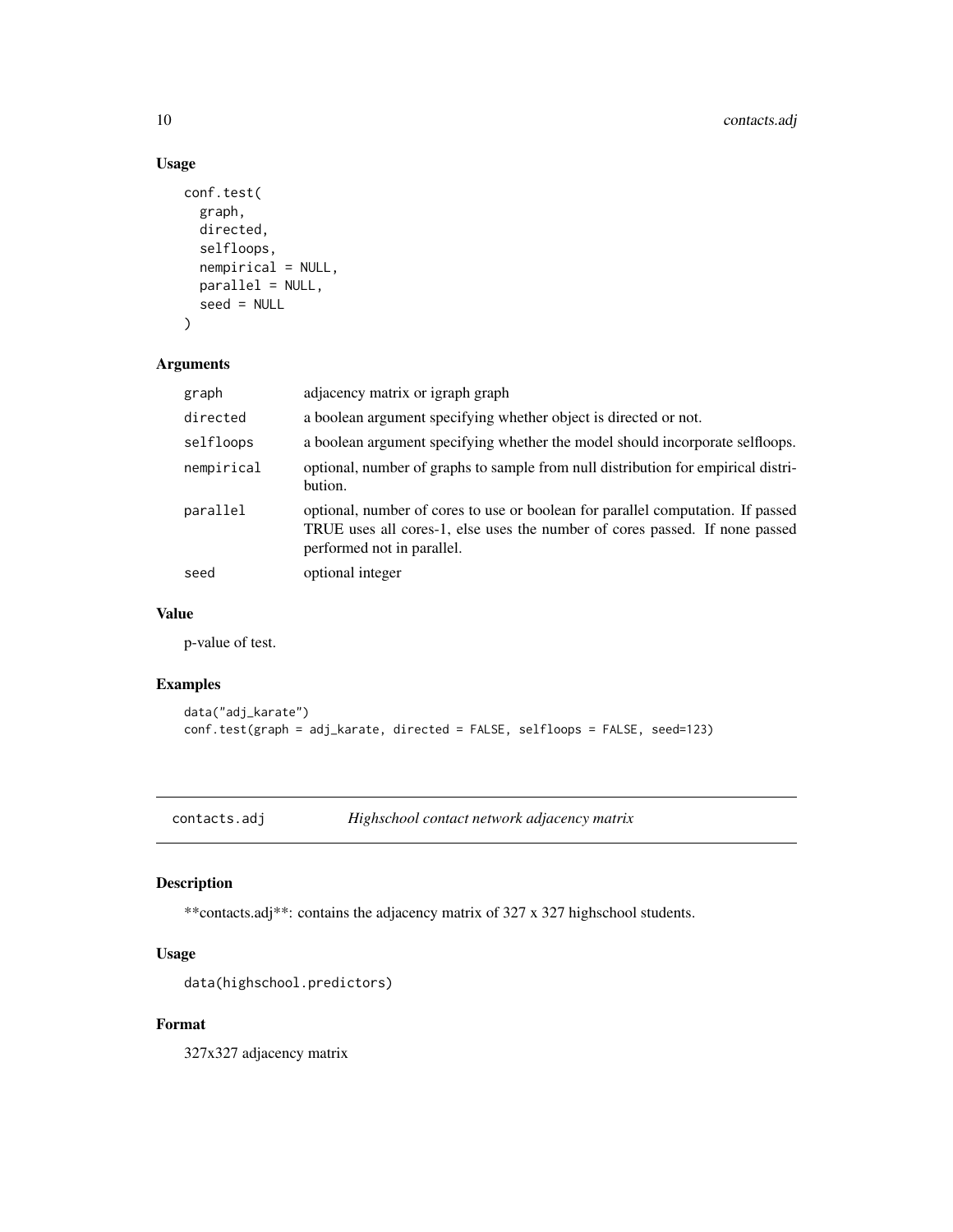# <span id="page-10-0"></span>cospons\_mat 11

#### Source

[http://www.sociopatterns.orgg](http://www.sociopatterns.org)

#### References

Casiraghi, G. Multiplex Network Regression: How do relations drive interactions? 15 (2017).

Mastrandrea, R., Fournet, J. & Barrat, A. Contact patterns in a high school: A comparison between data collected using wearable sensors, contact diaries and friendship surveys. PLoS One 10, 1–26 (2015).

cospons\_mat *Swiss MPs network adjacency matrix*

# Description

\*\*cospons\_mat\*\*: contains the adjacency matrix of 163 x 163 MPs.

# Usage

```
data(cospons_mat)
```
#### Format

163x163 adjacency matrix

coxsnellR2 *Computes Cox and Snell pseudo R-squared for nrm models.*

#### Description

Computes Cox and Snell pseudo R-squared for nrm models.

#### Usage

coxsnellR2(mod0, mod1, m)

#### Arguments

| mod0 | nrm null model        |
|------|-----------------------|
| mod1 | nrm alternative model |
| m    | number of edges       |

# Value

Cox and Snell pseudo R-squared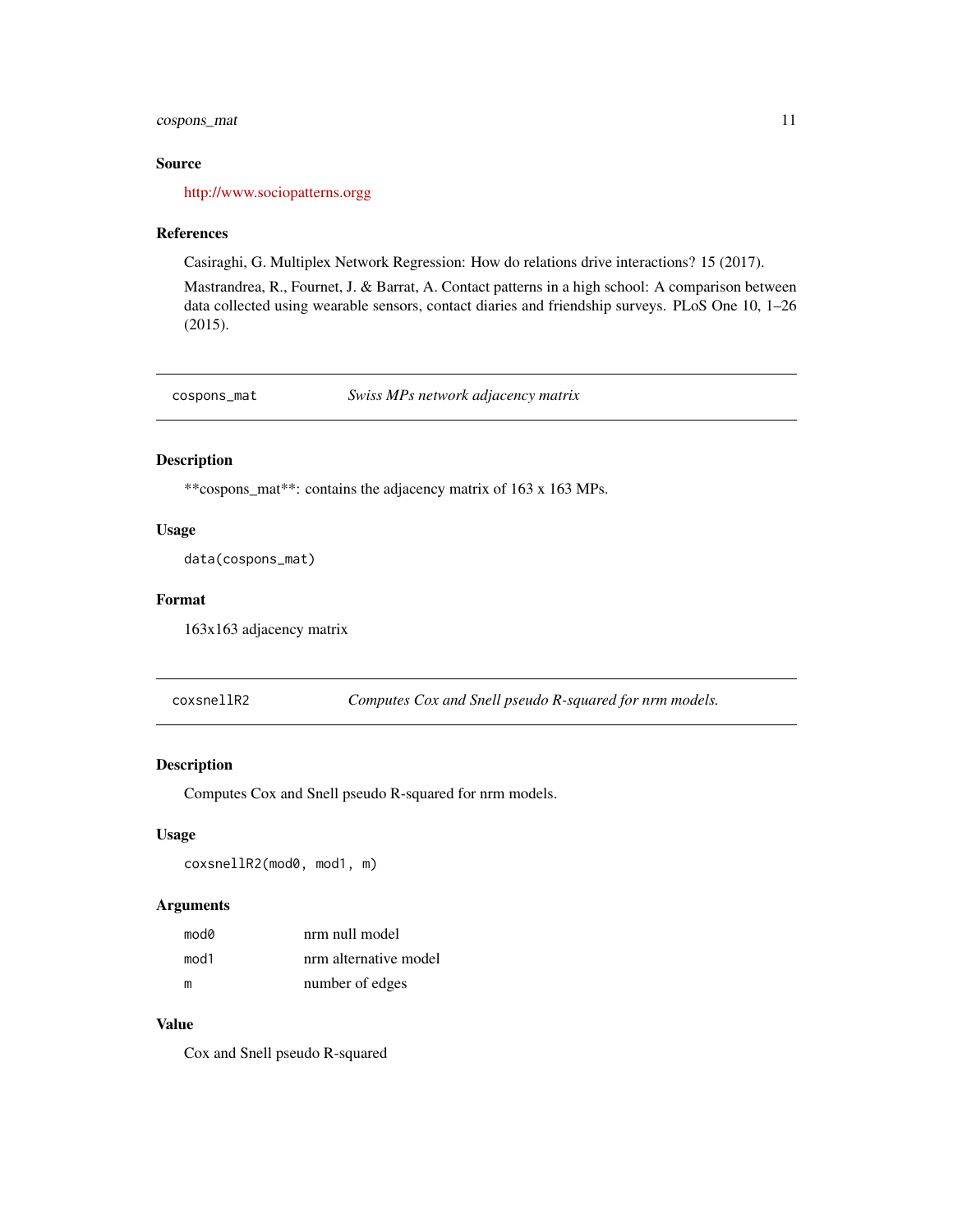# <span id="page-11-0"></span>Author(s)

GC

CreateIgGraphs *Convert a list of adjacency matrices to a list of igraph graphs.*

# Description

Convert a list of adjacency matrices to a list of igraph graphs.

#### Usage

```
CreateIgGraphs(adjlist, directed, selfloops, weighted = NULL)
```
#### Arguments

| adjlist   | a list of adjacency matrices                                                  |
|-----------|-------------------------------------------------------------------------------|
| directed  | a boolean argument specifying whether object is directed or not.              |
| selfloops | a boolean argument specifying whether the model should incorporate selfloops. |
| weighted  | boolean, generate weighted graphs?                                            |

#### Value

list of igraph graphs.

#### Examples

```
data('adj_karate')
adj_list <- list(adj_karate)
glist <- CreateIgGraphs(adj_list, FALSE, FALSE)
```
create\_predictors *Create a nrmpredictor object from passed argument*

# Description

Create a nrmpredictor object from passed argument

#### Usage

```
create_predictors(predictors, ...)
```

```
createPredictors(predictors, ...)
```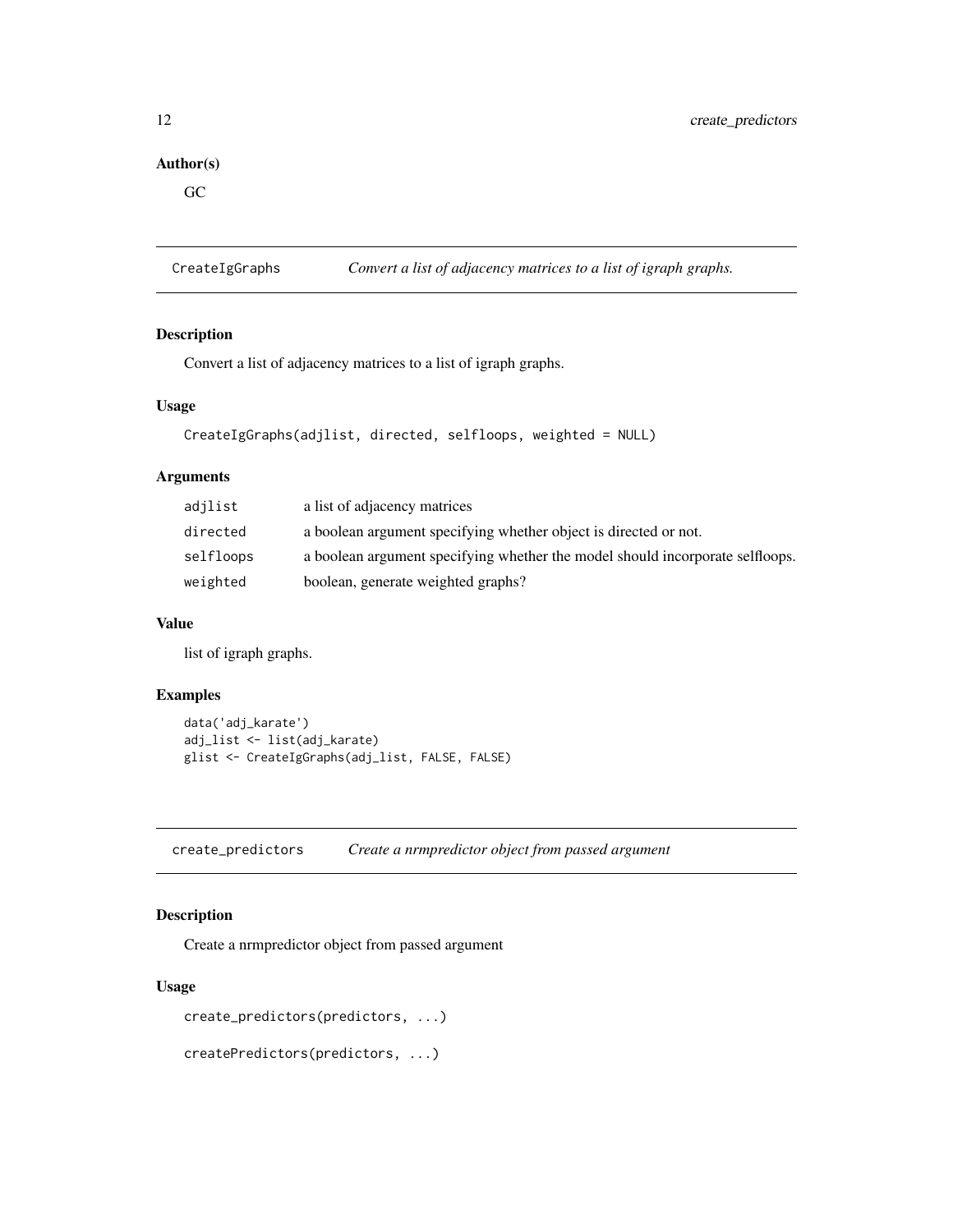#### <span id="page-12-0"></span>Arguments

| predictors | the data frame or list of predictors for to apply nrm model selection      |
|------------|----------------------------------------------------------------------------|
| .          | additional parameters passed to the different methods (currently disabled) |

#### Value

nested list of nrmpredictor class

# Examples

```
data('highschool.predictors')
predictors <- create_predictors(highschool.predictors)
```
create\_predictors.list

*Create a nrmpredictor object from list*

# Description

Create a nrmpredictor object from list

#### Usage

```
## S3 method for class 'list'
create_predictors(predictors, ...)
```
# Arguments

| predictors | the data frame or list of predictors for to apply nrm model selection            |
|------------|----------------------------------------------------------------------------------|
| $\cdots$   | additional parameters used to creating the predictor object (currently disabled) |

#### Value

nested list of nrmpredictor class

# Examples

```
data('highschool.predictors')
predictors <- create_predictors(highschool.predictors)
```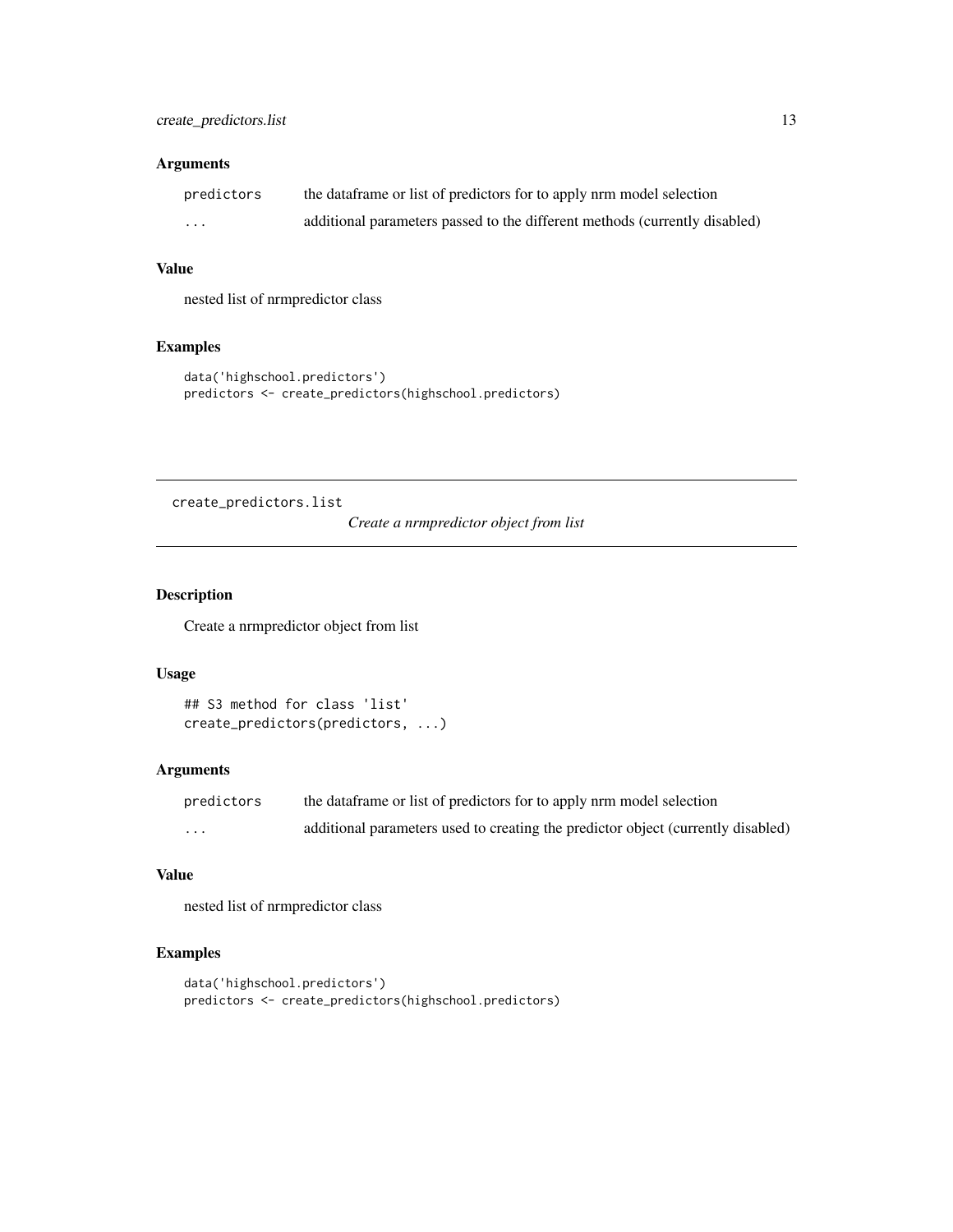\*\*dt\*\*: contains different attributes of the 163 MPs, such as their names, their party affiliation (variable: \*party\*), their parliamentary group affiliation (variable: \*parlGroup\*), the Canton (or state) they represent (variable: \*canton\*), their gender (variable: \*gender\*) and date of birth (variable: \*birthdate\*).

#### Usage

data(dt)

#### Format

163x8 data.frame

dtcommittee *Swiss MPs committee affiliation data frame.*

# Description

\*\*dtcommittee\*\*: a list of committees each MP was part of during their stay in parliament

#### Usage

```
data(dtcommittee)
```
# Format

163x2 data.frame

<span id="page-13-0"></span>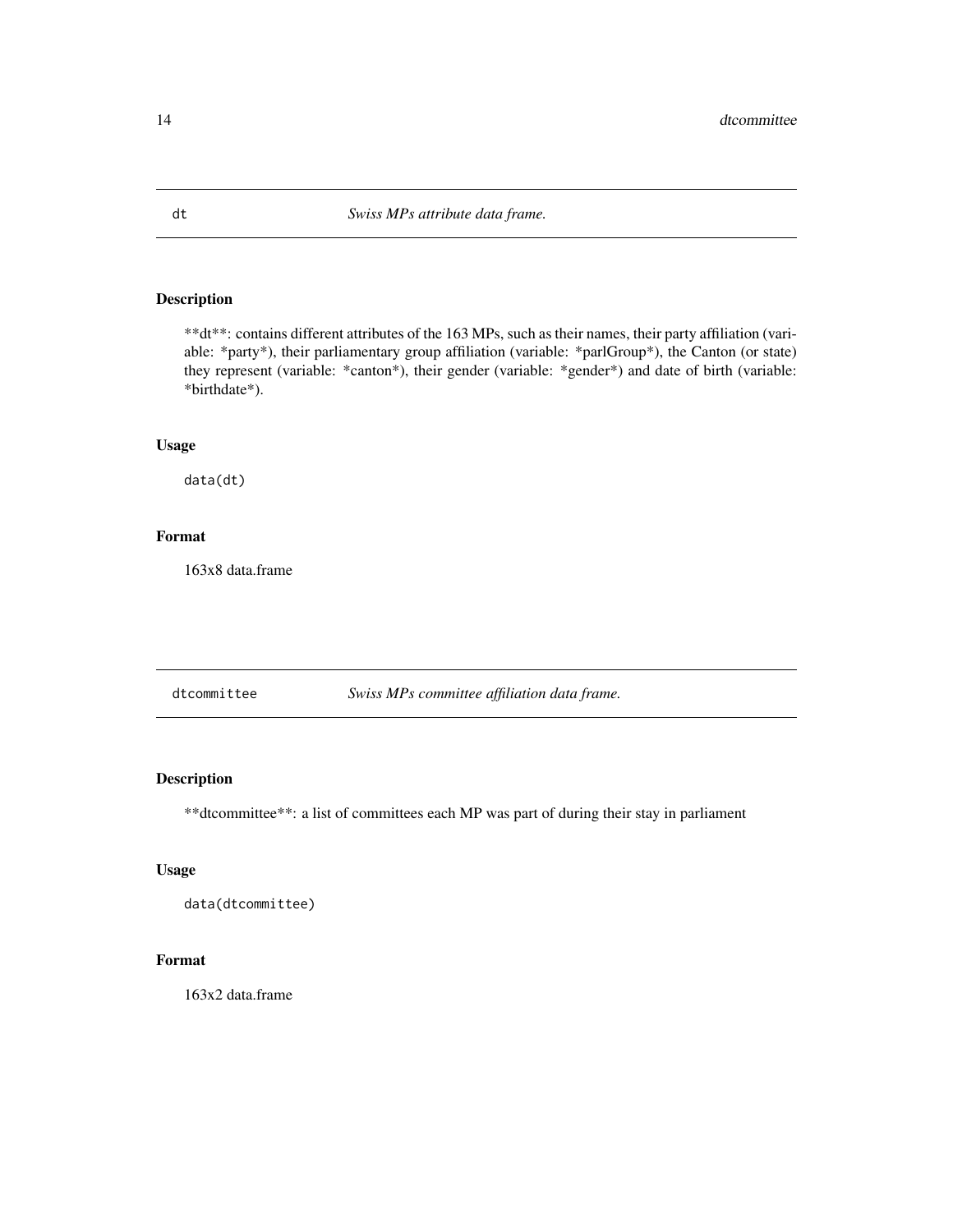<span id="page-14-0"></span>

Maps edgelist to adjacency matrix

#### Usage

el2adj(el, nodes = NULL)

# Arguments

| el.   | dataframe containing a (weighted) edgelist. Column 1 is the sender, column 2 is             |
|-------|---------------------------------------------------------------------------------------------|
|       | the receiver, column 3 the number of edges.                                                 |
| nodes | optional vector containing all node names in case disconnected nodes should be<br>included. |

# Value

the (weighted) adjacency matrix corresponding the edgelist passed

| extract.nrm.cluster | Extract details from statistical models for table construction. The |  |
|---------------------|---------------------------------------------------------------------|--|
|                     | function has methods for a range of statistical models.             |  |

#### Description

Extract details from statistical models for table construction. The function has methods for a range of statistical models.

# Usage

```
extract.nrm.cluster(model, ...)
```
# Arguments

| model   | A statistical model object.                                                   |
|---------|-------------------------------------------------------------------------------|
| $\cdot$ | Custom parameters, which are handed over to subroutines. The arguments are    |
|         | usually passed to the summary function, but in some cases to other functions. |

# Value

The function returns a texreg object.

#### Author(s)

L. Brandenberger, G. Casiraghi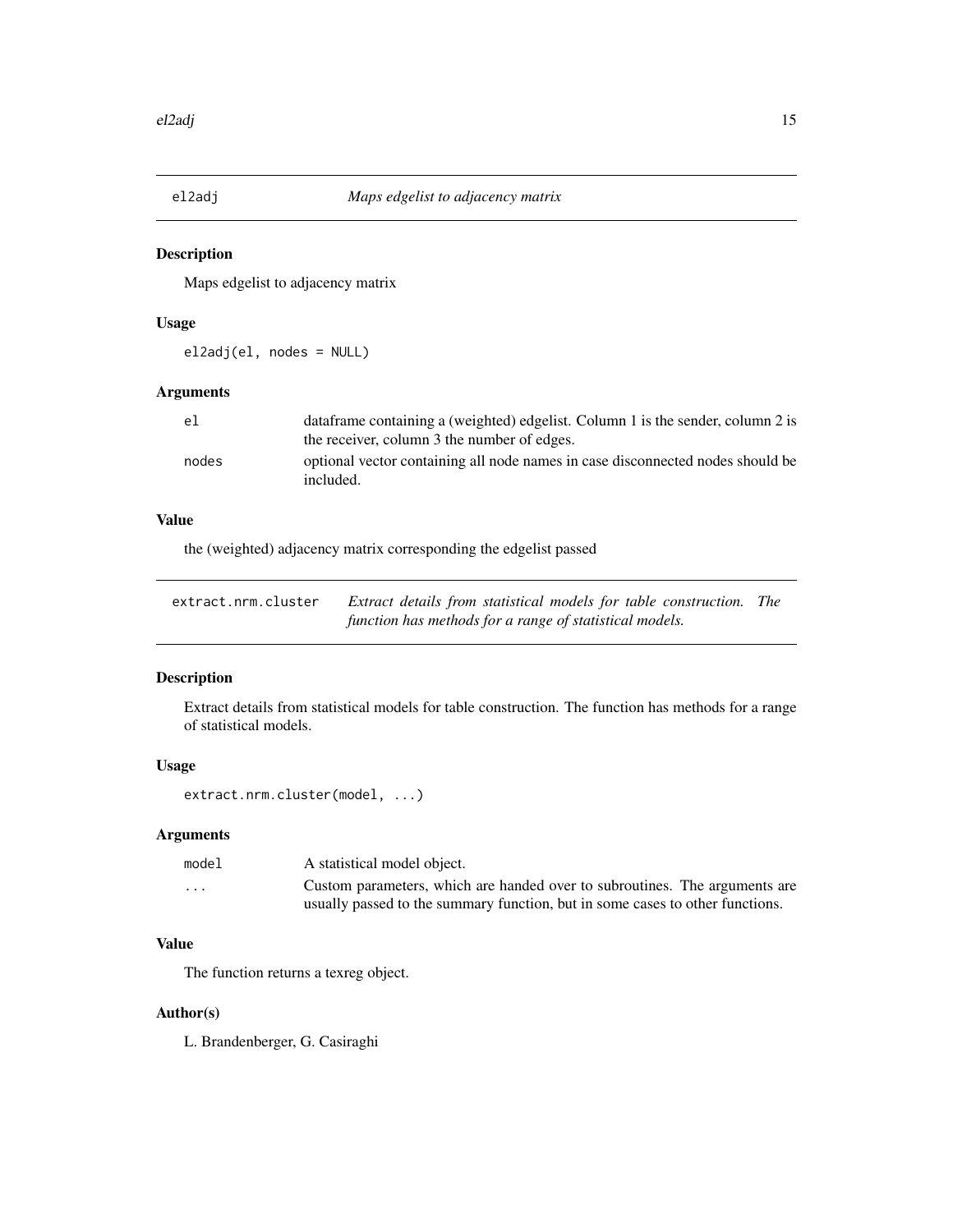<span id="page-15-0"></span>

(auxiliary function)

#### Usage

FitOmega(adj, xi, directed, selfloops)

#### Arguments

| adj       | adjacency matrix     |
|-----------|----------------------|
| xi        | combinatorial matrix |
| directed  | boolean              |
| selfloops | boolean              |

#### Value

propensity matrix

#### Examples

```
data(adj_karate)
xi <- ComputeXi(adj_karate, FALSE, FALSE)
FitOmega(adj_karate, xi, FALSE, FALSE)
```
<span id="page-15-1"></span>ghype *Fitting gHypEG models*

# Description

ghype is used to fit gHypEG models when the propensity matrix is known. It can be used to estimate a null model (soft configuration model), or the benchmark 'full-model', where the propensity matrix is fitted such that the expected graph from the fitted model is the one passed to the function.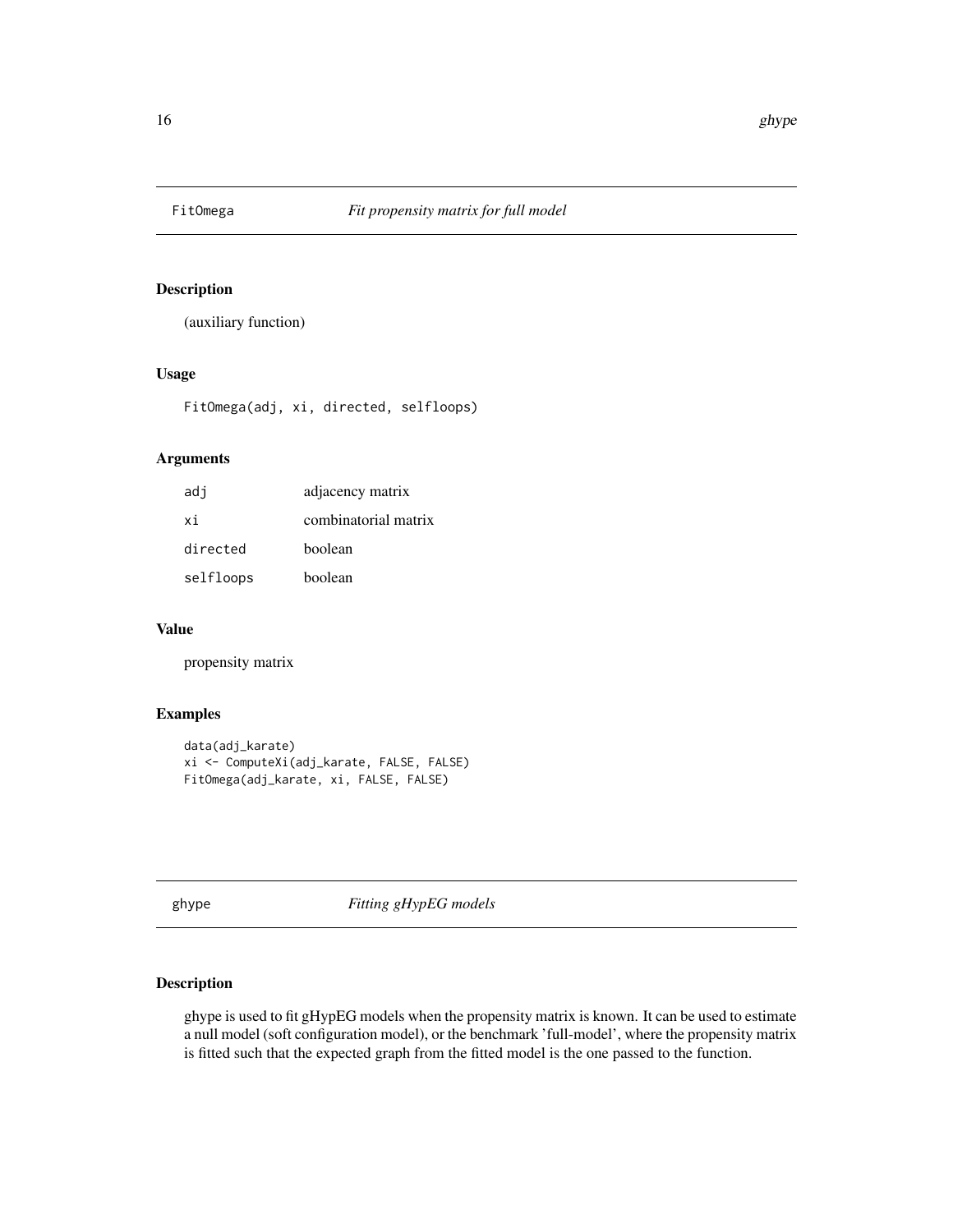ghype that the state of the state of the state of the state of the state of the state of the state of the state of the state of the state of the state of the state of the state of the state of the state of the state of the

Usage

```
ghype(
  graph,
 directed,
  selfloops,
 xi = NULL,omega = NULL,unbiased = FALSE,
 regular = FALSE,
  ...
\mathcal{L}## S3 method for class 'matrix'
ghype(
 graph,
 directed,
 selfloops,
 xi = NULL,omega = NULL,
 unbiased = FALSE,
  regular = FALSE,
  ...
)
## Default S3 method:
ghype(
 graph,
 directed,
 selfloops,
 xi = NULL,omega = NULL,
 unbiased = FALSE,
  regular = FALSE,
  ...
\mathcal{L}## S3 method for class 'igraph'
ghype(
 graph,
 directed,
  selfloops,
 xi = NULL,omega = NULL,
 unbiased = FALSE,
  regular = FALSE,
  ...
\mathcal{L}
```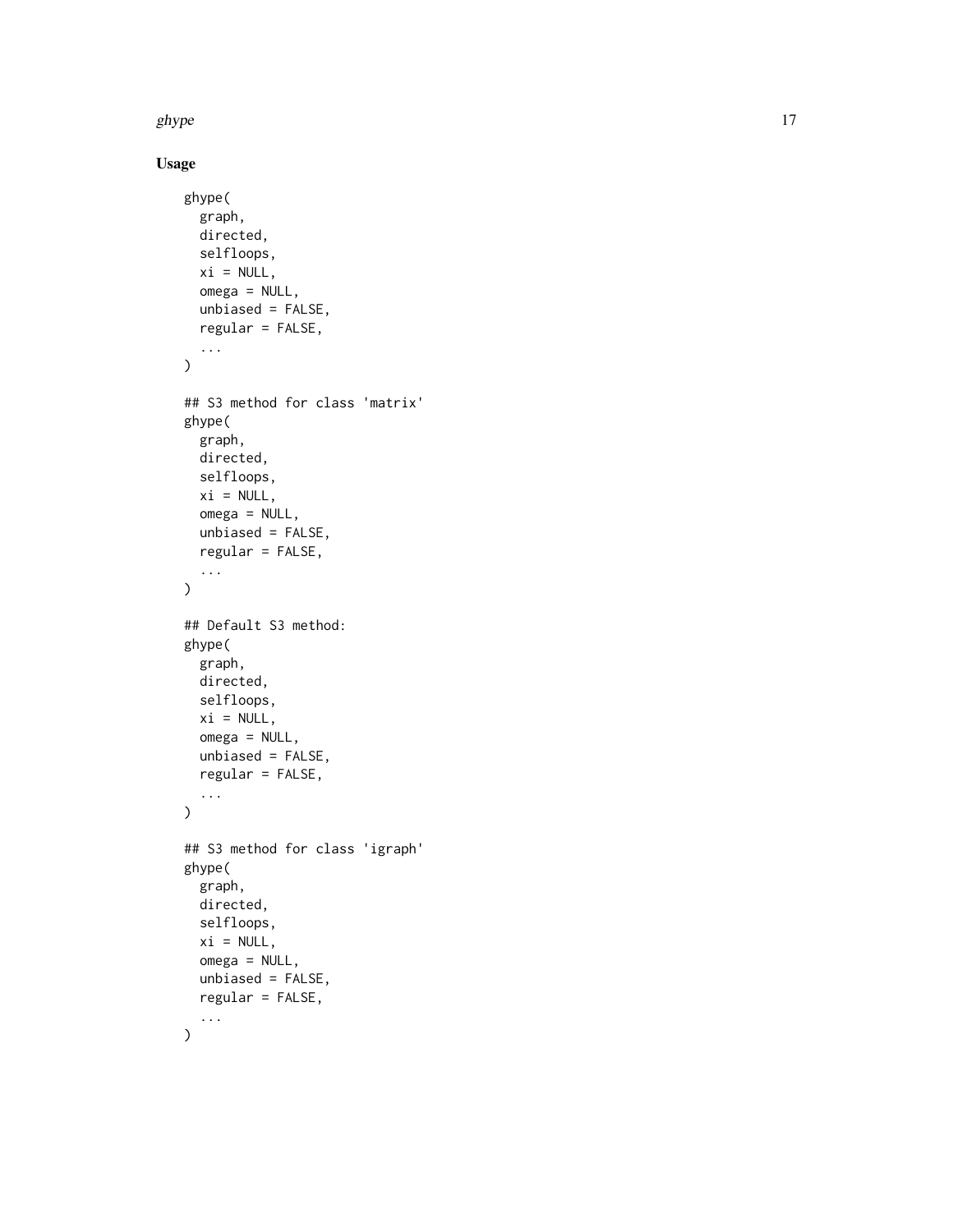```
## S3 method for class 'ghype'
print(x, suppressCall = FALSE, ...)
```
# Arguments

| graph        | either an adjacency matrix or an igraph graph.                                                                    |
|--------------|-------------------------------------------------------------------------------------------------------------------|
| directed     | a boolean argument specifying whether graph is directed or not.                                                   |
| selfloops    | a boolean argument specifying whether the model should incorporate selfloops.                                     |
| хi           | an optional matrix defining the combinatorial matrix of the model.                                                |
| omega        | an optional matrix defining the propensity matrix of the model.                                                   |
| unbiased     | a boolean argument specifying whether to model the hypergeometric ensemble<br>(no propensity), defaults to FALSE. |
| regular      | a boolean argument specifying whether to model the 'gnp' ensemble (no xi),<br>defaults to FALSE.                  |
| $\cdots$     | further arguments passed to or from other methods.                                                                |
| x            | ghype model                                                                                                       |
| suppressCall | boolean, suppress print of the call                                                                               |

#### Value

ghype return an object of class "ghype".

# Methods (by class)

- matrix: Fitting ghype models from an adjacency matrix
- default: Generating a ghype model from given xi and omega
- igraph: Fitting ghype models from an igraph graph
- ghype: Print method for ghype object.

# Examples

```
data("adj_karate")
fullmodel <- ghype(graph = adj_karate, directed = FALSE, selfloops = FALSE, unbiased = FALSE)
data('adj_karate')
model <- scm(adj_karate, FALSE, FALSE)
print(model)
```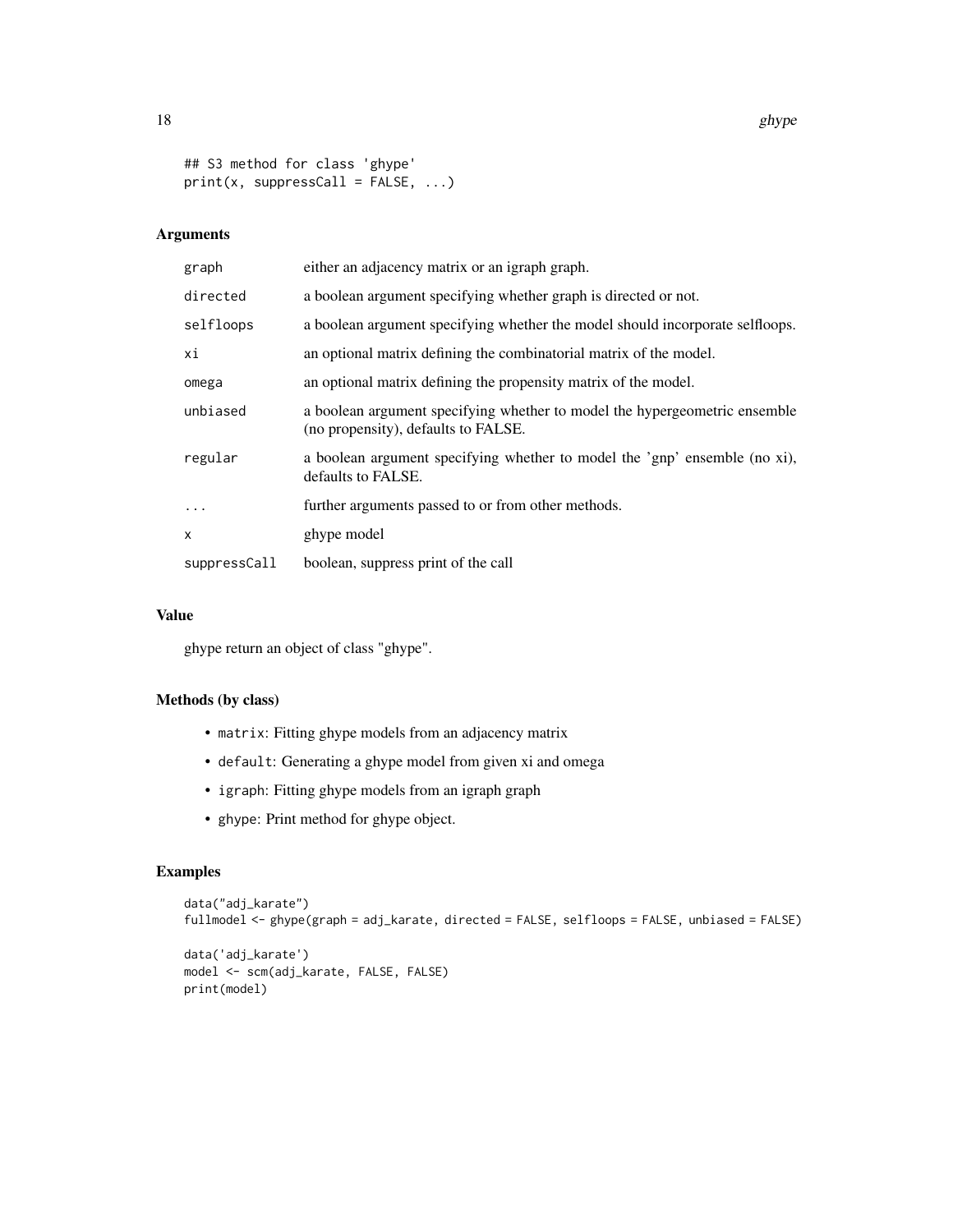<span id="page-18-0"></span>

Perform a goodness-of-fit test

# Usage

```
gof.test(
 model,
 Beta = TRUE,nempirical = NULL,
 parallel = NULL,
 returnBeta = FALSE,
  seed = NULL
)
```
# Arguments

| model      | ghype model to test                                                                                                                                                                          |
|------------|----------------------------------------------------------------------------------------------------------------------------------------------------------------------------------------------|
| Beta       | boolean, whether to use empirical Beta distribution approximation. Default<br>TRUE                                                                                                           |
| nempirical | optional scalar, number of replicates for empirical beta distribution.                                                                                                                       |
| parallel   | optional, number of cores to use or boolean for parallel computation. If passed<br>TRUE uses all cores-1, else uses the number of cores passed. If none passed<br>performed not in parallel. |
| returnBeta | boolean, return estimated parameters of Beta distribution? Default FALSE.                                                                                                                    |
| seed       | scalar, seed for the empirical distribution.                                                                                                                                                 |

# Value

p-value of test. If returnBeta=TRUE returns the p-value together with the parameters of the beta distribution.

# Examples

```
data("adj_karate")
confmodel <- scm(graph = adj_karate, directed = FALSE, selfloops = FALSE)
gof.test(model = confmodel, seed = 123)
```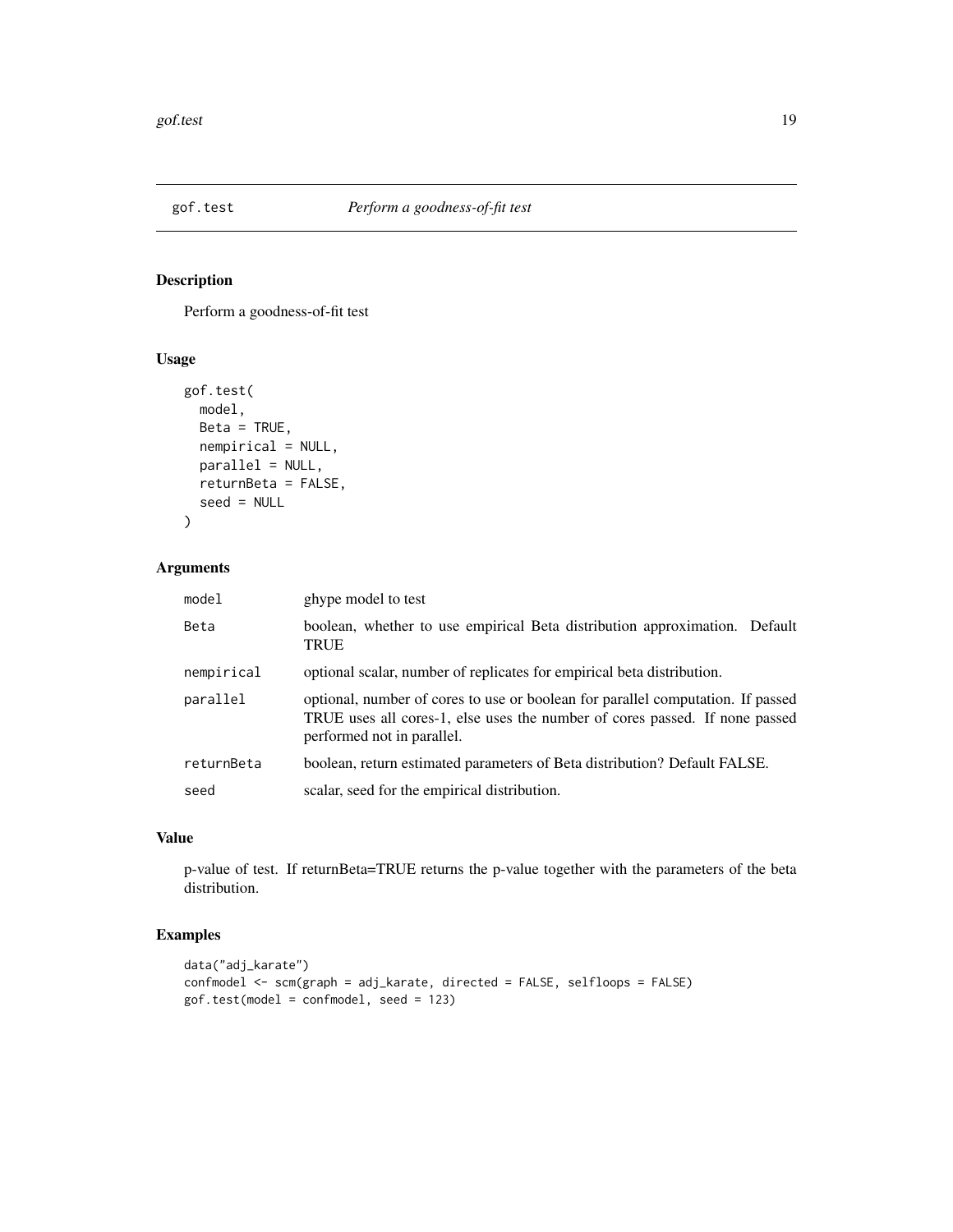<span id="page-19-0"></span>highschool.multiplex *Highschool contact network multiplex representation*

#### Description

\*\*highschool.multiplex\*\*: list containing the adjacency matrix of 327 x 327 highschool students, and the adjacency matrices correspodning to the 5 predictors used in Casiraghi2017.

#### Usage

```
data(highschool.multiplex)
```
#### Format

6x327x327 list of adjacency matrices

#### Source

<http://www.sociopatterns.org>

#### References

Casiraghi, G. Multiplex Network Regression: How do relations drive interactions? 15 (2017).

Mastrandrea, R., Fournet, J. & Barrat, A. Contact patterns in a high school: A comparison between data collected using wearable sensors, contact diaries and friendship surveys. PLoS One 10, 1–26 (2015).

highschool.predictors *Highschool contact network predictors*

# Description

\*\*highschool.predictors\*\*: list containing the adjacency matrices corresponding to the 5 predictors used in Casiraghi2017.

#### Usage

data(highschool.predictors)

# Format

5x327x327 list of adjacency matrices

#### Source

<http://www.sociopatterns.org>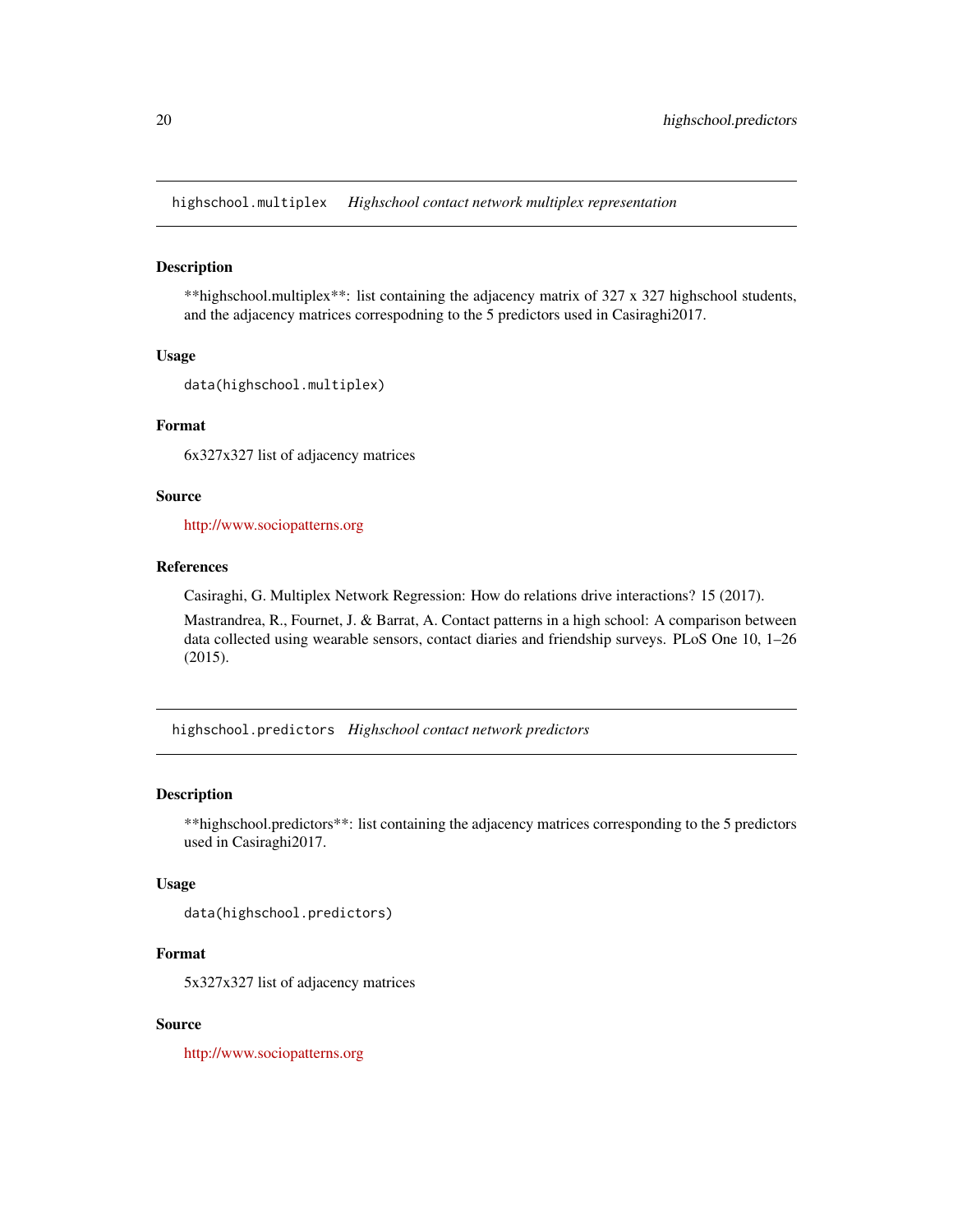# <span id="page-20-0"></span>homophily\_stat 21

#### References

Casiraghi, G. Multiplex Network Regression: How do relations drive interactions? 15 (2017).

Mastrandrea, R., Fournet, J. & Barrat, A. Contact patterns in a high school: A comparison between data collected using wearable sensors, contact diaries and friendship surveys. PLoS One 10, 1–26 (2015).

<span id="page-20-1"></span>homophily\_stat *Calculate homophily in multi-edge graphs.*

#### Description

The function calculates homophily matrices. If you supply a categorical variable (factor, character), the function returns attribute matches for dyads from the same group. If you supply a continuous variable (numeric, integers), the function returns absolute difference effects for each dyad in the graph.

#### Usage

```
homophily_stat(
  variable = variable,
  type = "categorical",
  nodes = nodes,
  these.categories.only = NULL,
  zero_values = NULL
)
```
# Arguments

| variable              | A attribute variable. Can be categorical (attribute matches) or continuous (abso-<br>lute difference effects).                                                                                                                                                                                                                                                                             |  |
|-----------------------|--------------------------------------------------------------------------------------------------------------------------------------------------------------------------------------------------------------------------------------------------------------------------------------------------------------------------------------------------------------------------------------------|--|
| type                  | set to categorical. Can be set to absdiff instead. If set to categorical,<br>the homophily statistic calculates matches between dyads from the same group<br>(analogous to dummy variables measuring attribute match between two nodes<br>$(=10)$ and attribute mismatch $(=1)$ ). If set to absdiff it calculates the difference<br>in values from variable for each dyad in the graph.   |  |
| nodes                 | optional character/factor vector. If an edgelist is provied, you have to provide<br>a list of unique identifiers of your nodes in the graph. This is because in the<br>edgelist, isolates are usually not recorded. If you do not specify isolates in your<br>nodes object, they are excluded from the analysis (falsifies data).                                                          |  |
| these.categories.only |                                                                                                                                                                                                                                                                                                                                                                                            |  |
|                       | optional vector specifying the categories to be used, if only a subset of fac-<br>tor(variable) is needed.                                                                                                                                                                                                                                                                                 |  |
| zero_values           | optional numeric value. Use this to substitute zero-values in your reciprocity<br>change statistic matrix. Zero values in the predictors are recognized in the gHy-<br>pEG regression as structural zeros. To ensure this does not happen, please re-<br>code your zero-values in all your predictors. If zero_values is not specified,<br>the minmal value divided by 10 is used instead. |  |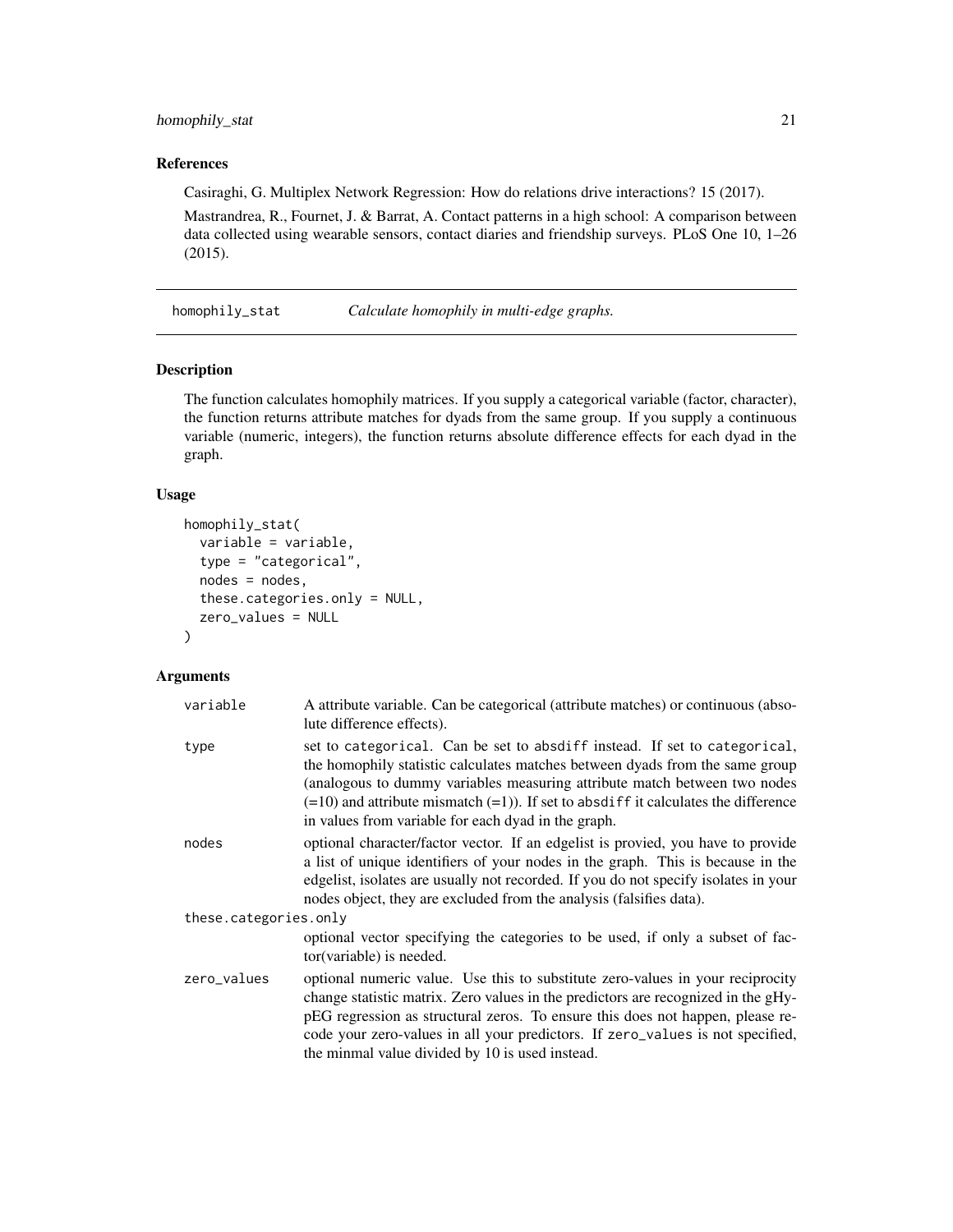# Value

Homophily change statistic matrix.

# Author(s)

LB, GC

# See Also

[reciprocity\\_stat](#page-37-1) or [sharedPartner\\_stat](#page-42-1)

isNetwork *Test null model vs full ghype.*

# Description

isNetwork tests a graph for the SCM vs the full ghype model.

# Usage

```
isNetwork(
 graph,
 directed,
 selfloops,
 Beta = TRUE,
 nempirical = NULL,
 parallel = FALSE,
 returnBeta = FALSE,
  seed = NULL
)
```
# Arguments

| graph      | adjacency matrix or igraph graph                                                                                                                                                             |
|------------|----------------------------------------------------------------------------------------------------------------------------------------------------------------------------------------------|
| directed   | a boolean argument specifying whether object is directed or not.                                                                                                                             |
| selfloops  | a boolean argument specifying whether the model should incorporate selfloops.                                                                                                                |
| Beta       | boolean, use Beta test? default TRUE                                                                                                                                                         |
| nempirical | optional, number of graphs to sample from null distribution for empirical distri-<br>bution.                                                                                                 |
| parallel   | optional, number of cores to use or boolean for parallel computation. If passed<br>TRUE uses all cores-1, else uses the number of cores passed. If none passed<br>performed not in parallel. |
| returnBeta | boolean, return estimated parameters of Beta distribution? Default FALSE.                                                                                                                    |
| seed       | optional integer, seed for empirical lr.test                                                                                                                                                 |

<span id="page-21-0"></span>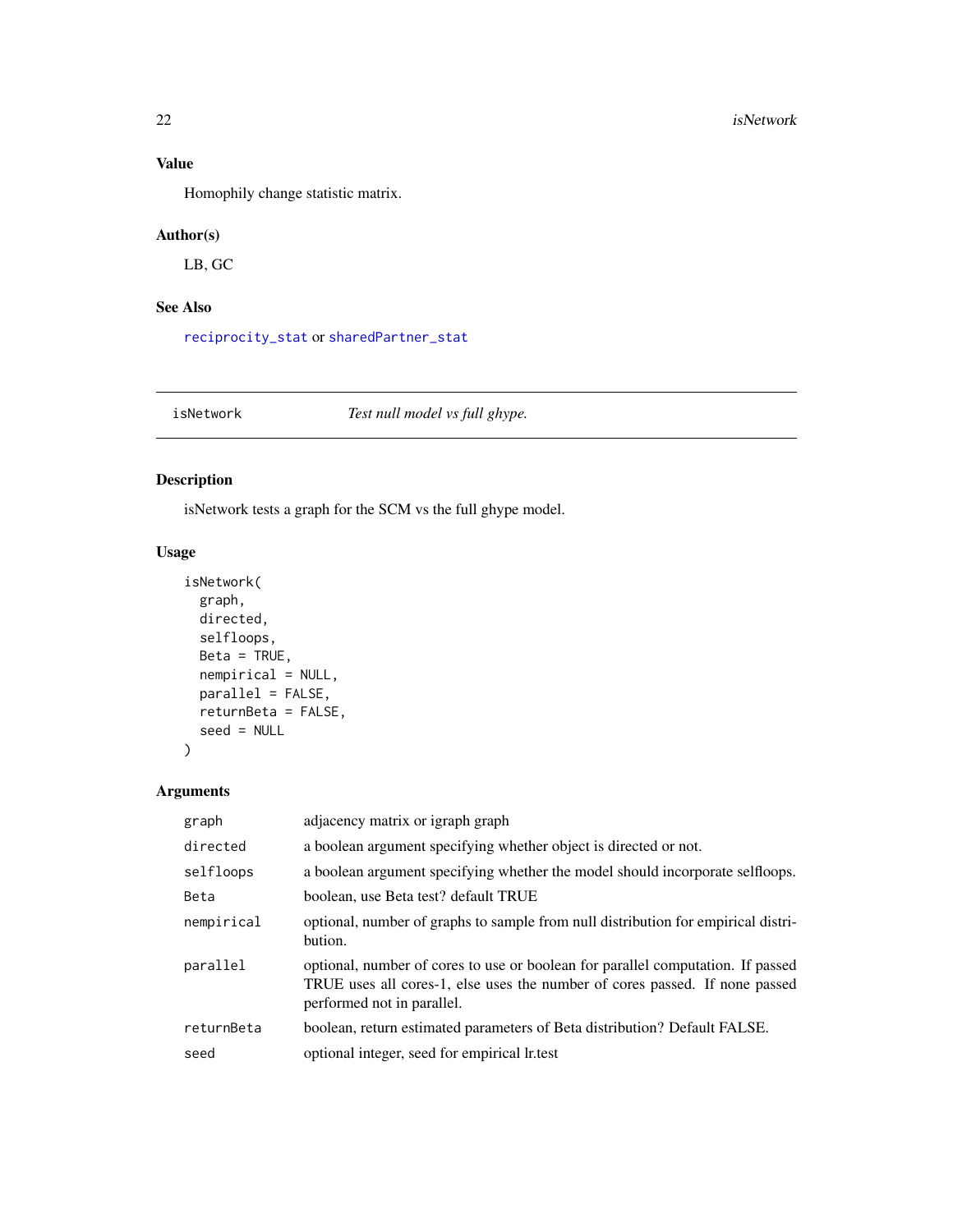#### <span id="page-22-0"></span>JnBlock 23

# Value

p-value of test.

# Examples

```
data("adj_karate")
isNetwork(graph = adj_karate, directed = FALSE, selfloops = FALSE, seed=123)
```
JnBlock *Fisher Information matrix for estimators in block models.*

# Description

Fisher Information matrix for estimators in block models.

# Usage

JnBlock(omegaBlocks, xiBlocks, mBlocks, m)

# Arguments

| omegaBlocks | the block parameters (vector) |
|-------------|-------------------------------|
| xiBlocks    | the xi-block (vector)         |
| mBlocks     | the adj-block (vector)        |
| m           | the number of edges (scalar)  |

# Value

Fisher Information matrix

linkSignificance *Estimate statistical deviations from ghype model*

# Description

linkSignificance allows to estimate the statistical deviations of an observed graph from a ghype model.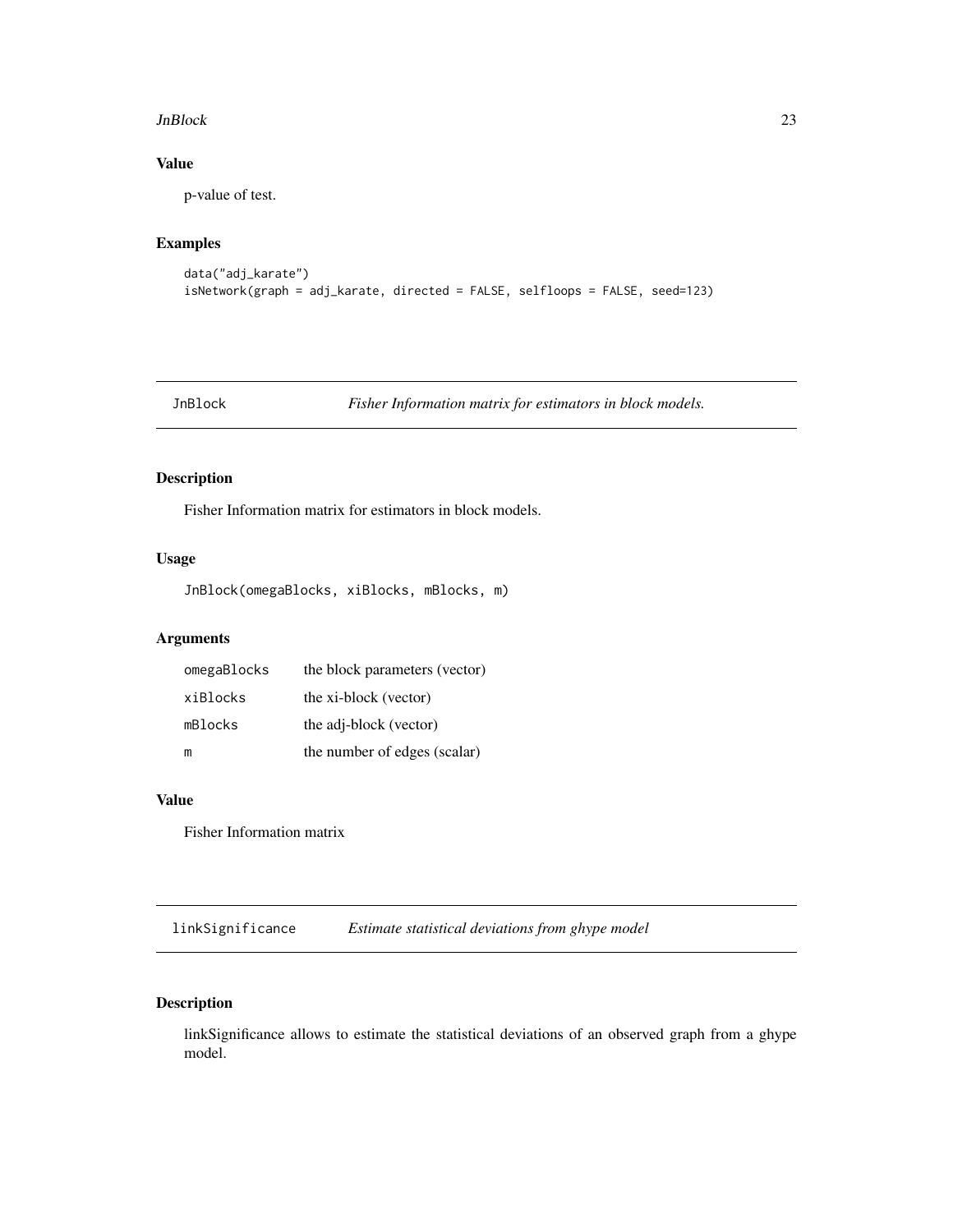# Usage

```
linkSignificance(
 graph,
 model,
 under = FALSE,
  log.p = FALSE,binomial.approximation = FALSE,
 give_pvals = FALSE
)
```
#### Arguments

| graph                  | an adjacency matrix or a igraph object.                        |  |
|------------------------|----------------------------------------------------------------|--|
| model                  | a ghype model                                                  |  |
| under                  | boolean, estimate under-represented deviations? Default FALSE. |  |
| log.p                  | boolean, return log values of probabilities                    |  |
| binomial.approximation |                                                                |  |
|                        | boolean, force binomial? default FALSE                         |  |
| give_pvals             | boolean, return p-values for both under and over significance? |  |

# Value

matrix of probabilities with same size as adjacency matrix.

#### Examples

```
data("adj_karate")
fullmodel <- ghype(graph = adj_karate, directed = FALSE, selfloops = FALSE)
linkSignificance(graph = adj_karate, model = fullmodel, under=FALSE)
```
logl *General method to compute log-likelihood for ghype models.*

# Description

General method to compute log-likelihood for ghype models.

# Usage

```
logl(
 object,
 xi = NULL,omega = NULL,
 directed = NULL,
  selfloops = NULL,
```
<span id="page-23-0"></span>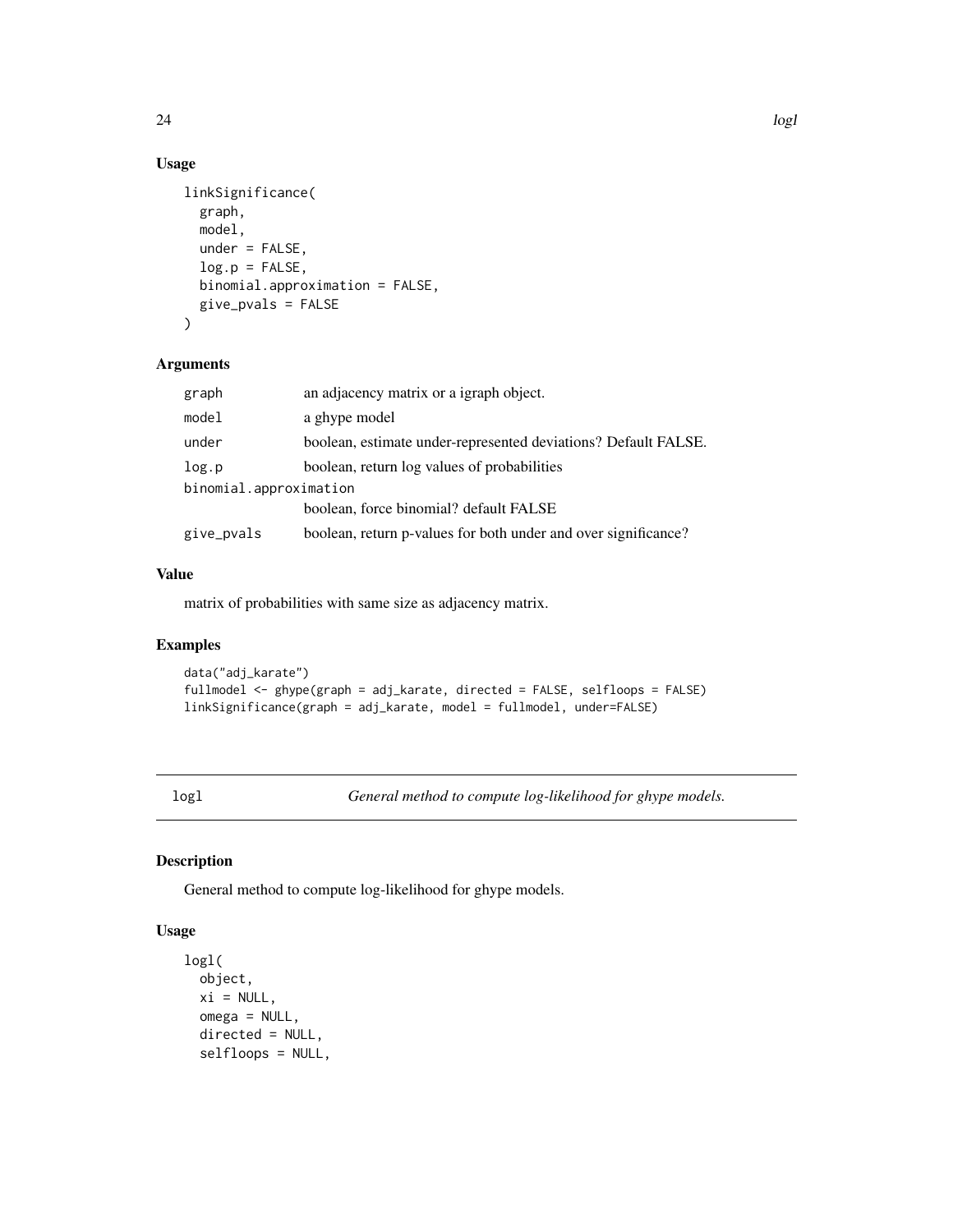```
adj = NULL,multinomial = NULL,
  ...
\lambda## S3 method for class 'ghype'
logl(
 object,
 xi = NULL,omega = NULL,
 directed = NULL,
 selfloops = NULL,
 adj = NULL,multinomial = NULL,
  ...
)
## S3 method for class 'matrix'
logl(
 object,
 xi = NULL,omega = NULL,directed = NULL,
  selfloops = NULL,
 adj = NULL,multinomial = NULL,
 ...
\mathcal{L}
```
# Arguments

| object      | either an adjacency matrix or ghype model If a ghype model is passed, then 'xi',<br>'omega', 'directed', 'selfloops' are ignored If an adjacency matrix is passed,<br>then 'adj' is ignored                                                                      |
|-------------|------------------------------------------------------------------------------------------------------------------------------------------------------------------------------------------------------------------------------------------------------------------|
| хi          | matrix, combinatorial matrix to build ghype model, considered only if object is<br>an adjacency matrix                                                                                                                                                           |
| omega       | matrix, propensity matrix to build ghype model, considered only if object is an<br>adjacency matrix                                                                                                                                                              |
| directed    | boolean, is ghype model directed? considered only if object is an adjacency<br>matrix                                                                                                                                                                            |
| selfloops   | boolean, has ghype model selfloops? considered only if object is an adjacency<br>matrix                                                                                                                                                                          |
| adj         | optional matrix, adjacency matrix of which to compute log-likelihood, cconsid-<br>ered only if object is ghype model If adj is not passed, and object is a ghype<br>model, the log-likelihood is computed for the original adjacency matrix stored<br>in object. |
| multinomial | optional boolean. Force multinomial approximation? If not chosen, multinomial<br>chosen for large graphs.                                                                                                                                                        |

logl and the contract of the contract of the contract of the contract of the contract of the contract of the contract of the contract of the contract of the contract of the contract of the contract of the contract of the c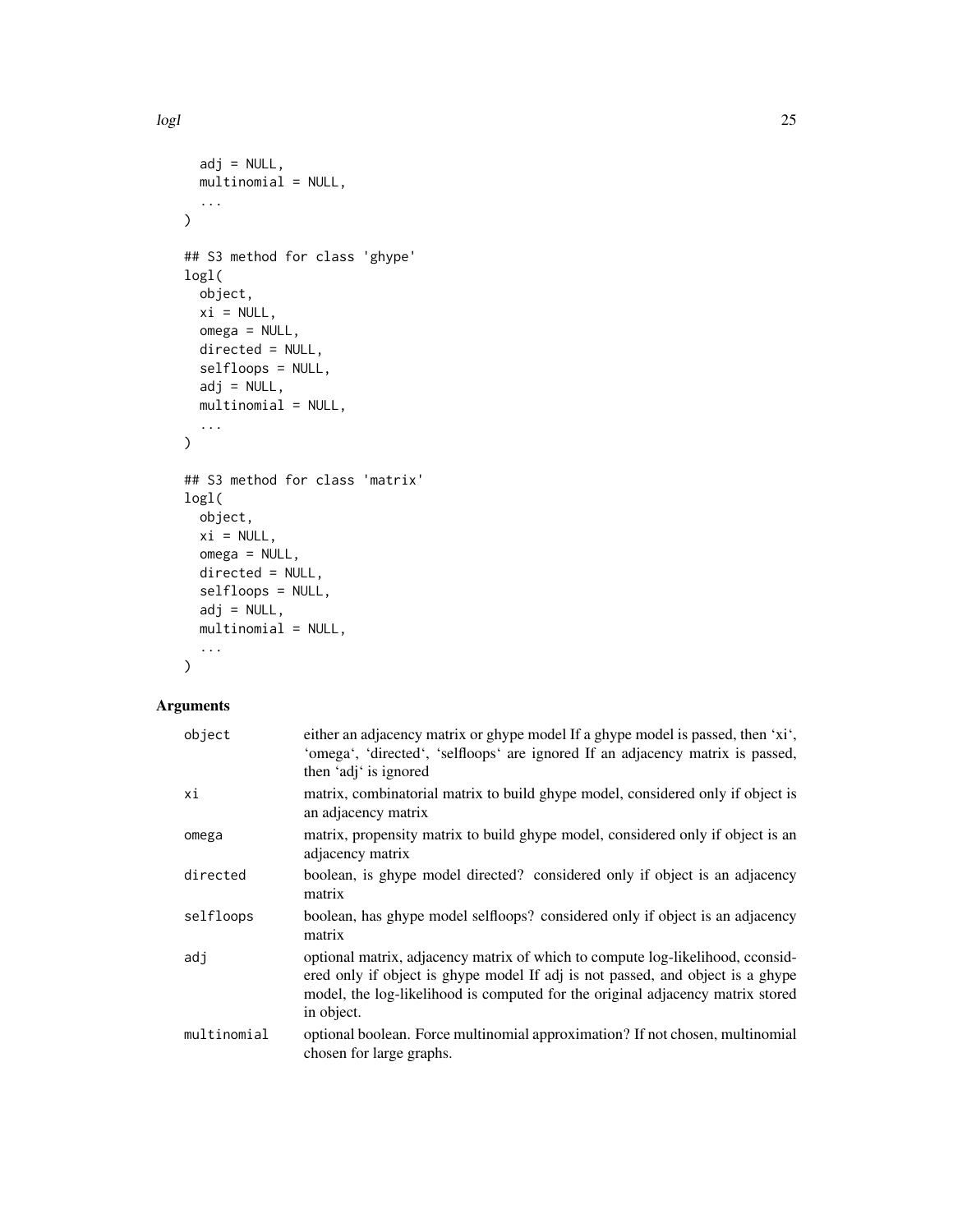#### <span id="page-25-0"></span>Value

loglikelihood value

#### Methods (by class)

- ghype: Computes log-likelihood for ghype models from model object
- matrix: Computes log-likelihood for ghype models from adjacency.

# Examples

```
data('adj_karate')
model <- scm(adj_karate, FALSE, FALSE)
logl(object = model)
new_adj <- adj_karate
new_adj[3,4] <- 10
logl(object=model, adj=new_adj)
```
logLik.ghype *Extract Log-Likelihood*

#### Description

Extract Log-Likelihood

# Usage

## S3 method for class 'ghype' logLik(object, ...)

#### Arguments

| object   | ghype model.                                              |
|----------|-----------------------------------------------------------|
| $\cdots$ | additional arguments passed to and from internal methods. |

#### Value

Returns an object of class logLik. This is a number with at least one attribute, "df" (degrees of freedom), giving the number of (estimated) parameters in the model.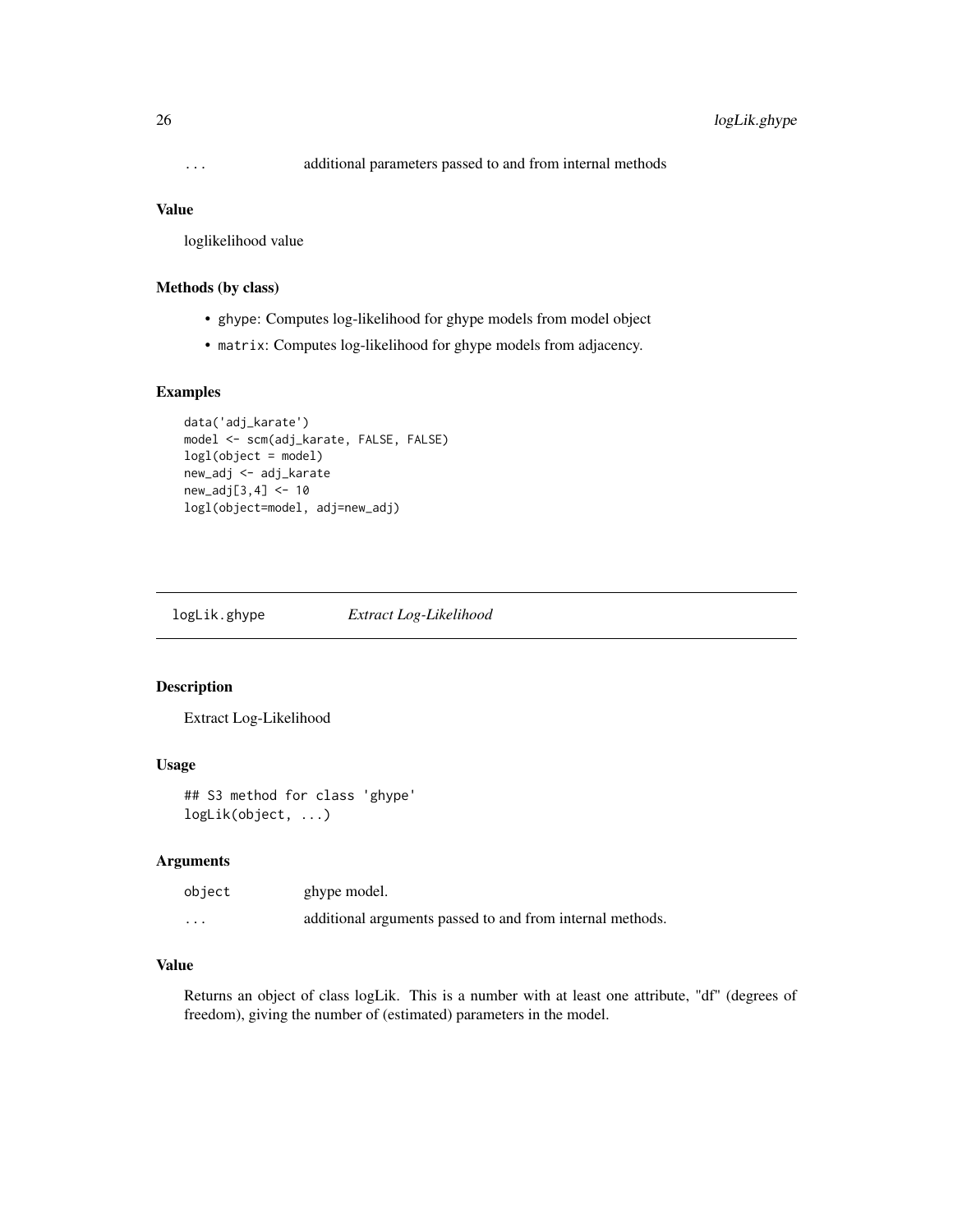<span id="page-26-0"></span>

Compute log-likelihood ratio for ghype models.

#### Usage

```
loglratio(mod0, mod1)
```
# Arguments

| mod0 | ghype, null model        |
|------|--------------------------|
| mod1 | ghype, alternative model |

#### Value

scalar, log-likelihood ratio

# Examples

```
data('adj_karate')
sc.model <- scm(adj_karate, FALSE, FALSE)
full.model <- ghype(adj_karate, FALSE, FALSE)
loglratio(sc.model,full.model)
```
lr.test *Perform likelihood ratio test between two ghype models.*

#### Description

lr.test allows to test between two nested ghype models whether there is enough evidence for the alternative (more complex) model compared to the null model.

#### Usage

```
lr.test(
  nullmodel,
 altmodel,
  df = NULL,Beta = TRUE,
  seed = NULL,
  nempirical = NULL,
 parallel = FALSE,
```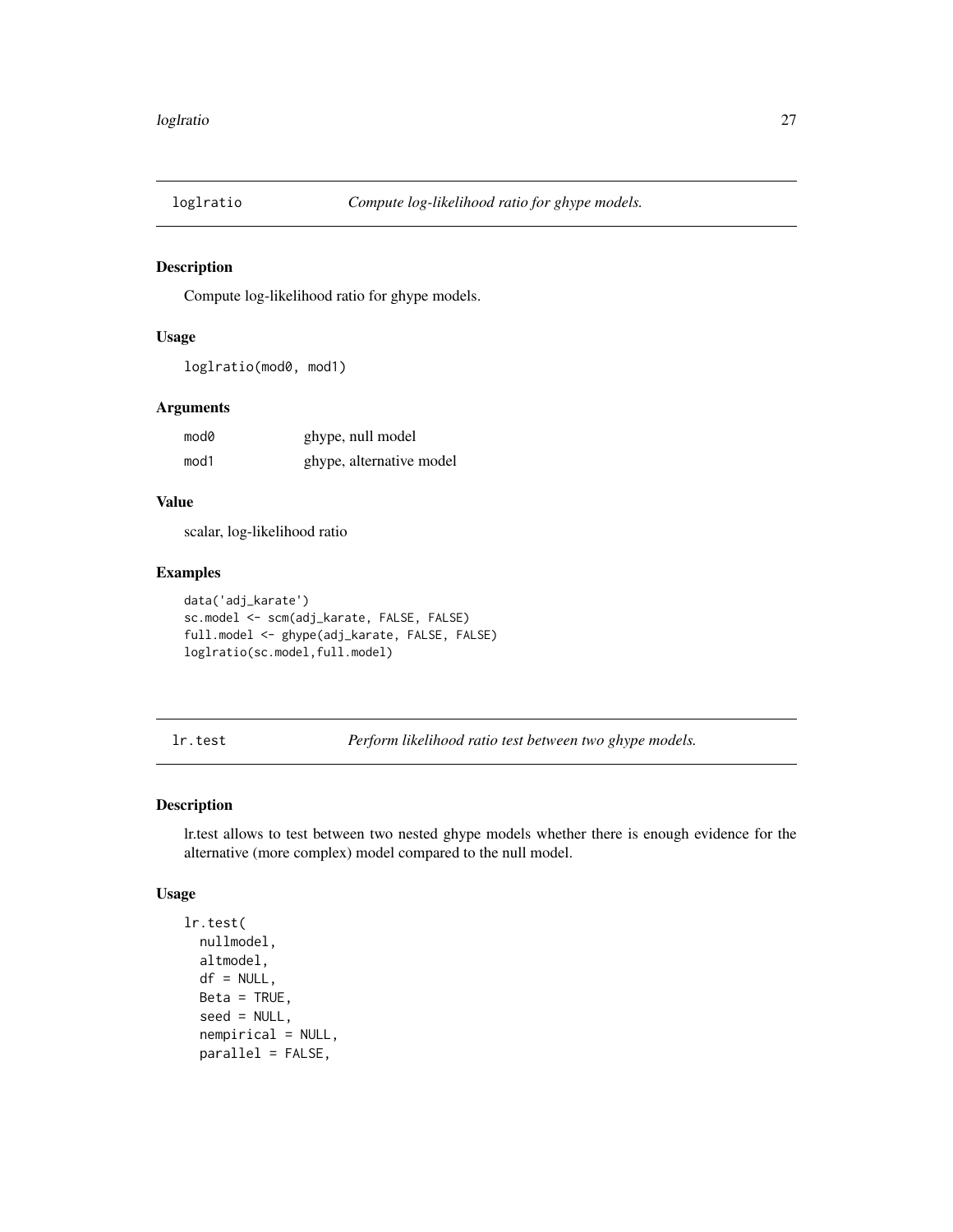```
returnBeta = FALSE,
 method = NULL
\lambda
```
# Arguments

| nullmodel  | ghype object. The null model                                                                                                                                                                 |
|------------|----------------------------------------------------------------------------------------------------------------------------------------------------------------------------------------------|
| altmodel   | ghype object. The alternative model                                                                                                                                                          |
| df         | optional scalar, the number of degrees of freedom.                                                                                                                                           |
| Beta       | boolean, whether to use empirical Beta distribution approximation. Default<br><b>TRUE</b>                                                                                                    |
| seed       | scalar, seed for the empirical distribution.                                                                                                                                                 |
| nempirical | optional scalar, number of replicates for empirical beta distribution.                                                                                                                       |
| parallel   | optional, number of cores to use or boolean for parallel computation. If passed<br>TRUE uses all cores-1, else uses the number of cores passed. If none passed<br>performed not in parallel. |
| returnBeta | boolean, return estimated parameters of Beta distribution? Default FALSE.                                                                                                                    |
| method     | string, for internal use                                                                                                                                                                     |

#### Value

p-value of test. If returnBeta=TRUE returns the p-value together with the parameters of the beta distribution.

# Examples

```
data("adj_karate")
regularmodel <- regularm(graph = adj_karate, directed = FALSE, selfloops = FALSE)
confmodel <- scm(graph = adj_karate, directed = FALSE, selfloops = FALSE)
lr.test(nullmodel = regularmodel, altmodel = confmodel, seed = 123)
```

| mat2vec.ix | Auxiliary function, gives mask for matrix for directed, undirected etc. |  |
|------------|-------------------------------------------------------------------------|--|
|            |                                                                         |  |

#### Description

Auxiliary function, gives mask for matrix for directed, undirected etc.

#### Usage

mat2vec.ix(mat, directed, selfloops)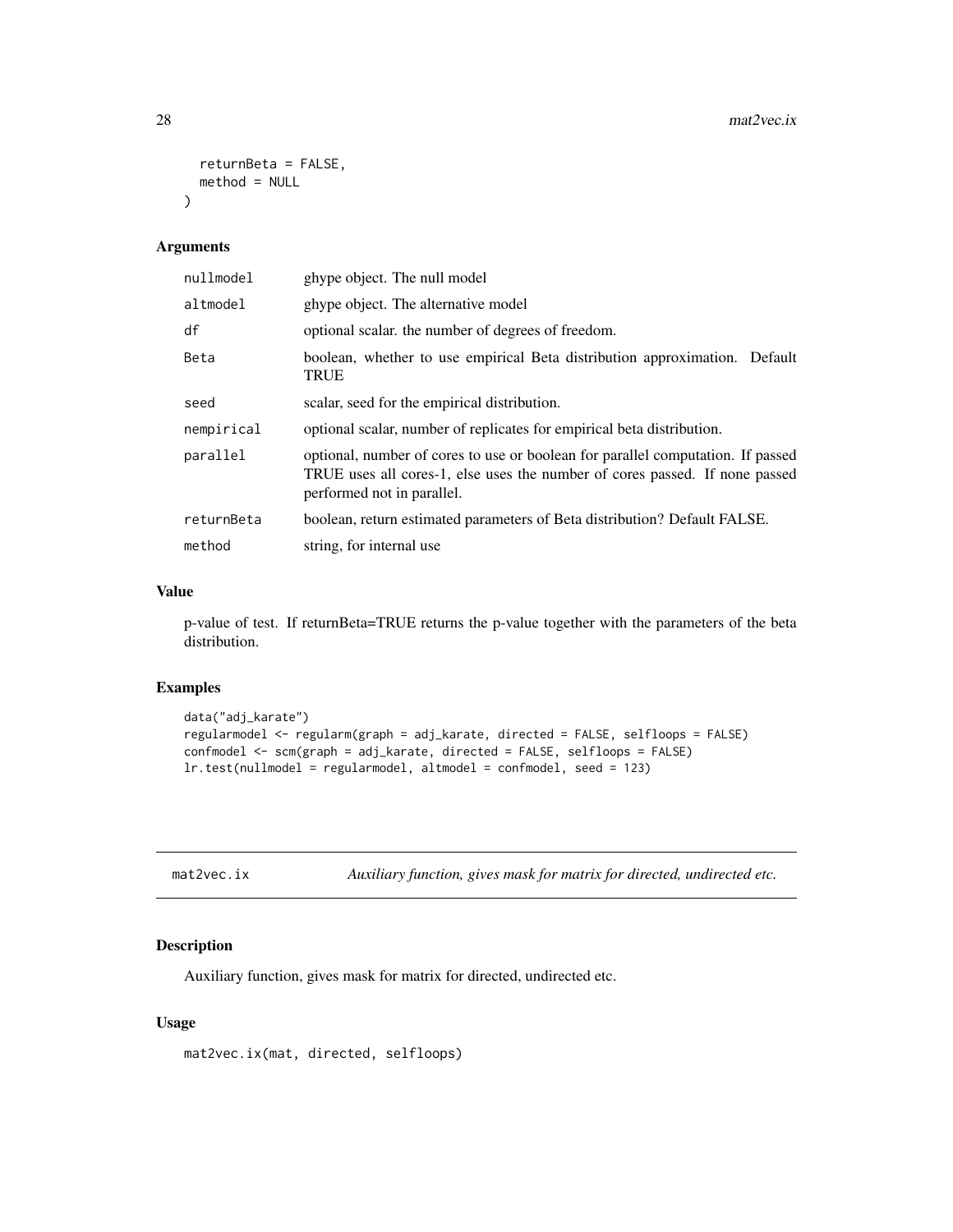# <span id="page-28-0"></span>mcfaddenR2 29

# Arguments

| mat       | matrix                                                                        |
|-----------|-------------------------------------------------------------------------------|
| directed  | a boolean argument specifying whether object is directed or not.              |
| selfloops | a boolean argument specifying whether the model should incorporate selfloops. |

# Value

a boolean matrix that can be used to mask adjacency matrices.

# Examples

```
data('adj_karate')
mat2vec.ix(adj_karate, FALSE, FALSE)
```
mcfaddenR2 *Computes Mc Fadden pseudo R-squared.*

#### Description

Pass either the models or the model parameters as arguments

#### Usage

```
mcfaddenR2(
 adj = NULL,xi = NULL,omega0 = NULL,
 omega1 = NULL,directed,
 selfloops,
 mod0 = NULL,mod1 = NULL,nparam
)
```
# Arguments

| adj       | optinal adjacency matrix                        |
|-----------|-------------------------------------------------|
| xi        | optional xi matrix                              |
| omega0    | optional propensity matrix of null model        |
| omega1    | optional propensity matrix of alternative model |
| directed  | boolean, is the model directed?                 |
| selfloops | boolean, are there selfloops?                   |
| mod0      | nrm null model                                  |
| mod1      | nrm alternative model                           |
| nparam    | integer, number of parameters                   |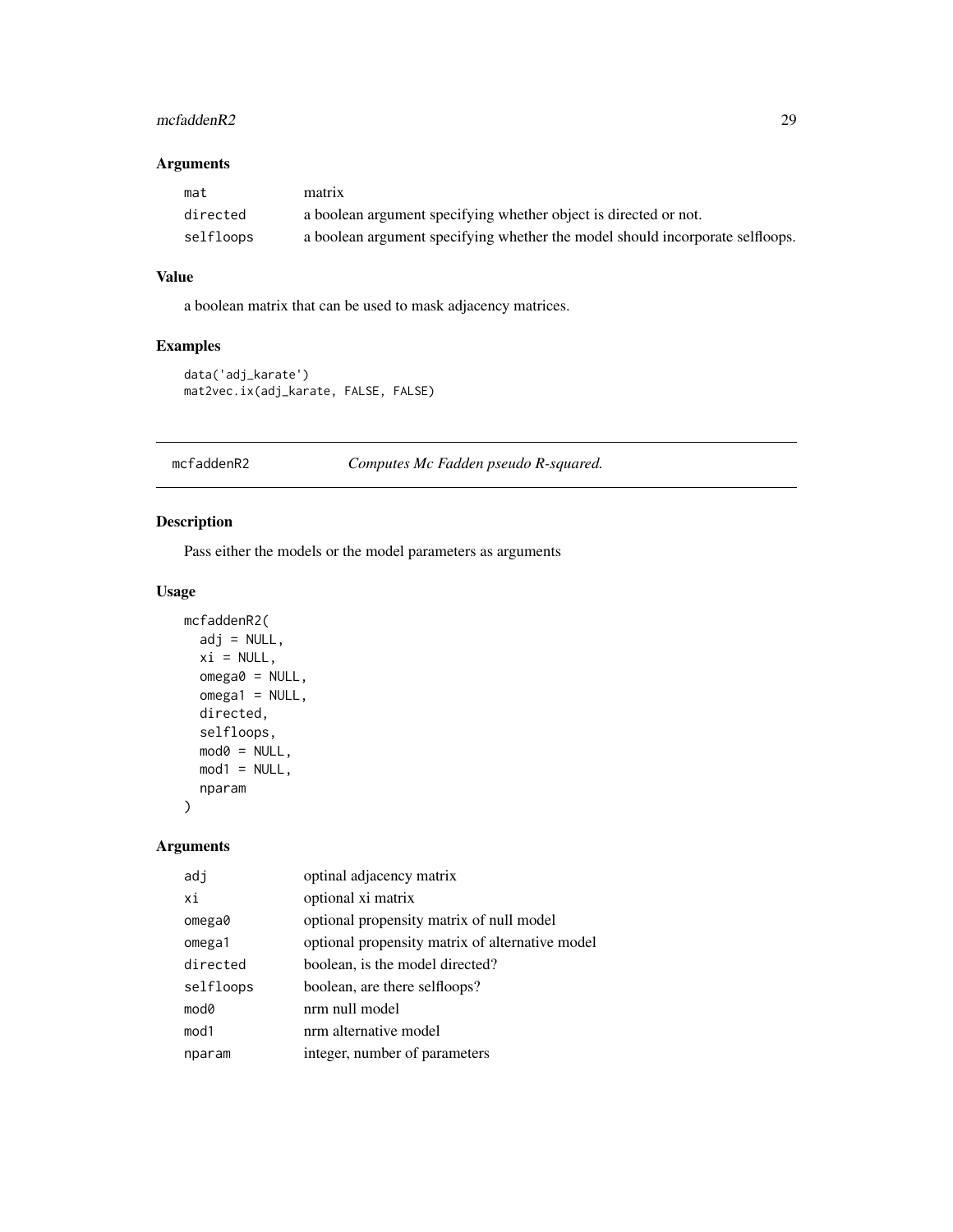# Value

Mc Fadden pseudo R-squared.

nr.ci *Confidence intervals for nrm models.*

# Description

Internal function to compute confidence intervals for estimated parameters of nrm model

#### Usage

nr.ci(nr.m, w, adj, pval)

# Arguments

| nr.m | nrm model from which getting coefficients |
|------|-------------------------------------------|
| W    | list of predictors                        |
| adi  | adjacency matrix                          |
| pval | numeric, confidence level                 |

#### Value

matrix reporting values of predictors and confidence bounds

| nr.significance | Computes the significance of more complex model against a simpler |
|-----------------|-------------------------------------------------------------------|
|                 | model by means of a likelihood ratio test.                        |

# Description

Computes the significance of more complex model against a simpler model by means of a likelihood ratio test.

#### Usage

```
nr.significance(mod0 = NULL, mod1, adj = NULL)
```
#### Arguments

| mod0 | null nrm model (optional). defaults to the scm model.                                               |
|------|-----------------------------------------------------------------------------------------------------|
| mod1 | alternative nrm model, the model to test                                                            |
| adi  | adjacency matrix for which performing the test. (optional) defaults to the matrix<br>used for mod1. |

<span id="page-29-0"></span>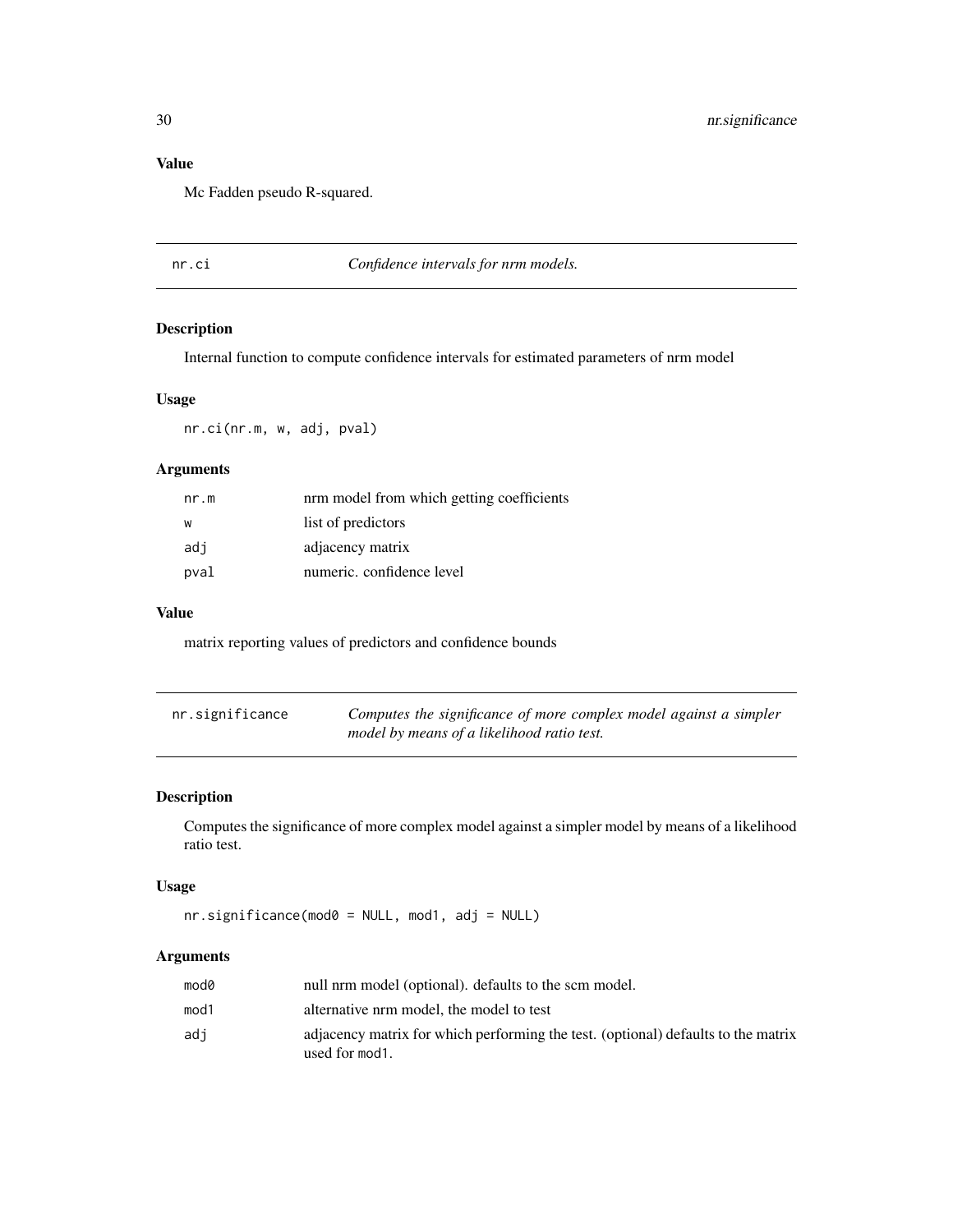#### <span id="page-30-0"></span> $nrm$  31

# Value

p-value of the lr test mod0 vs mod1

<span id="page-30-1"></span>nrm *Fitting gHypEG regression models for multi-edge networks.*

# Description

nrm is used to fit multi-edge network regression models.

#### Usage

```
nrm(
  w,
  adj,
 xi = NULL,pval = 0.01,
 directed = FALSE,
  selfloops = FALSE,
  regular = FALSE,
  ...
\mathcal{L}## Default S3 method:
nrm(
 w,
 adj,
 xi = NULL,pval = 0.01,
  directed = FALSE,
  selfloops = FALSE,
  regular = FALSE,
  ci = TRUE,significance = FALSE,
  null = FALSE,init = NULL,
  ...
\mathcal{L}## S3 method for class 'nrm'
print(x, suppressCall = FALSE, ...)
```
#### Arguments

w an object of class 'list' containing the predictors layers (explanatory variables/covariates) of the multiplex, passed as adjacency matrices. The entries of the list can be named.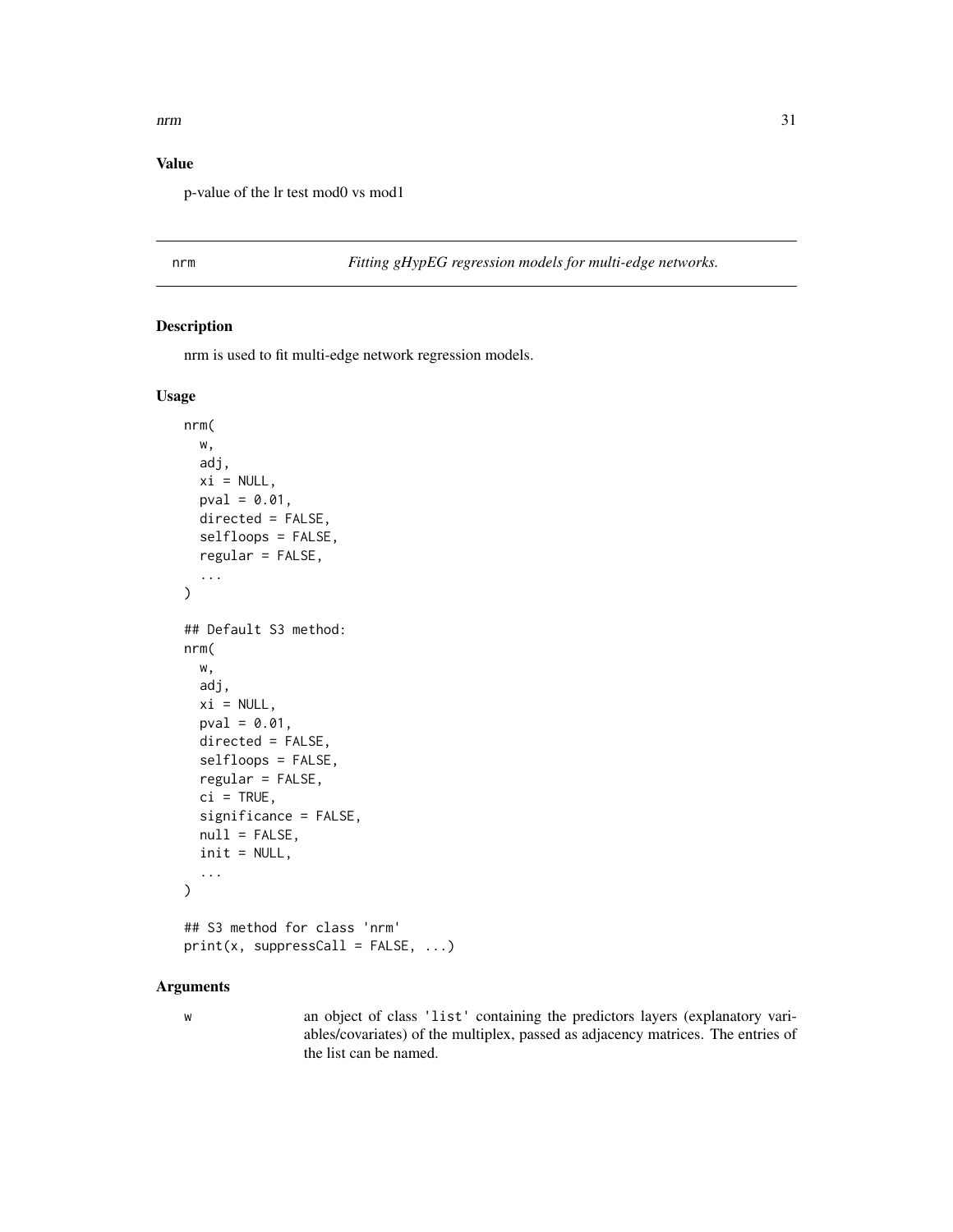| adj          | matrix. The adjacency matrix of the response network (dependent variable).                                                                                                        |
|--------------|-----------------------------------------------------------------------------------------------------------------------------------------------------------------------------------|
| хi           | optional matrix. Passes a non-standard $\Xi$ matrix.                                                                                                                              |
| pval         | the significance level used to compute confidence intervals of the parameters.<br>Per default, set to 0.01.                                                                       |
| directed     | logical. If TRUE the response variable is considered the adjacency matrix of<br>directed graph. If FALSE only the upper triangular of adj is considered. Default<br>set to FALSE. |
| selfloops    | logical. Whether selfloops are allowed. Default set to FALSE.                                                                                                                     |
| regular      | logical. Whether the gHypEG regression should be performed with correction<br>of combinatorial effects (TRUE) or without (FALSE).                                                 |
| $\cdots$     | optional arguments to print or plot methods.                                                                                                                                      |
| ci           | logical. Whether to compute confidences for the parameters. Defaults to TRUE.                                                                                                     |
| significance | logical. Whether to test the model significance against the null by means of<br>lr-test.                                                                                          |
| null         | logical. Is this a null model? Used for internal routines.                                                                                                                        |
| init         | numeric. Vector of initial values used for numerical MLE. If only a single value<br>is passed, this is repeated to match the number of predictors in w.                           |
| X            | object of class 'nrm'                                                                                                                                                             |
| suppressCall | logical, indicating whether to print the call that generated x                                                                                                                    |

#### Value

nrm returns an object of class 'nrm'.

The function summary is used to obtain and print a summary and analysis of the results. The generic accessory functions coefficients, etc, extract various useful features of the value returned by nrm.

An object of class 'nrm' is a list containing at least the following components:

| coef           | a named vector of coefficients.                                                            |
|----------------|--------------------------------------------------------------------------------------------|
| confint        | a named matrix with confidence intervals and standard deviation for each coef-<br>ficient. |
| omega          | the estimated propensity matrix.                                                           |
| хi             | the matrix of possibilities.                                                               |
| loglikelihood  | log-likelihood of the estimated model.                                                     |
| AIC            | AIC of the estimated model.                                                                |
| R <sub>2</sub> | Mc Fadden pseudo R-squared                                                                 |
| $c$ s $R2$     | Cox and Snells pseudo R-squared                                                            |
| significance   | the p-value of the likelihood-ratio test for the estimated model against the null.         |

# Methods (by class)

- default: Default method for nrm
- nrm: Print method for elements of class 'nrm'.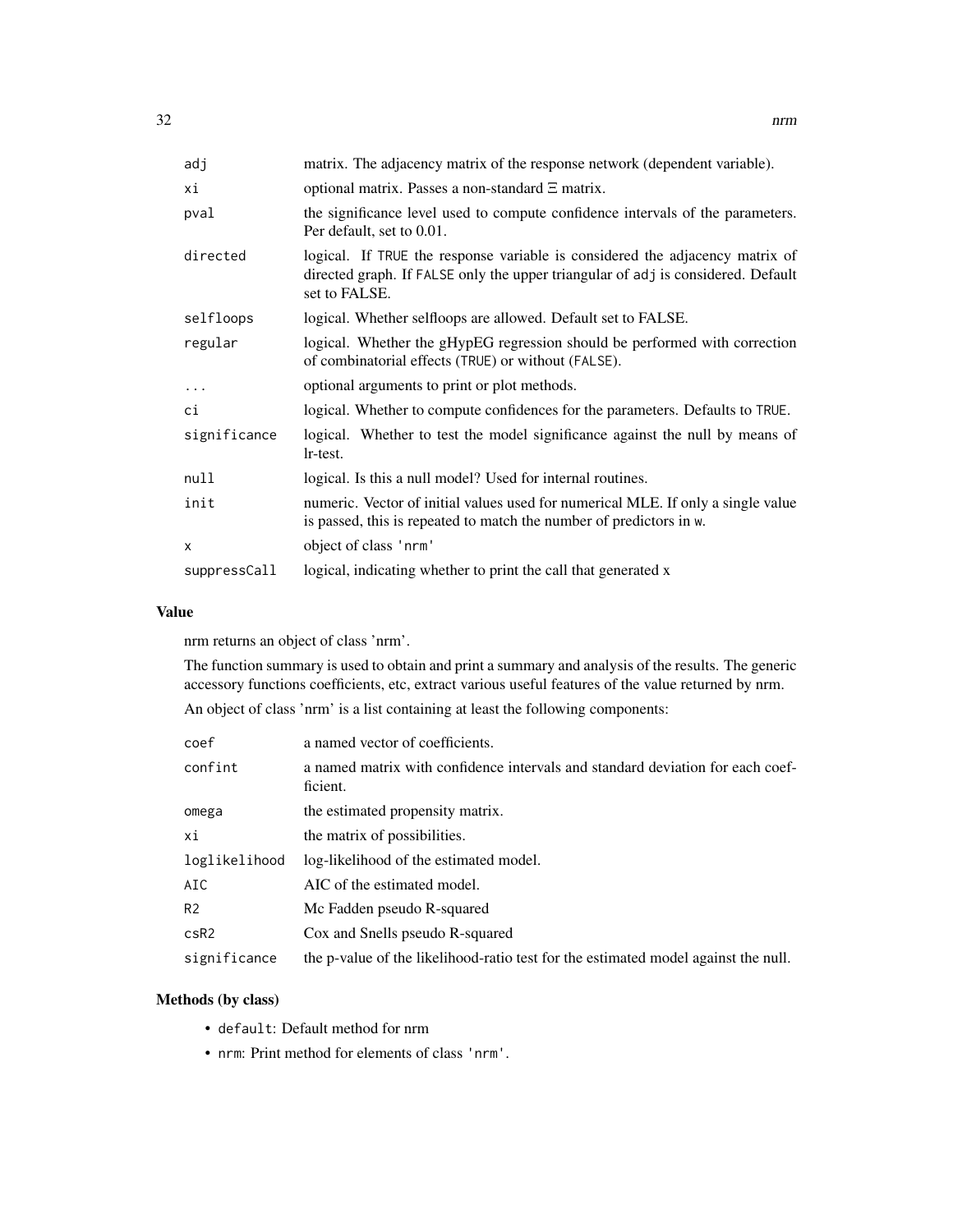#### <span id="page-32-0"></span>nrmChoose 33

#### Author(s)

Giona Casiraghi

Giona Casiraghi

#### References

Casiraghi, Giona. 'Multiplex Network Regression: How do relations drive interactions?.' arXiv preprint arXiv:1702.02048 (2017).

#### See Also

[nrm](#page-30-1)

#### Examples

## For a complete example see the vignette

```
data('highschool.predictors')
```

```
highschool.m <- nrm(w=highschool.predictors[1], adj=contacts.adj, directed=FALSE,
  selfloops=FALSE)
```
highschool.m

data('highschool.predictors')

```
highschool.m <- nrm(w=highschool.predictors, adj=contacts.adj, directed=FALSE,
 selfloops=FALSE)
```
highschool.m

| nrmChoose | Selects the best set of predictors among the given sets by means of |
|-----------|---------------------------------------------------------------------|
|           | AIC.                                                                |

# Description

Computes all the models defined by a list of groups of predictors Returns the best model according to AIC and id of the corresponding predictors in the list The different models are computed in parallel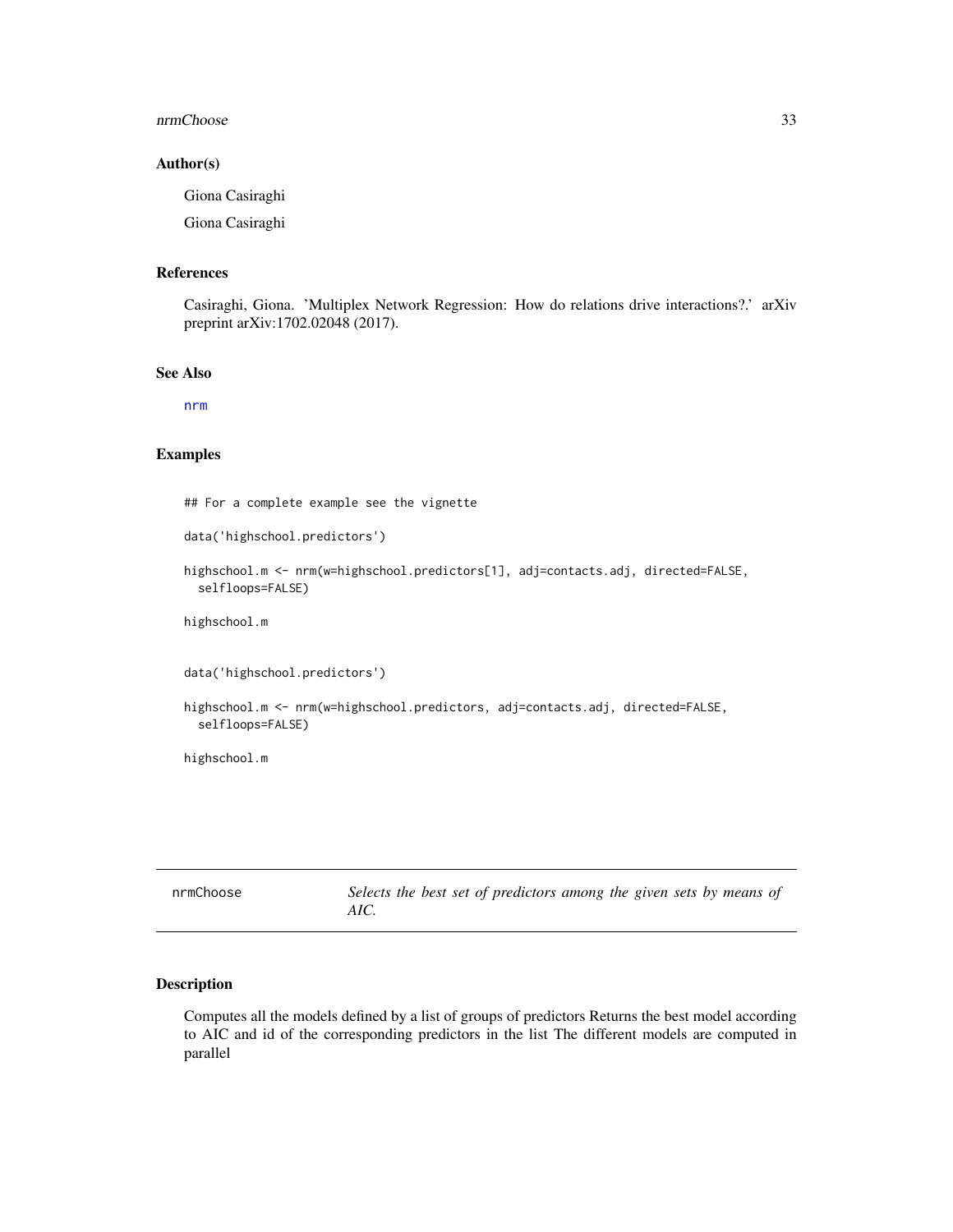34 nrmChoose

# Usage

```
nrmChoose(
  adj,
  w.list,
  xi = NULL,directed,
  selfloops,
  pval = 0.05,
  init = NULL,
  ncores = NULL
)
nrm_choose(
  adj,
  w.list,
  xi = NULL,directed,
  selfloops,
  pval = 0.05,
  init = NULL,ncores = NULL
)
```
# Arguments

| adj       | adjacency matrix                                                                                                   |
|-----------|--------------------------------------------------------------------------------------------------------------------|
| w.list    | nrmPredictor object. Nested list of predictors to be selected.                                                     |
| хi        | Xi matrix (optional). defaults to scm Xi matrix.                                                                   |
| directed  | logical. Is the network directed?                                                                                  |
| selfloops | logical. Does the network contain selfloops?                                                                       |
| pval      | numeric, the significance at which computing confidence intervals, defaults to<br>0.05                             |
| init      | initial values for the MLE numerical maximisation. (See nrm.)                                                      |
| ncores    | Number of cores for parallelisation of selection process. (optional) Defaults to<br>number of available cores - 1. |

# Value

list containing the best model according to AIC and id of the corresponding predictors in the list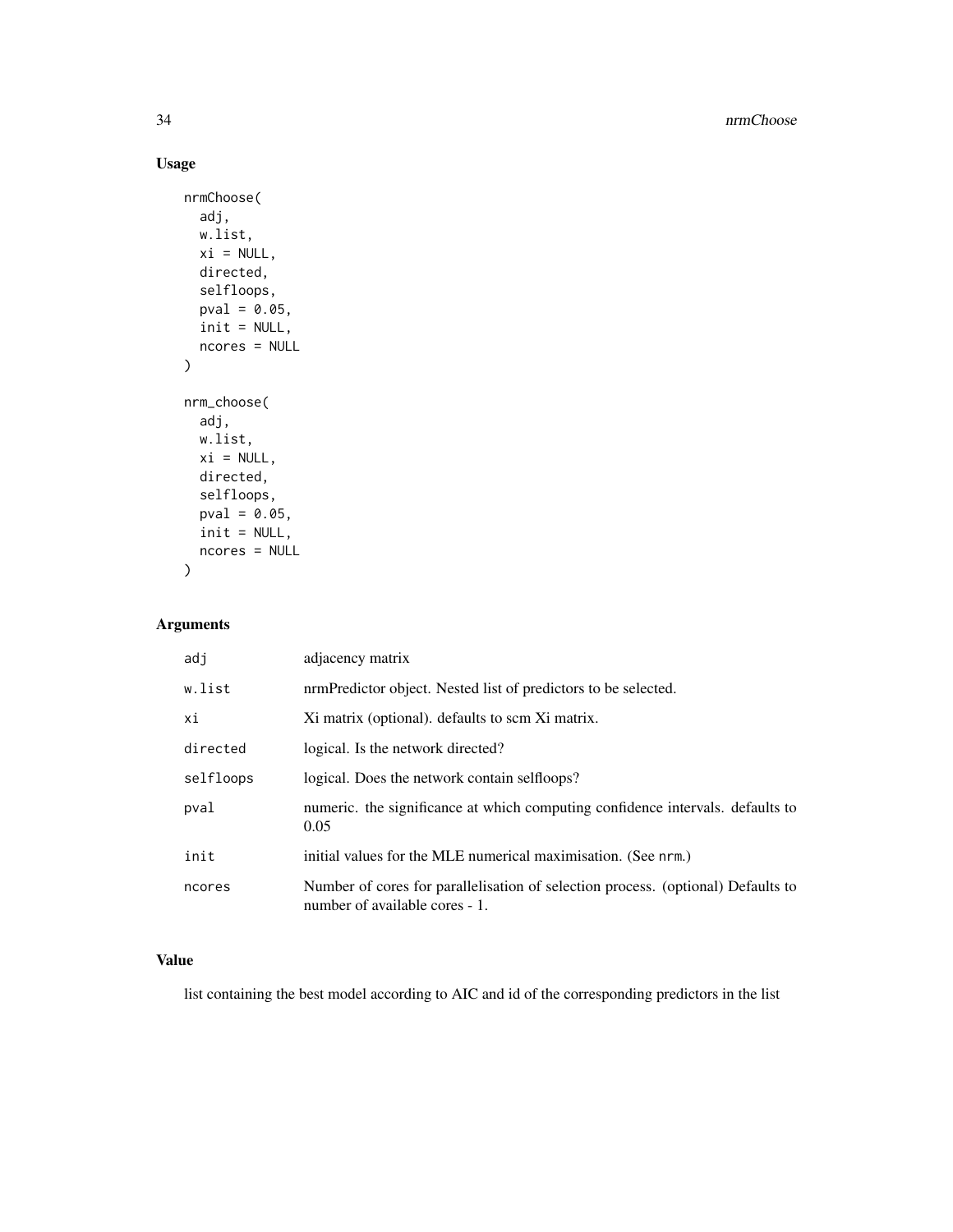<span id="page-34-1"></span><span id="page-34-0"></span>

Perform AIC forward selection for nrm.

# Usage

```
nrmSelection(
  adj,
 predictors,
 directed,
  selfloops,
 pval = 0.05,
 xi = NULL,init = NULL,
 ncores = NULL,
  ...
)
nrm_selection(
  adj,
 predictors,
 directed,
  selfloops,
 pval = 0.05,
 xi = NULL,init = NULL,
 ncores = NULL,
  ...
)
## Default S3 method:
nrm_selection(
  adj,
 predictors,
 directed,
  selfloops,
 pval = 0.05,
 xi = NULL,init = NULL,
 ncores = NULL,
  ...
)
```
## S3 method for class 'nrmpredictor'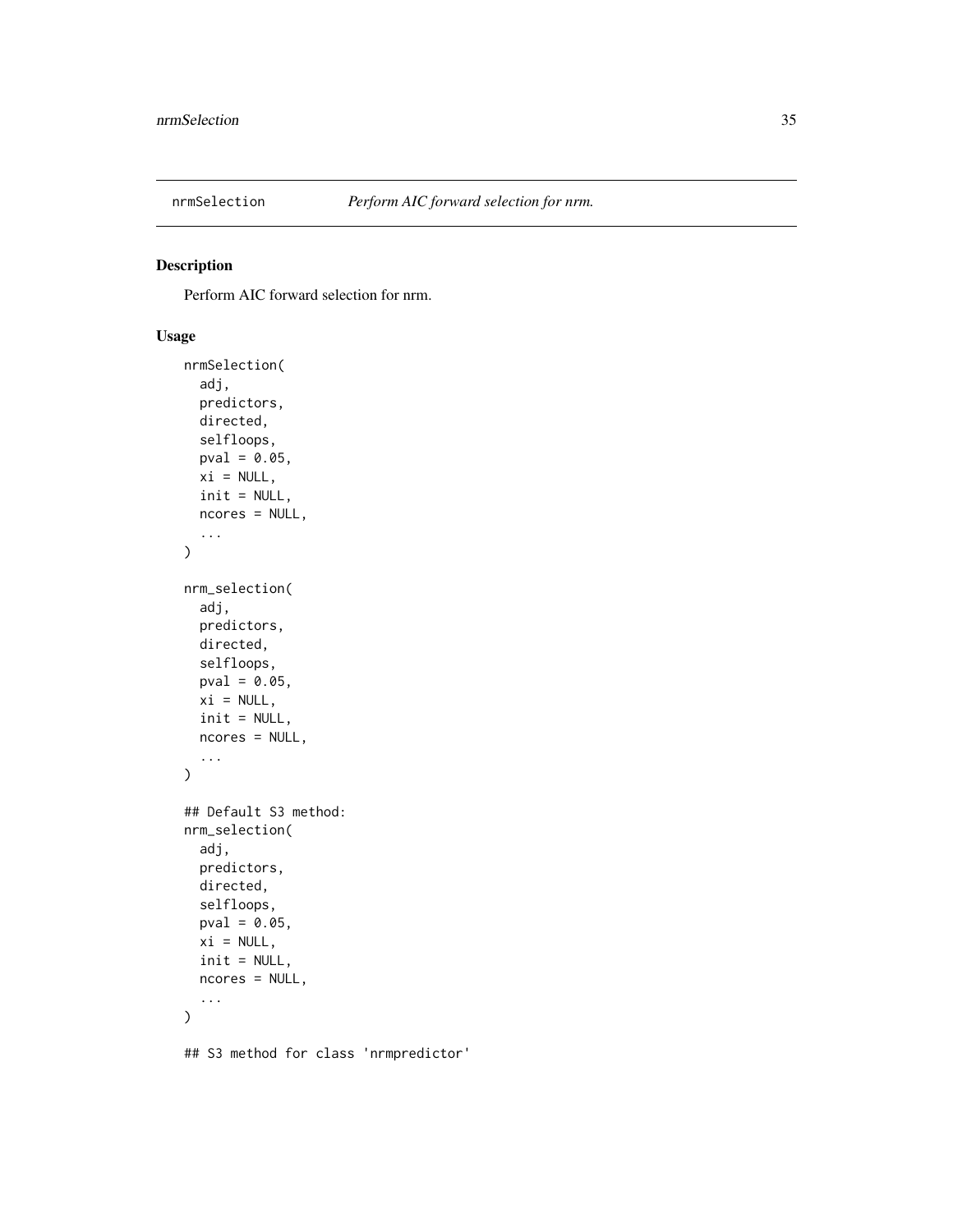```
nrm_selection(
  adj,
  predictors,
  directed,
  selfloops,
  pval = 0.05,
  xi = NULL,init = NULL,
  ncores = NULL,
  ...
\mathcal{L}
```

```
## S3 method for class 'nrm_selection'
print(x, \ldots)
```
# Arguments

| adi        | the adjacency matrix of the response network                       |
|------------|--------------------------------------------------------------------|
| predictors | list containing the set of predictors as sublists.                 |
| directed   | logical, is the response network directed?                         |
| selfloops  | logical, do the response network allows selfloops?                 |
| pval       | the significance at which computing confidence intervals.          |
| хi         | optional, the possibility matrix $\Xi$ .                           |
| init       | optional, initial values passed to the solver to estimate the MLE. |
| ncores     | optional, number of cores over which parallelise the task.         |
| .          | optional arguments to print or plot methods.                       |
| X          | object of class 'nrm_selection'.                                   |

# Value

A nrm object

#### Methods (by class)

- default: Default method for the nrm stepwise selection.
- nrmpredictor: Method for the nrm stepwise selection when nrmpredictors are passed.
- nrm\_selection: Print method for elements of class 'nrm\_selection'.

# Author(s)

Giona Casiraghi Giona Casiraghi

# See Also

[nrm](#page-30-1) nrm\_selection

<span id="page-35-0"></span>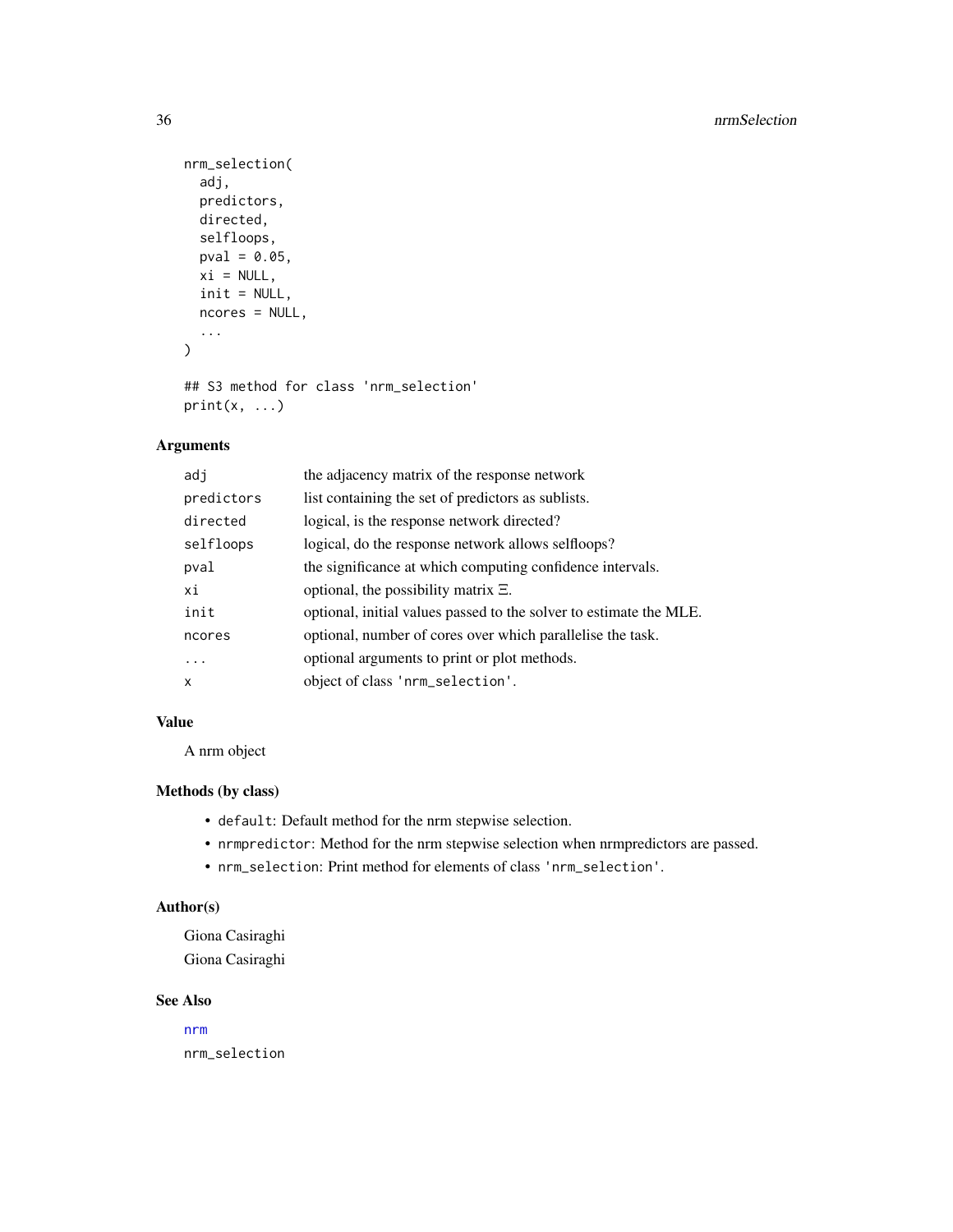# <span id="page-36-0"></span>onlinesim\_mat 37

#### Examples

```
data('highschool.predictors')
models <- nrm_selection(adj=contacts.adj,predictors=create_predictors(highschool.predictors),
 ncores=1,directed=FALSE,selfloops=FALSE)
texreg::screenreg(models$models, digits=3)
```
onlinesim\_mat *Swiss MPs committee similarity matrix.*

#### Description

\*\*onlinesim\_mat\*\*: a similarity matrix of how similar two MPs are in their online social media presence (shared supportees).

#### Usage

data(onlinesim\_mat)

#### Format

163x163 similarity matrix

predict.nrm *Method to predict the expected values of a nrm model*

# Description

Method to predict the expected values of a nrm model

# Usage

```
## S3 method for class 'nrm'
predict(object, m = NULL, adj = NULL, null = FALSE, multinomial = NULL, ...)
```
#### Arguments

| object      | nrm object from which to predict                                                                                                           |
|-------------|--------------------------------------------------------------------------------------------------------------------------------------------|
| m           | integer, the number of edges to be used                                                                                                    |
| adj         | optional matrix, the adjacency matrix from which to get the number of edges                                                                |
| null        | optional boolean, is it a null model? default FALSE                                                                                        |
| multinomial | logical. Optional argument. Whether to use multinomial approximation. If left<br>blank it is selected automatically based on network size. |
| $\cdots$    | other arguments                                                                                                                            |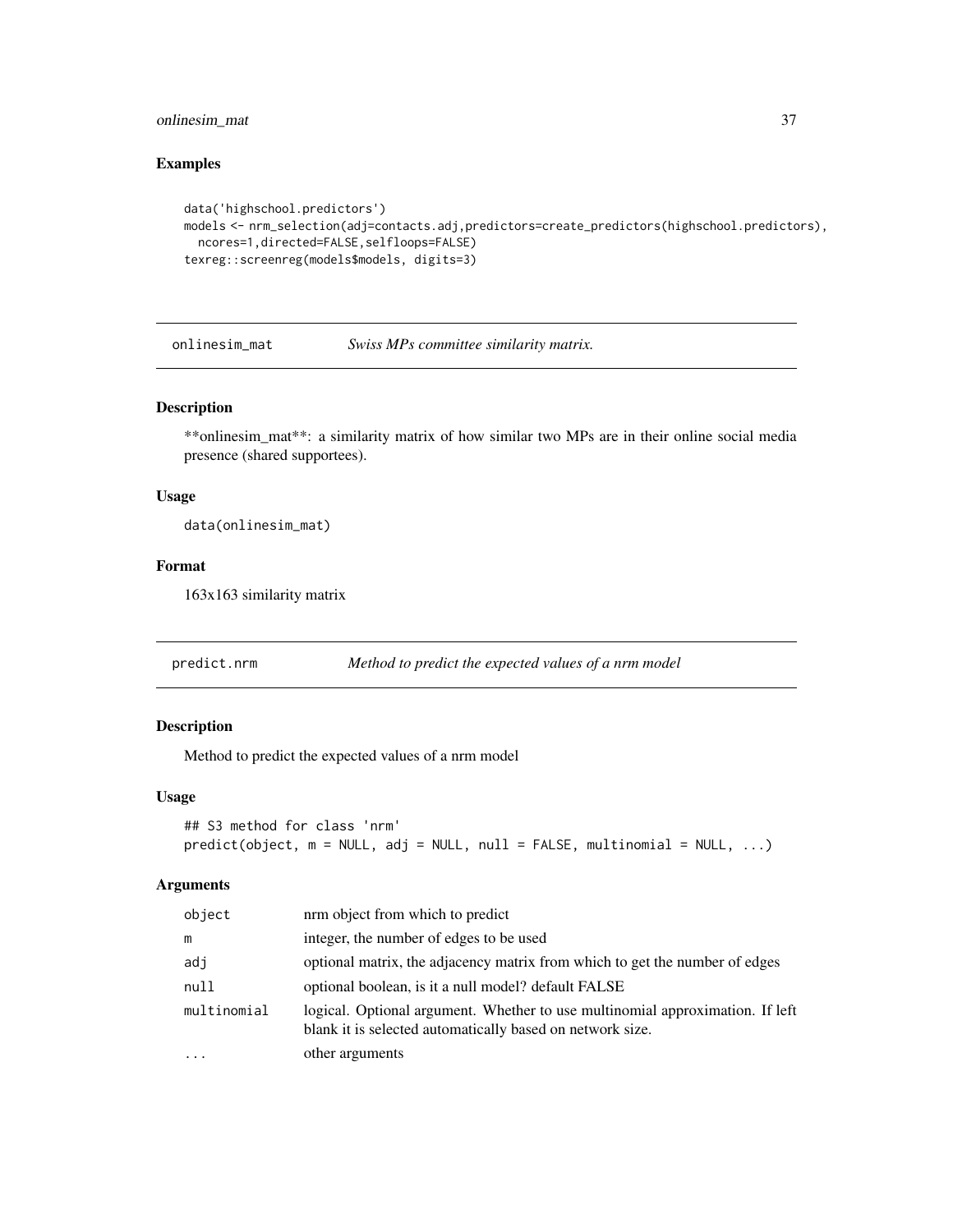#### Value

numeric, predicted values from nrm model. (If model is undirected, only upper.tri of adjacency matrix is returned.)

#### Examples

```
data('highschool.predictors')
highschool.m <- nrm(w=highschool.predictors[1], adj=contacts.adj, directed=FALSE, selfloops=FALSE)
predict(highschool.m, contacts.adj)
```

```
data('highschool.predictors')
highschool.m <- nrm(w=highschool.predictors, adj=contacts.adj, directed=FALSE, selfloops=FALSE)
predict(highschool.m, contacts.adj)
```
<span id="page-37-1"></span>

| reciprocity_stat |         | Calculate weighted reciprocity change statistics for multi-edge |  |  |
|------------------|---------|-----------------------------------------------------------------|--|--|
|                  | graphs. |                                                                 |  |  |

#### Description

The function takes either an edgelist or an adjacency matrix and returns an adjacency matrix with the reciprocity change statistic. This reciprocity matrix can then be used as a predictor in the gHypEG regression.

#### Usage

```
reciprocity_stat(graph, nodes = NULL, zero_values = NULL)
```
#### Arguments

| graph       | A graph adjacency matrix or an edgelist. The edgelist needs to have 3 columns:<br>a sender vector, a target vector and an edgecount vector.                                                                                                                                                                                                                                                |
|-------------|--------------------------------------------------------------------------------------------------------------------------------------------------------------------------------------------------------------------------------------------------------------------------------------------------------------------------------------------------------------------------------------------|
| nodes       | optional character/factor vector. If an edgelist is provided, you have to provide<br>a list of unique identifiers of your nodes in the graph. This is because in the<br>edgelist, isolates are usually not recorded. If you do not specify isolates in your<br>nodes object, they are excluded from the analysis (falsifies data).                                                         |
| zero_values | optional numeric value. Use this to substitute zero-values in your reciprocity<br>change statistic matrix. Zero values in the predictors are recognized in the gHy-<br>pEG regression as structural zeros. To ensure this does not happen, please re-<br>code your zero-values in all your predictors. If zero_values is not specified,<br>the minmal value divided by 10 is used instead. |

#### Value

Reciprocity change statistic matrix.

<span id="page-37-0"></span>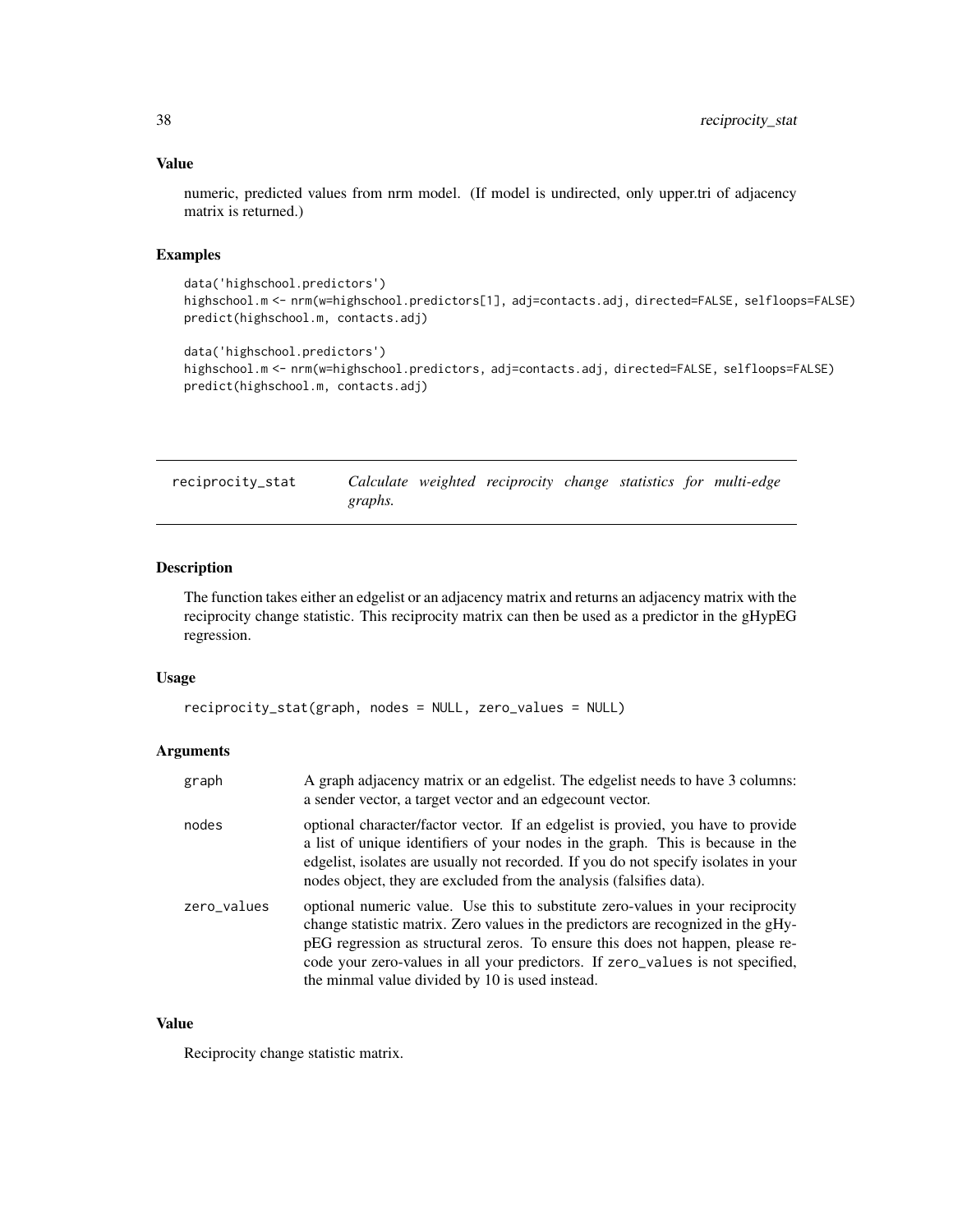#### <span id="page-38-0"></span>regularm 39

# Author(s)

LB, GC

# See Also

[sharedPartner\\_stat](#page-42-1) or [homophily\\_stat](#page-20-1)

regularm *Fit the gnm model*

# Description

regularm is wrapper for [ghype](#page-15-1) that allows to specify a gnm regular model. i.e. where all entries of the combinatorial matrix Xi are the same.

# Usage

```
regularm(graph, directed = NULL, selfloops = NULL, ...)
```
# Arguments

| graph     | either an adjacency matrix or an igraph graph          |
|-----------|--------------------------------------------------------|
| directed  | optional boolean, if not specified detected from graph |
| selfloops | optional boolean, if not specified detected from graph |
|           | additional parameters passed to the ghype function     |

# Value

ghype object

# Examples

```
data("adj_karate")
regularmodel <- regularm(graph = adj_karate, directed = FALSE, selfloops = FALSE)
```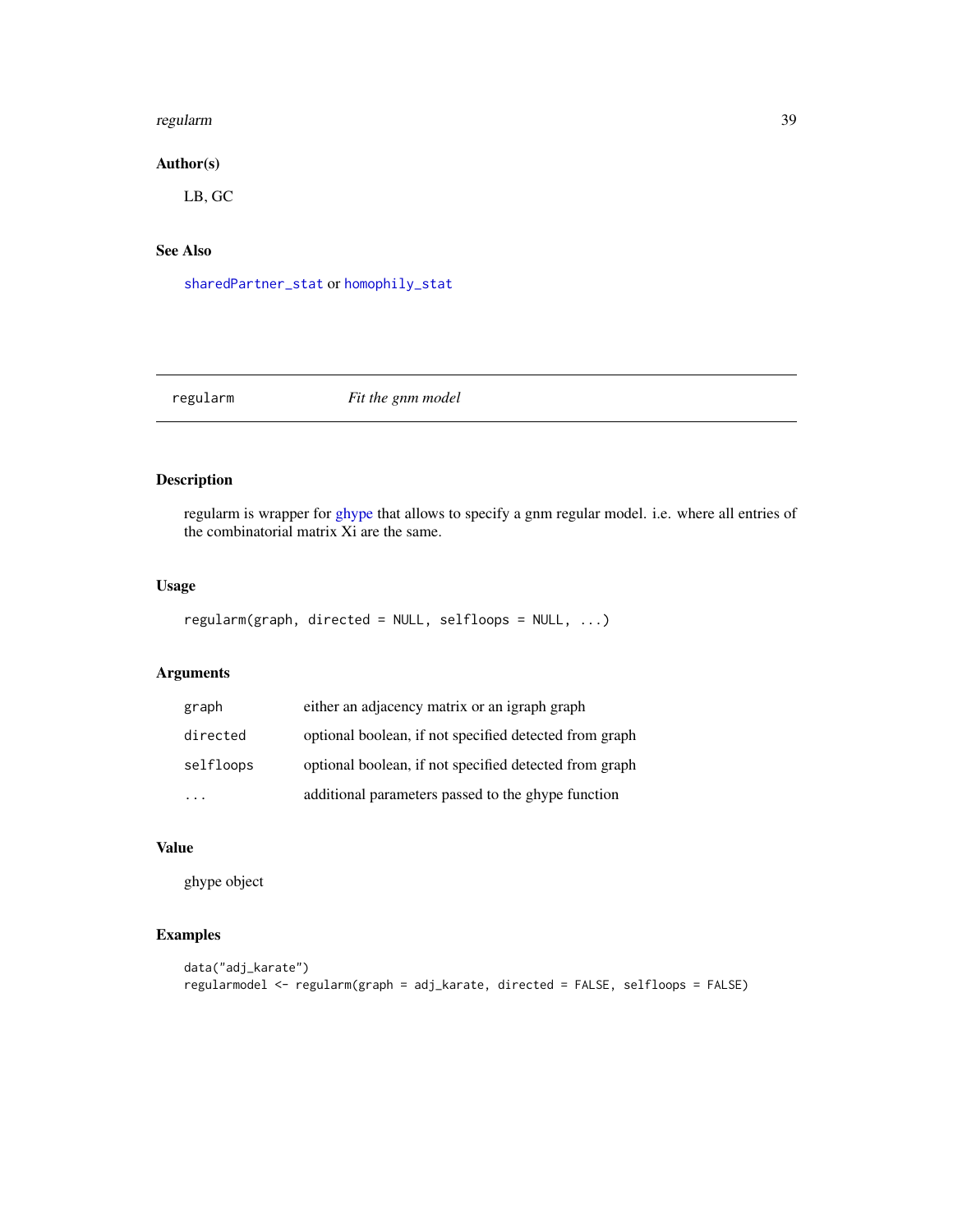<span id="page-39-0"></span>

Method to compute residuals of nrm models

#### Usage

```
## S3 method for class 'nrm'
residuals(object, adj, RMSLE = FALSE, null = FALSE, ...)
```
#### Arguments

| object    | nrm object                                                         |
|-----------|--------------------------------------------------------------------|
| adi       | odiacency against which to compute residuals                       |
| RMSLE     | logical, return log residuals? default FALSE                       |
| null      | logical. use null model?                                           |
| $\ddotsc$ | additional parameters to be passed to and from internal functions. |

#### Value

numeric vector, residuals of nrm model fit against the original data

#### Examples

```
data('highschool.predictors')
highschool.m <- nrm(w=highschool.predictors[1], adj=contacts.adj, directed=FALSE, selfloops=FALSE)
residuals(highschool.m, contacts.adj)
```

|  | gnype |  |
|--|-------|--|
|--|-------|--|

Generate random realisations from ghype model.

# Description

Generate random realisations from ghype model.

#### Usage

```
rghype(nsamples, model, m = NULL, multinomial = NULL, seed = NULL)
```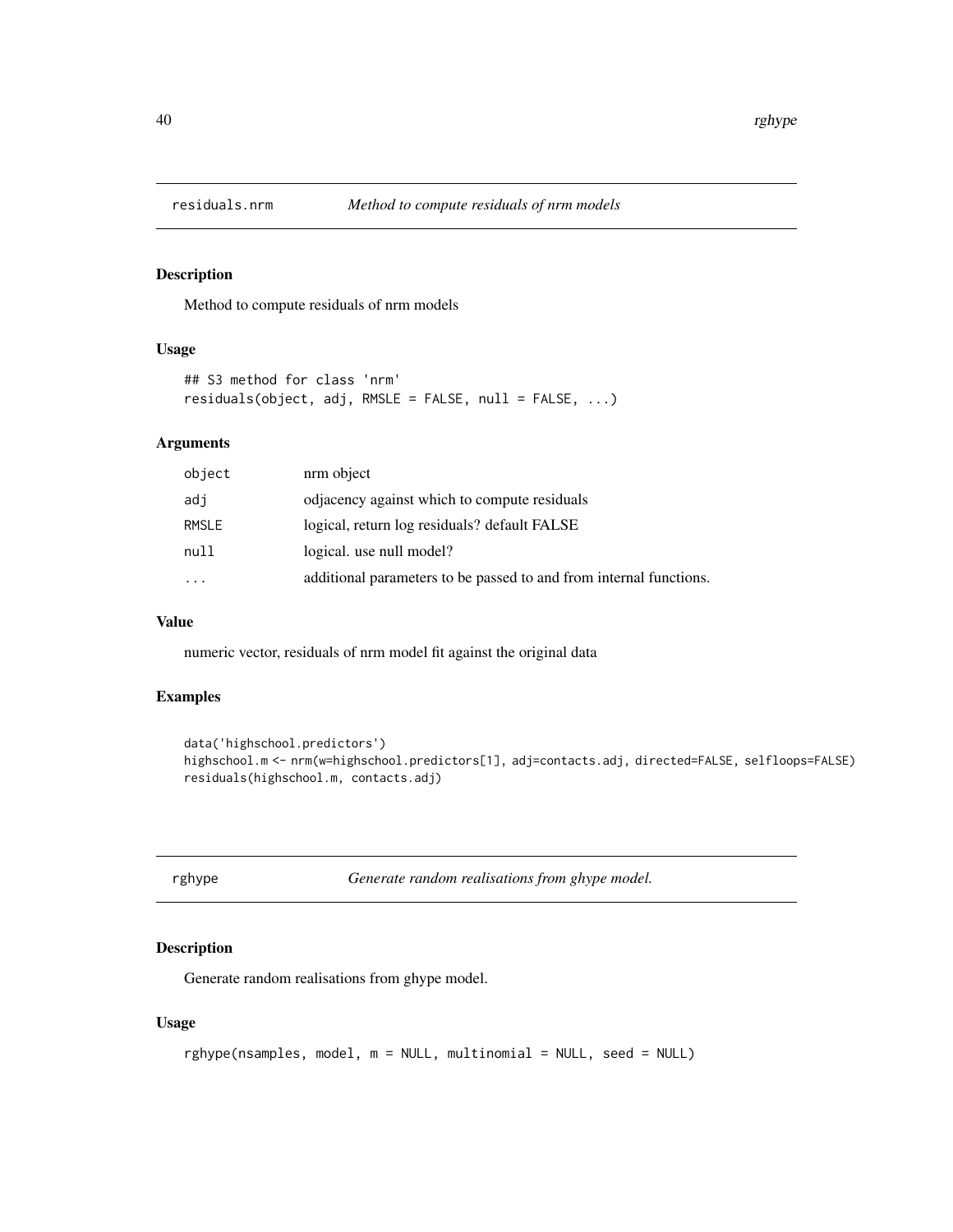#### <span id="page-40-0"></span> $RMSE$  41

# Arguments

| nsamples    | scalar number of realisations              |
|-------------|--------------------------------------------|
| model       | ghype model                                |
| m           | optional scalar, number of edges to draw   |
| multinomial | optional boolean, draw from multinomial?   |
| seed        | optional scalar, seed for random sampling. |

#### Value

list of adjacency matrices.

# Examples

```
data('adj_karate')
model <- scm(adj_karate, FALSE, FALSE)
rghype(1, model)
```
RMSE *Computes the Root Mean Squared Error*

# Description

Computes the Root Mean Squared Error

# Usage

RMSE(model, adj, null = FALSE)

# Arguments

| model | nrm model estimate                           |
|-------|----------------------------------------------|
| adi   | original adjacency matrix                    |
| null  | logical, whether to compute using null model |

# Value

numeric, root mean squared error of residuals of nrm model fit

#### Examples

```
data('highschool.predictors')
highschool.m <- nrm(w=highschool.predictors[1], adj=contacts.adj, directed=FALSE, selfloops=FALSE)
RMSE(highschool.m, contacts.adj)
```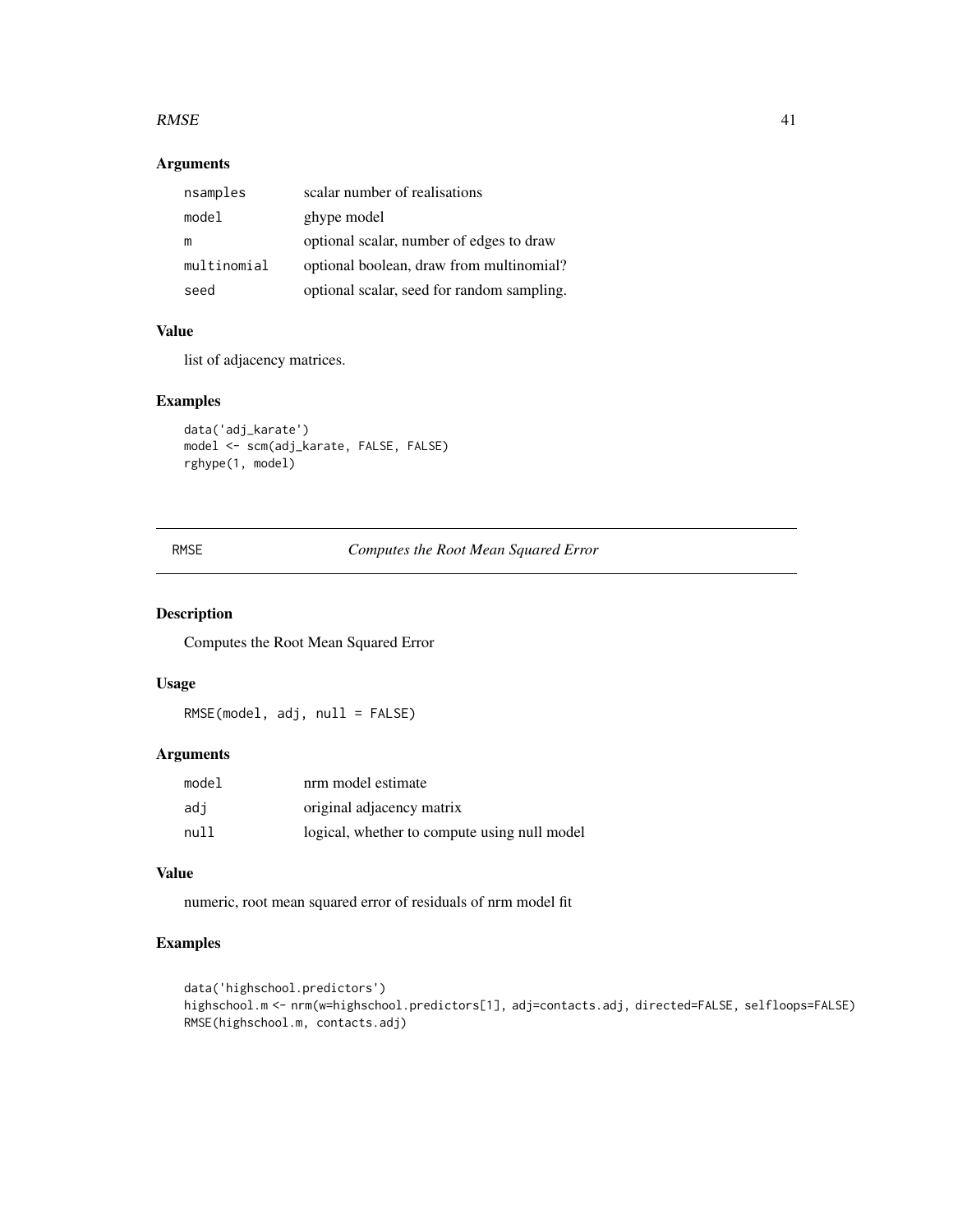<span id="page-41-0"></span>

Computes the Root Mean Squared Logged Error

# Usage

RMSLE(model, adj, null = FALSE)

# Arguments

| model | nrm model estimate                           |
|-------|----------------------------------------------|
| adi   | original adjacency matrix                    |
| null  | logical, whether to compute using null model |

# Value

numeric, root mean squared logged error of residuals of nrm model fit

# Examples

```
data('highschool.predictors')
highschool.m <- nrm(w=highschool.predictors[1], adj=contacts.adj, directed=FALSE, selfloops=FALSE)
RMSLE(highschool.m, contacts.adj)
```
scm *Fit the Soft-Configuration Model*

#### Description

scm is wrapper for [ghype](#page-15-1) that allows to specify a soft-configuration model.

#### Usage

```
scm(graph, directed = NULL, selfloops = NULL, ...)
```
# Arguments

| graph                   | either an adjacency matrix or an igraph graph          |
|-------------------------|--------------------------------------------------------|
| directed                | optional boolean, if not specified detected from graph |
| selfloops               | optional boolean, if not specified detected from graph |
| $\cdot$ $\cdot$ $\cdot$ | additional parameters passed to the ghype function     |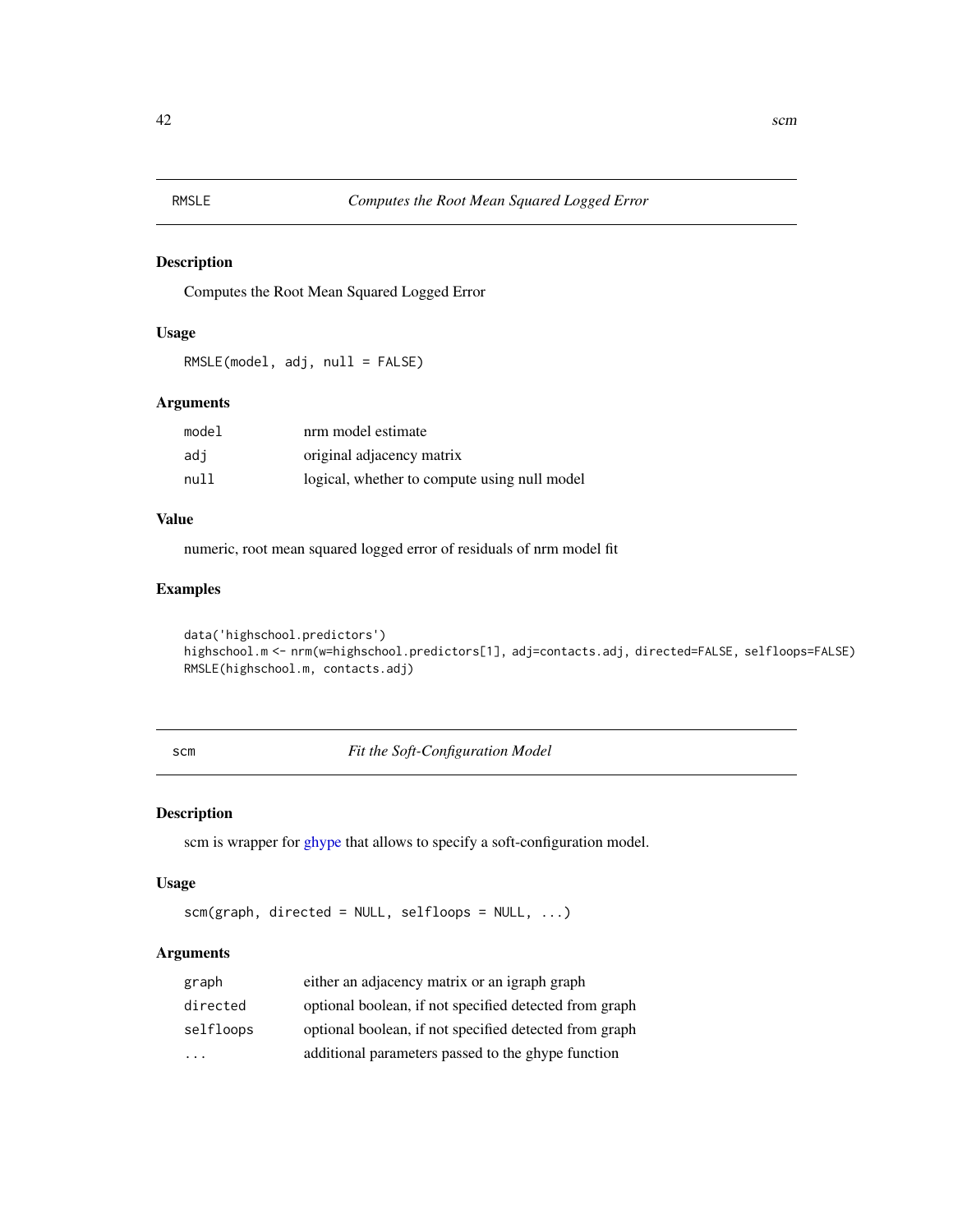#### <span id="page-42-0"></span>sharedPartner\_stat 43

#### Value

ghype object

#### Examples

```
data("adj_karate")
confmodel <- scm(graph = adj_karate, directed = FALSE, selfloops = FALSE)
```
<span id="page-42-1"></span>sharedPartner\_stat *Calculate (un-)weighted shared partner change statistics for multiedge graphs.*

# Description

The function calculates the change statistic for shared partners for each dyad in the graph. Shared partner statistics count for each dyad involving nodes i and j in the graph, how many nodes k these two nodes have in common (or share). The shared partner \$k\$ counts are weighted by their interactions with the focal nodes \$i\$ and \$j\$. This is neccessary in dense multi-edge graphs to ensure that meaningful triadic closure is detected. The statistic can be calculated in 3 different forms: undirected, incoming shared partners (where shared partner k: k->i and k->j) and outgoing shared partners (where shared partner k:  $k < -i$  and  $k < -j$ ).

#### Usage

```
sharedPartner_stat(
  graph,
  directed,
 weighted = TRUE,
  triad.type = "undirected",
  nodes = NULL,
  zero_values = NULL
)
```
#### Arguments

| graph      | A graph adjacency matrix or an edgelist. The edgelist needs to have 3 columns:<br>a sender vector, a target vector and an edge count vector.                                                                                                                                                                                      |
|------------|-----------------------------------------------------------------------------------------------------------------------------------------------------------------------------------------------------------------------------------------------------------------------------------------------------------------------------------|
| directed   | boolean. Is the graph directed? If zero_values is not specified, the 0.1 is used<br>instead.                                                                                                                                                                                                                                      |
| weighted   | set to TRUE.                                                                                                                                                                                                                                                                                                                      |
| triad.type | set to undirected. Can be set to incoming or outgoing instead. This then<br>corresponds to directd triadic closure in the multi-edge graph.                                                                                                                                                                                       |
| nodes      | optional character/factor vector. If an edgelist is provied, you have to provide<br>a list of unique identifiers of your nodes in the graph. This is because in the<br>edgelist, isolates are usually not recorded. If you do not specify isolates in your<br>nodes object, they are excluded from the analysis (falsifies data). |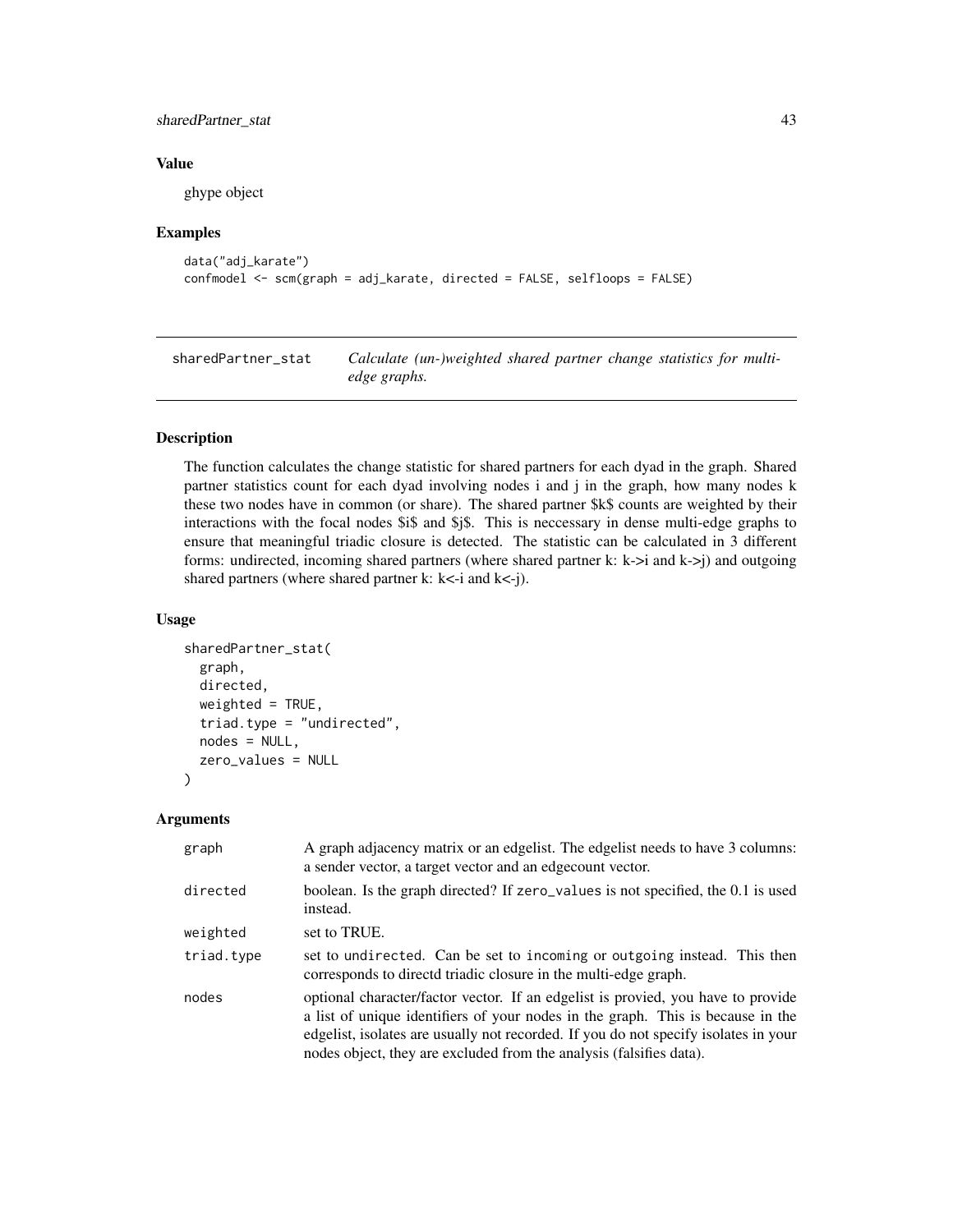# <span id="page-43-0"></span>44 summary.nrm

| zero values | optional numeric value. Use this to substitute zero-values in your shared part-  |
|-------------|----------------------------------------------------------------------------------|
|             | ner change statistic matrix. Zero values in the predictors are recognized in the |
|             | gHypEG regression as structural zeros. To ensure this does not happen, please    |
|             | recode your zero-values in all your predictors.                                  |

# Value

Shared partner change statistic matrix.

# Author(s)

LB, GC, GV

#### See Also

[reciprocity\\_stat](#page-37-1) or [homophily\\_stat](#page-20-1)

<span id="page-43-1"></span>summary.nrm *Summary method for elements of class* 'nrm'*.*

# Description

Currently it provides the same output as 'print.nrm'

#### Usage

```
## S3 method for class 'nrm'
summary(object, ...)
## S3 method for class 'summary.nrm'
print(x, \ldots)
```
# Arguments

| object                  | an object of class 'nrm', usually, a result of a call to nrm. |
|-------------------------|---------------------------------------------------------------|
| $\cdot$ $\cdot$ $\cdot$ | further arguments passed to or from other methods.            |
| x                       | object of class 'summary.nrm' returned by [summary.nrm()].    |

# Value

The function [summary.nrm](#page-43-1) computes and returns a list of summary statistics of the fitted [nrm](#page-30-1) model given in object.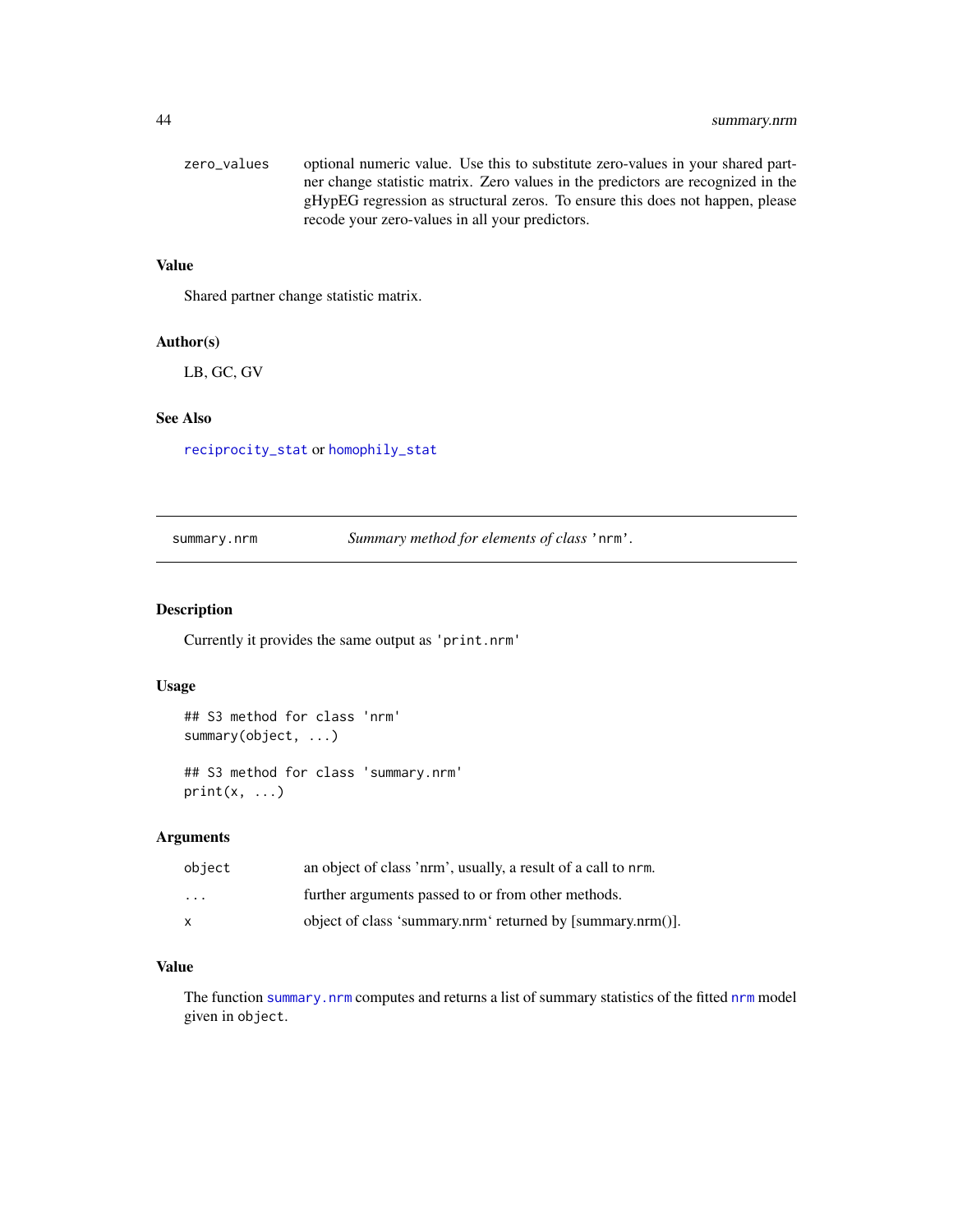<span id="page-44-1"></span><span id="page-44-0"></span>summary.nrm\_selection *Summary method for elements of class* 'nrm\_selection'*.*

#### Description

Summary method for elements of class 'nrm\_selection'.

#### Usage

```
## S3 method for class 'nrm_selection'
summary(object, ...)
## S3 method for class 'summary.nrm_selection'
print(x, \ldots)
```
#### Arguments

| object                  | an object of class 'nrm_selection', usually, a result of a call to nrm_selection. |
|-------------------------|-----------------------------------------------------------------------------------|
| $\cdot$ $\cdot$ $\cdot$ | further arguments passed to or from other methods.                                |
|                         | object of class 'summary.nrm selection' returned by [summary.nrm. selection()].   |

# Value

The function [summary.nrm\\_selection](#page-44-1) computes and returns a list of summary statistics of the fitted [nrm\\_selection](#page-34-1) model given in object.

| vec2mat | Auxiliary function, produces matrix from vector |
|---------|-------------------------------------------------|
|---------|-------------------------------------------------|

# Description

The number of elements of vec are the number of non-zero elements in the adjacency matrix. It performs the opposite operation of 'mat2vec.ix'.

# Usage

```
vec2mat(vec, directed, selfloops, n)
```
#### Arguments

| vec       | vector to be put in matrix form                                                                                                                                        |
|-----------|------------------------------------------------------------------------------------------------------------------------------------------------------------------------|
| directed  | a boolean argument specifying whether object is directed or not.                                                                                                       |
| selfloops | a boolean argument specifying whether the model should incorporate selfloops.                                                                                          |
| n         | vector. if length(n)==1, n is the number of vertices. If length(n)==3 first element<br>is number of vertices, second and third elements are number of vertices for row |
|           | and column of bipartite matrix.                                                                                                                                        |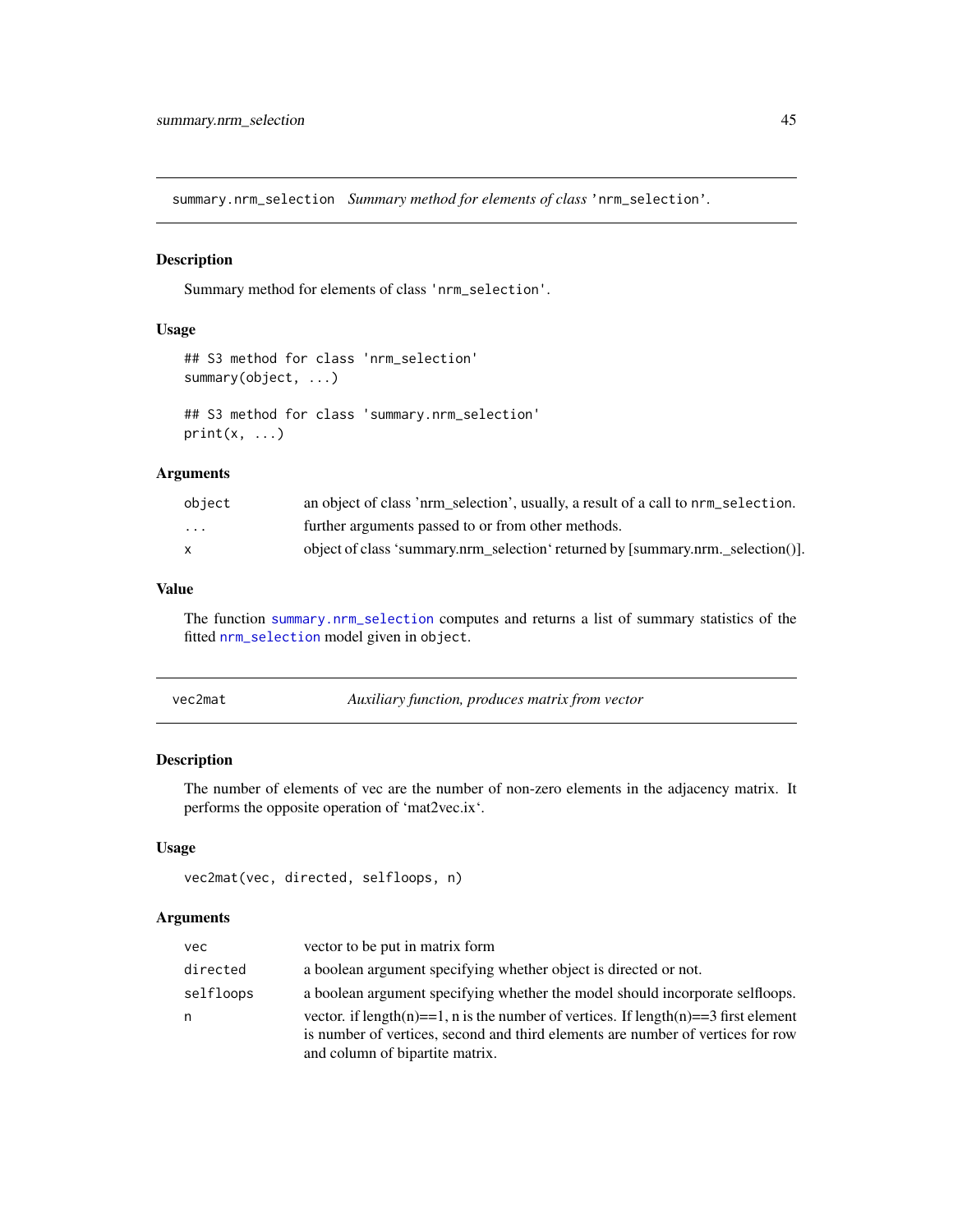# Value

matrix nxn generated from vector.

# Examples

```
data('adj_karate')
ix <- mat2vec.ix(adj_karate, FALSE, FALSE)
vec <- adj_karate[ix]
vec2mat(vec, FALSE, FALSE, nrow(adj_karate))
```
vertexlabels *Zachary's Karate Club vertex faction assignment*

# Description

Vector reporting the assignment of nodes to communities.

#### Usage

vertexlabels

# Format

a 34-vector with the assignment of nodes to faction 1 or 2

#### Source

package 'igraphdata'

<span id="page-45-0"></span>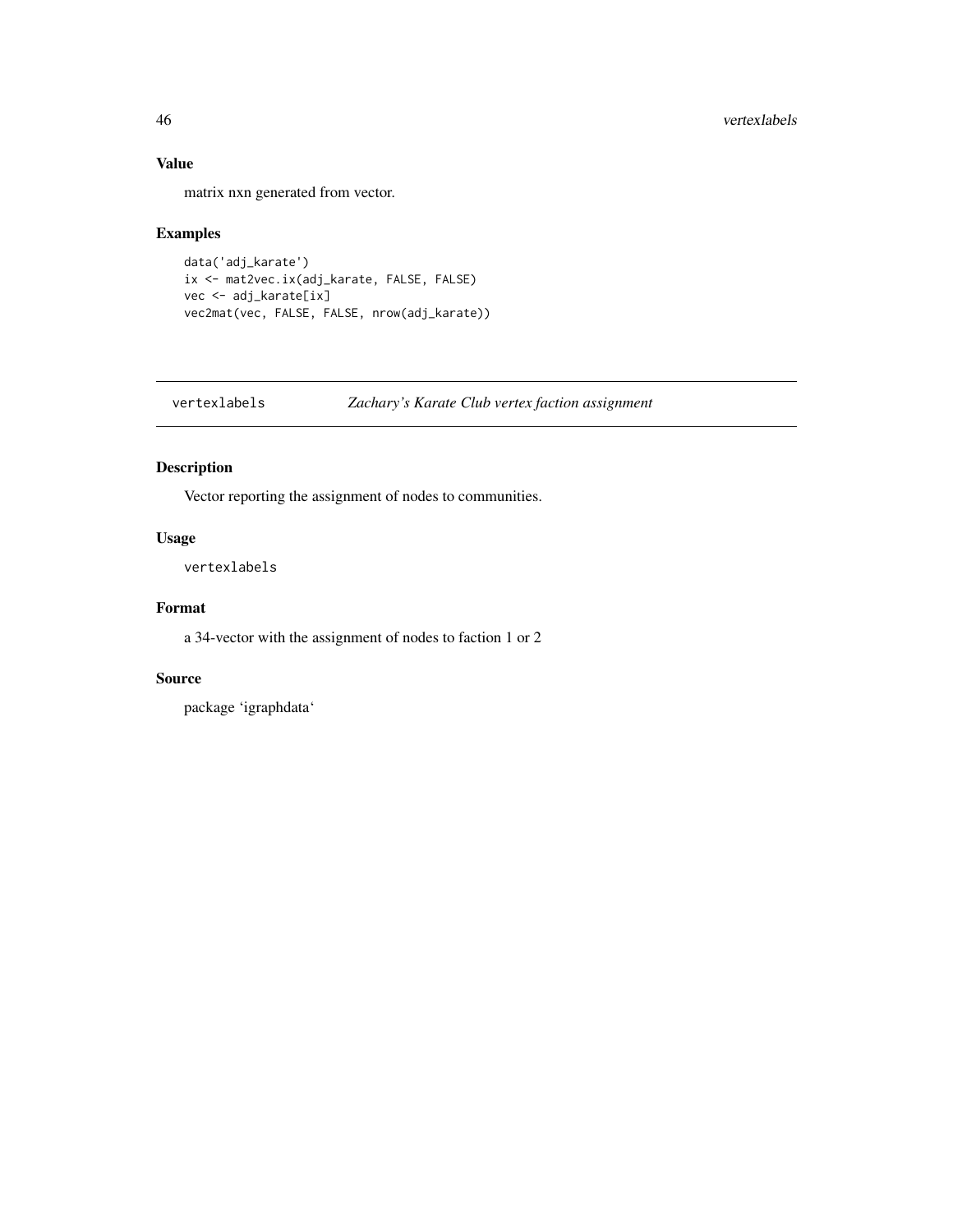# <span id="page-46-0"></span>Index

dt, [14](#page-13-0)

```
∗ datasets
    adj_karate, 4
    contacts.adj, 10
    cospons_mat, 11
    dt, 14
    dtcommittee, 14
    highschool.multiplex, 20
    highschool.predictors, 20
    onlinesim_mat, 37
    vertexlabels, 46
∗ models
    nrm, 31
∗ multivariate
    nrm, 31
∗ nonlinear
    nrm, 31
∗ regression
    nrm, 31
∗ sna
    nrm, 31
adj3adj_karate, 4
as.ghype, 4
bccm, 5, 6
BootstrapProperty, 6
checkGraphtype, 8
coef.nrm, 8
ComputeXi, 9
9
contacts.adj, 10
cospons_mat, 11
coxsnellR2, 11
create_predictors, 12
create_predictors.list, 13
CreateIgGraphs, 12
createPredictors (create_predictors), 12
```
dtcommittee, [14](#page-13-0) el2adj, [15](#page-14-0) extract.nrm.cluster, [15](#page-14-0) FitOmega, [16](#page-15-0) ghype, [16,](#page-15-0) *[39](#page-38-0)*, *[42](#page-41-0)* gof.test, [19](#page-18-0) highschool.multiplex, [20](#page-19-0) highschool.predictors, [20](#page-19-0) homophily\_stat, [21,](#page-20-0) *[39](#page-38-0)*, *[44](#page-43-0)* isNetwork, [22](#page-21-0) JnBlock, [23](#page-22-0) linkSignificance, [23](#page-22-0) logl, [24](#page-23-0) logLik.ghype, [26](#page-25-0) loglratio, [27](#page-26-0) lr.test, [27](#page-26-0) mat2vec.ix, [28](#page-27-0) mcfaddenR2, [29](#page-28-0) nr.ci, [30](#page-29-0) nr.significance, [30](#page-29-0) nrm, *[9](#page-8-0)*, [31,](#page-30-0) *[33](#page-32-0)*, *[36](#page-35-0)*, *[44](#page-43-0)* nrm\_choose *(*nrmChoose*)*, [33](#page-32-0) nrm\_selection, *[45](#page-44-0)* nrm\_selection *(*nrmSelection*)*, [35](#page-34-0) nrmChoose, [33](#page-32-0) nrmSelection, [35](#page-34-0) onlinesim\_mat, [37](#page-36-0) predict.nrm, [37](#page-36-0)

print.bccm *(*bccm*)*, [5](#page-4-0) print.ghype *(*ghype*)*, [16](#page-15-0) print.nrm *(*nrm*)*, [31](#page-30-0)